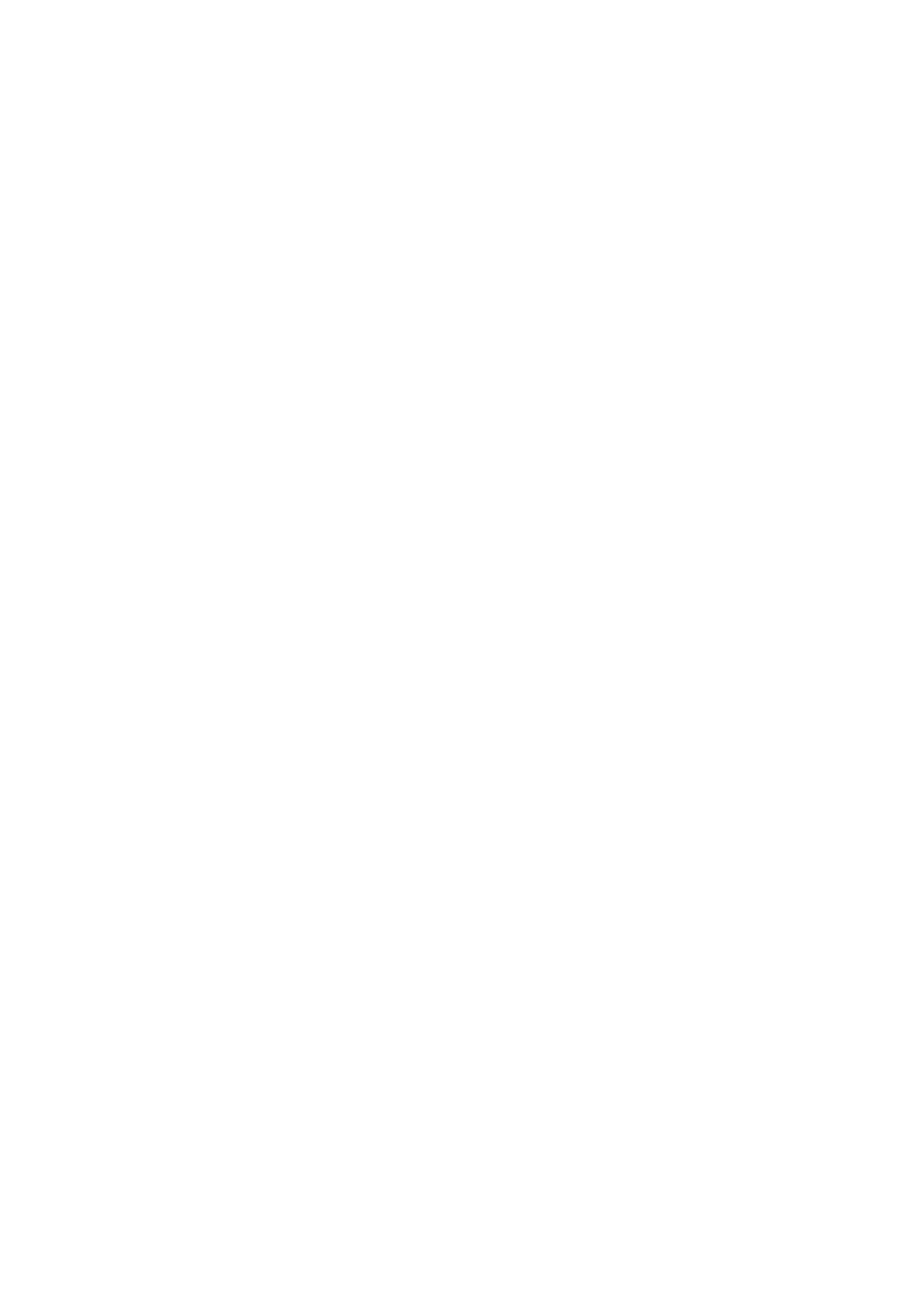## 'TARGETED' EXPERIENCES OF RACISM IN NSW AFTER SEPTEMBER 11, 2001

Tanja Dreher

UTS Shopfront Monograph Series No 2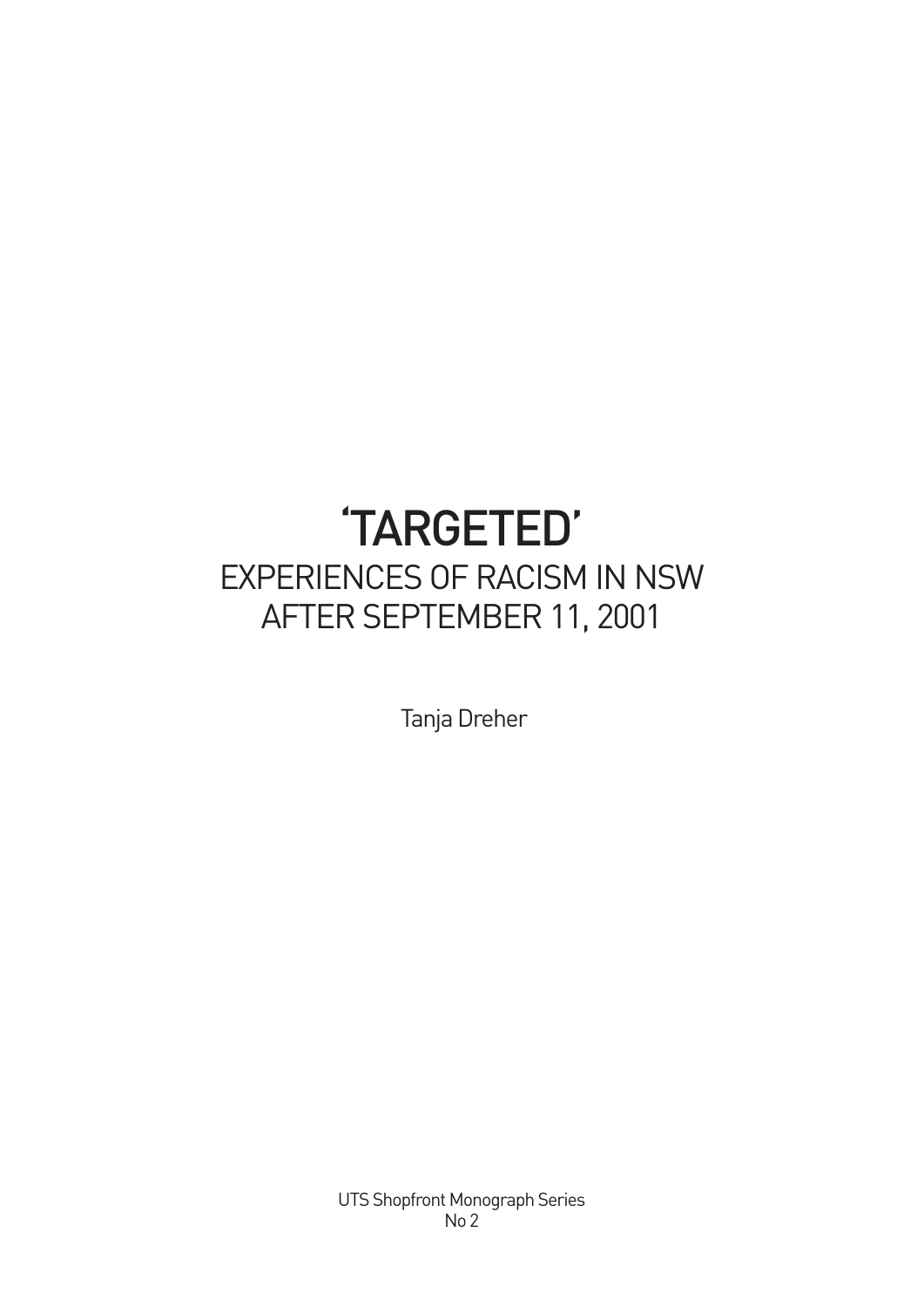#### UTS Shopfront: Working with the Community

UTS Shopfront Community Program acts as a gateway for community access to the University of Technology, Sydney. It links the community sector to University skills, resources and expertise to undertake both projects and research to provide flexible community-based learning for students.

The UTS Shopfront Monograph Series publishes high impact research which is relevant to communities of interest or practice beyond the University. This community-engaged research, also known as 'the scholarship of engagement', is academically relevant work that simultaneously meets campus mission and goals and community needs. This scholarly agenda integrates community concerns and academic interest in a collaborative process that contributes to the public good.



Published by UTSePress UTS Shopfront Monograph Series No 2 This monograph series is refereed.

© 2006 UTS Shopfront in the Monograph Series

© 2006 Tanja Dreher

This monograph is copyright. Apart from any fair dealing for the purpose of study, research, criticism, review or as otherwise permitted under the Copyright Act no part may be reproduced by any process without written permission. Inquiries should be made to UTS Shopfront, UTS, PO Box 123, Broadway NSW 2007 www.shopfront.uts.edu.au

National Library of Australia Cataloguing-in-Publication entry

Dreher, Tanja (Tanja Ingeborg), 1969 - . 'Targeted' : experiences of racism in NSW after September 11, 2001.

1. Racism - New South Wales. 2. September 11 Terrorist Attacks, 2001 - Influence. I. Title. (Series : UTS Shopfront monograph series ; no. 2).

305.8009944

Bibliography. ISSN 1834 2035 (Online) 1834 2027 (Print) ISBN 978 1 86365 420 3 (pdf.)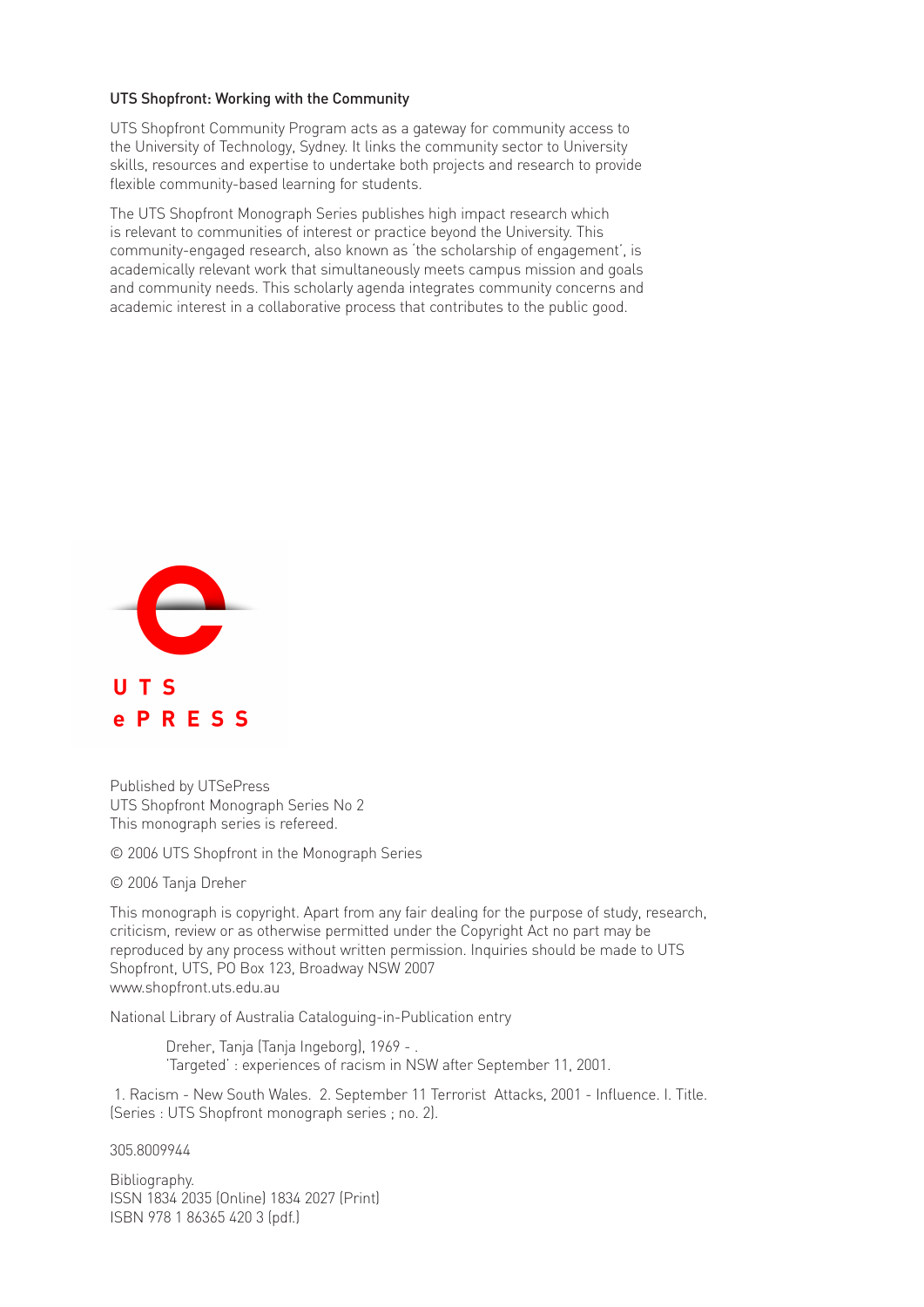## Acknowledgements

I would like to thank the following people for their generous contributions to this project:

The research team included Armanda Scorrano, who completed the statistical analysis, Frances Simmons, who provided invaluable research assistance on interviews and discourse analysis, and Pauline O'Loughlin who was the most patient, efficient and supportive of program managers.

The Reference Group included senior researchers from a wide range of disciplines at UTS. Many thanks to Nicky Solomon for her expert advice on discourse analysis, to Paul Ashton for his detailed editing and thoughtful direction, and to Jock Collins and Andrew Jakubowicz, who conducted additional interviews and background research. Thanks also to Jamila Hussain, Devleena Ghosh and Penny O'Donnell for their advice on contacts and the overall direction of the research.

Narelle Smith provided expert and comprehensible statistical advice. Interviews were transcribed by Kate Deamer and Liz Brownlee. Maggie Tang very kindly finalised the formatting of the report.

I have received helpful advice on research and contacts from Des Cahill, Scott Poynting, Greg Noble, Paul White, and Michael Humphrey. Kevin Dunn has been particularly generous in sharing research findings, and Omeima Sukkarieh and Susanna Iliuano have provided highly valuable background and suggestions. Special thanks are also due to Hermine Scheeres, Ruth McCausland, Inderjeet Singh, Amolak Singh, and Lisa Andersen.

I am particularly grateful to the many anonymous interviewees who shared their time and insights for this research. I hope that this report will be a useful resource in their vital work with communities experiencing racism.

This research was funded by the Community Relations Commission For a multicultural NSW (CRC). The Shopfront has been ably assisted by Doreen Wainer and Victor Duranti at the CRC. This monograph is based on a chapter in the report entitled Building Bridges: Community Relations in NSW After September 11, 2001, submitted to the CRC. Building Bridges also contains chapters on government and community responses to increased tension and crisis. The CRC has expressed some concern with the publication of only one component of the report, therefore, the monograph should be read in conjunction with **Building Bridges.**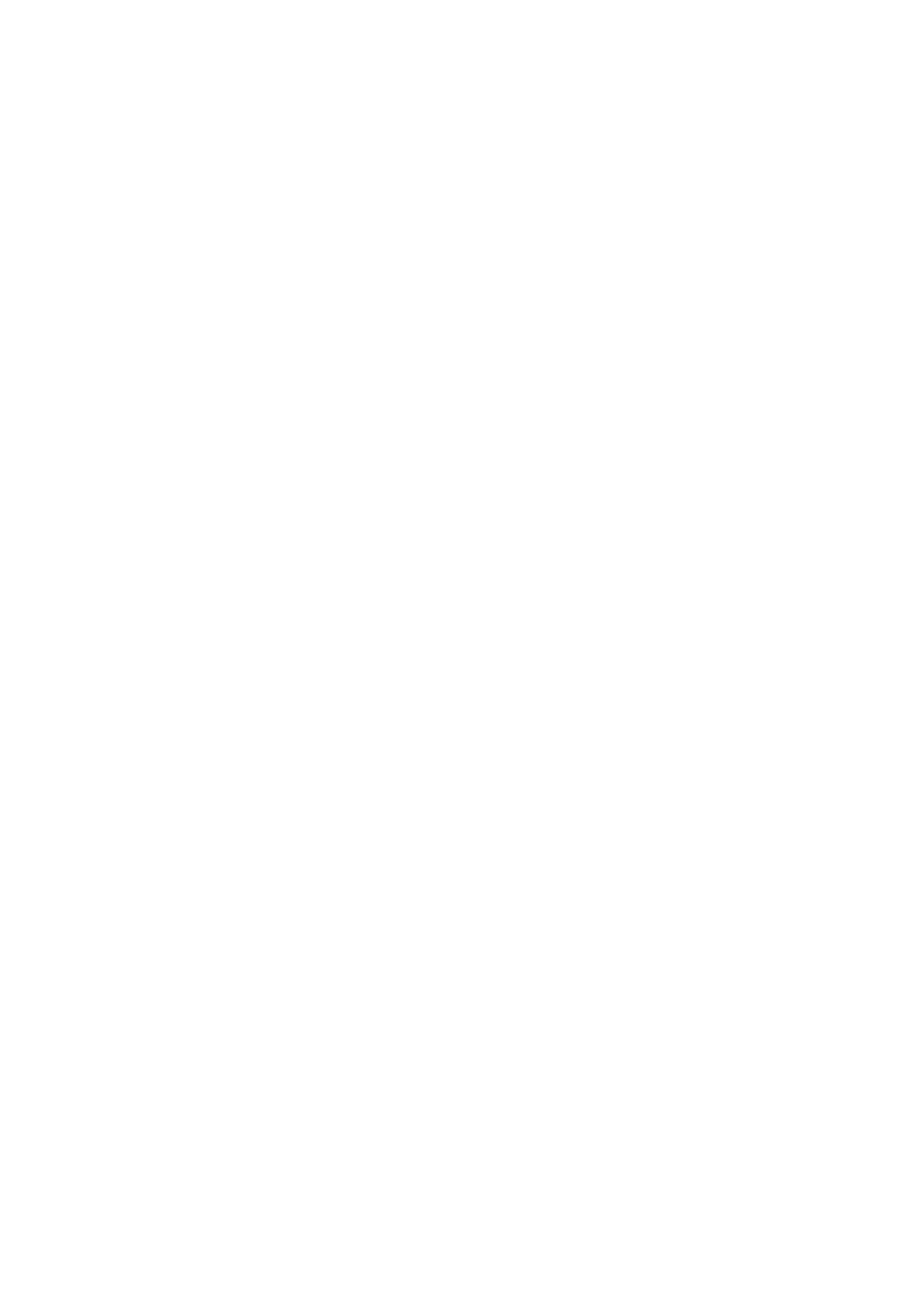## **CONTENTS**

| Acknowledgements                                                                                                                                                                                                                                                          | L                                |
|---------------------------------------------------------------------------------------------------------------------------------------------------------------------------------------------------------------------------------------------------------------------------|----------------------------------|
| <b>List of Tables</b>                                                                                                                                                                                                                                                     | iv                               |
| <b>Executive Summary</b>                                                                                                                                                                                                                                                  | ۷                                |
| Introduction: 'Targeted'                                                                                                                                                                                                                                                  | 1                                |
| Background                                                                                                                                                                                                                                                                | 1                                |
| The CRC Hotline                                                                                                                                                                                                                                                           | 3                                |
| Conducting the research                                                                                                                                                                                                                                                   | 4                                |
| Format of the Monograph                                                                                                                                                                                                                                                   | 5                                |
| <b>Chapter One: Incidents reported to the CRC Hotline,</b><br>September - November 2001<br>Overview of reported incidents<br>Categories of incidents<br>Gender and Age of victims<br>Religion and Ethnicity<br>Location of incidents<br>Date of calls reporting incidents | 7<br>7<br>7<br>8<br>9<br>9<br>10 |
| Types of reported incidents                                                                                                                                                                                                                                               | 11                               |
| Physical assault                                                                                                                                                                                                                                                          | 11                               |
| Verbal assault                                                                                                                                                                                                                                                            | 13                               |
| Sexual assault                                                                                                                                                                                                                                                            | 14                               |
| Threat                                                                                                                                                                                                                                                                    | 14                               |
| Discrimination or harassment                                                                                                                                                                                                                                              | 15                               |
| Damage to property                                                                                                                                                                                                                                                        | 17                               |
| Media attacks                                                                                                                                                                                                                                                             | 17                               |
| Chapter Two: Wider impacts of September 11, 2001 on community relations                                                                                                                                                                                                   | 19                               |
| Impacts on feelings and belonging                                                                                                                                                                                                                                         | 19                               |
| Fear for family and for self                                                                                                                                                                                                                                              | 19                               |
| Targeted communities: 'It's not our fault'                                                                                                                                                                                                                                | 20                               |
| Concerned callers                                                                                                                                                                                                                                                         | 20                               |
| 'Looks' and visibility                                                                                                                                                                                                                                                    | 21                               |
| Discrimination and rising racism                                                                                                                                                                                                                                          | 21                               |
| Belonging                                                                                                                                                                                                                                                                 | 22                               |
| Anger and frustration at the media                                                                                                                                                                                                                                        | 23                               |
| Impacts of September 11, 2001 on targeted communities                                                                                                                                                                                                                     | 23                               |
| Communities 'under siege'                                                                                                                                                                                                                                                 | 23                               |
| Impacts on Sikh communities in NSW                                                                                                                                                                                                                                        | 25                               |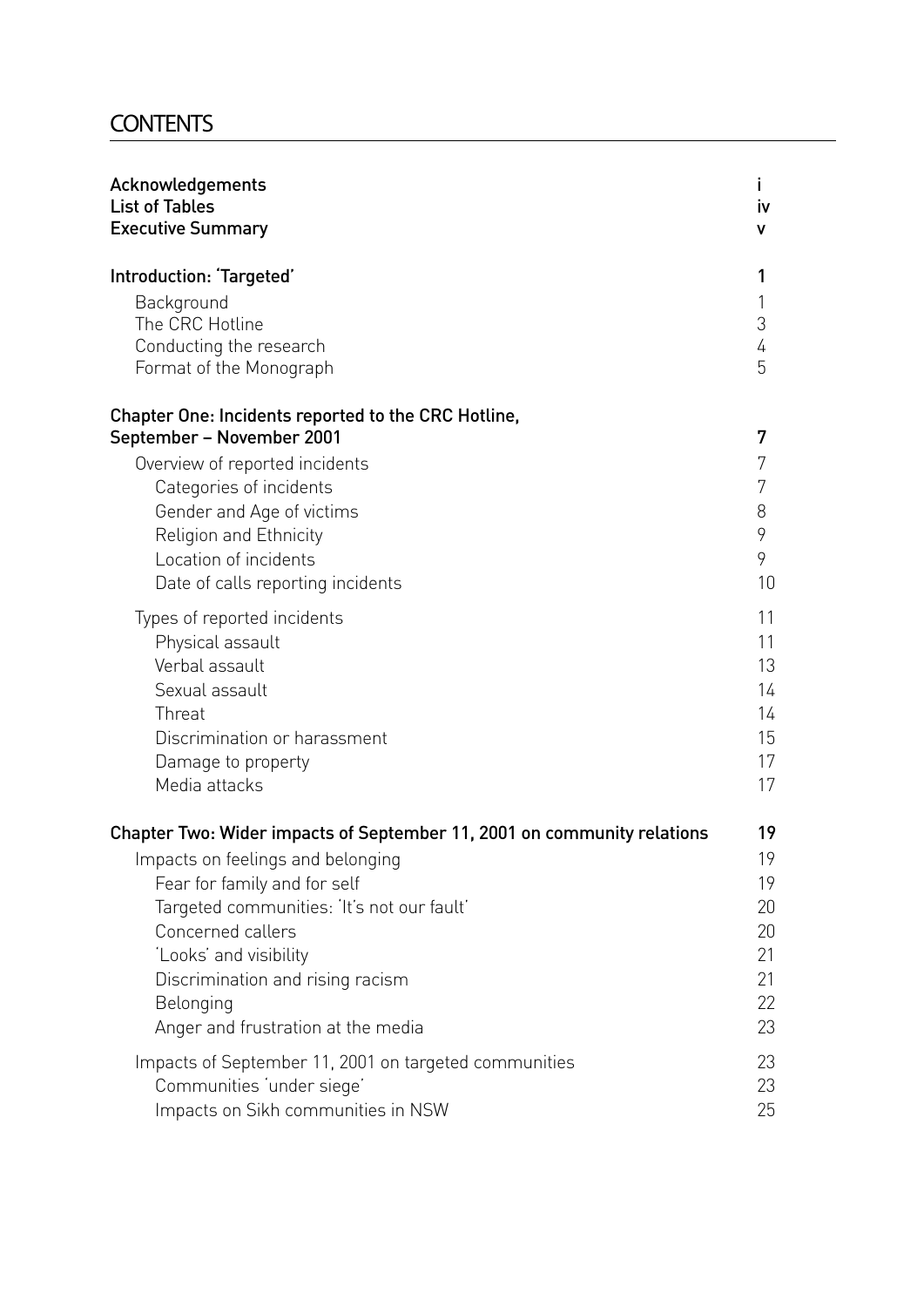## **CONTENTS**

| Chapter Three: Responses to increased racism after September 11, 2001                                                                                                                                                    | 27                                     |
|--------------------------------------------------------------------------------------------------------------------------------------------------------------------------------------------------------------------------|----------------------------------------|
| Public attitudes after September 11, 2001<br>Supportive attitudes<br>Concerns about the Hotline and Muslim and Arab communities<br>Abusive calls to the CRC Hotline                                                      | 27<br>28<br>29                         |
| Individual responses to racially motivated incidents<br>Immediate responses<br><b>Contacted Police</b><br>Contacted other agencies or support services<br>Requested action<br>Media related responses<br>Other responses | 30<br>30<br>31<br>31<br>32<br>33<br>33 |
| Conclusion: Fear, belonging and citizenship                                                                                                                                                                              | 35                                     |
| <b>Bibliography</b>                                                                                                                                                                                                      | 37                                     |

## list of tables

| <b>Table 1:</b> Type of incident and reported location                 |    |
|------------------------------------------------------------------------|----|
| <b>Table 2:</b> Gender of victim                                       | 8  |
| Table 3: Age of victim                                                 | 8  |
| <b>Table 4:</b> Location of incidents                                  | 10 |
| <b>Table 5:</b> Date of calls reporting incidents                      | 11 |
| <b>Table 6:</b> Location of incidents of physical assault              | 11 |
| <b>Table 7:</b> Location of incidents of verbal assault                | 12 |
| Table 8: Location of incidents of threat                               | 14 |
| <b>Table 9:</b> Location of incidents of discrimination and harassment | 15 |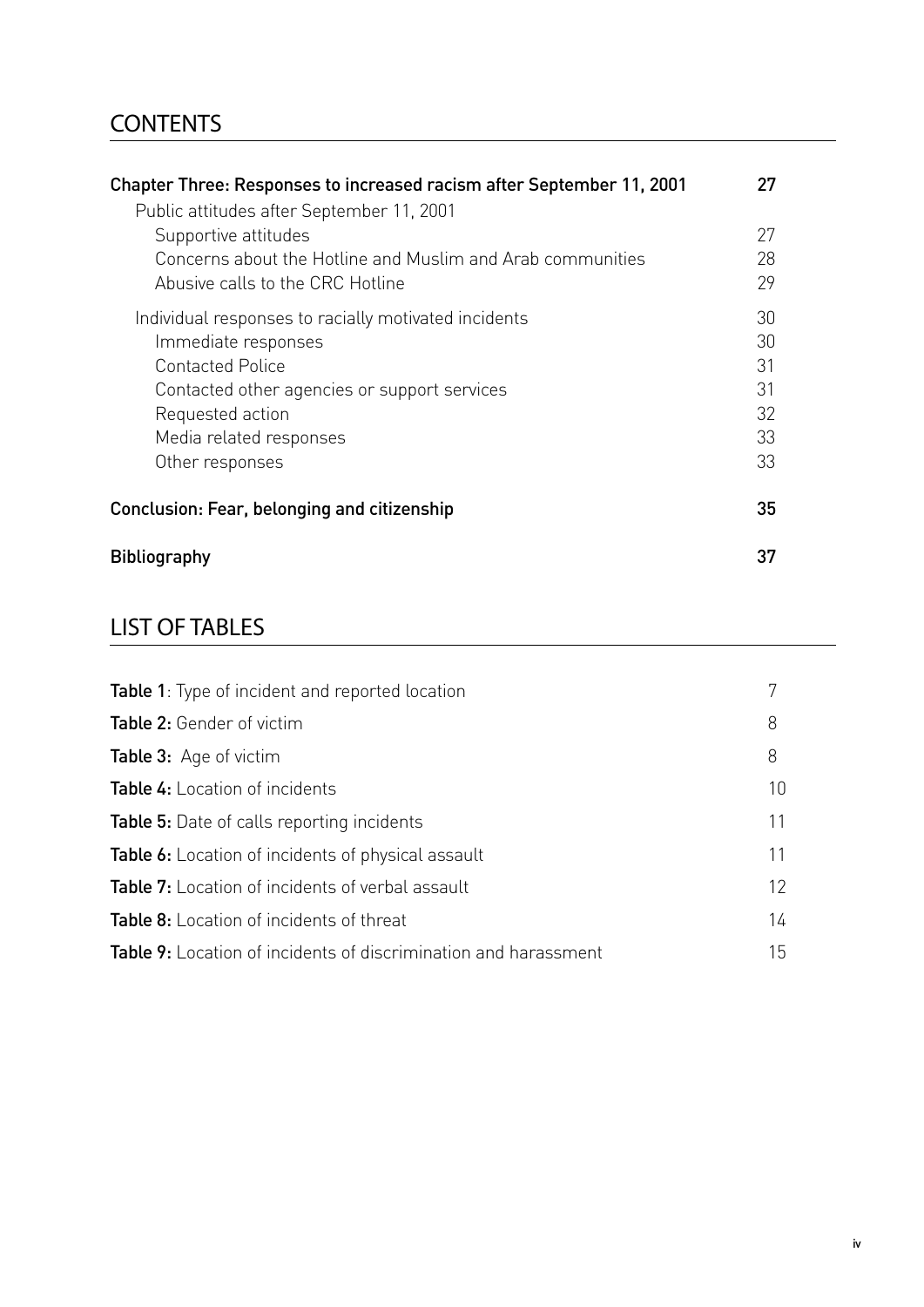## Executive Summary

Following the attacks on the World Trade Centre in New York city on September 11, 2001, the Community Relations Commission For a multicultural NSW (CRC) set up a telephone hotline to receive calls relating to racially motivated attacks. This monograph presents an analysis of the data collected by that Hotline, providing a snapshot of a moment of crisis in community relations in New South Wales. During September to November 2001, the CRC Hotline recorded reports of violence, abuse, harassment, discrimination and vilification targeting Muslim, Arab and Sikh communities in New South Wales. These incidents produced a climate of fear and insecurity which continues to impact on experiences of citizenship and belonging among the communities targeted.

The key findings for the impacts of September 11, 2001 on community relations in NSW are:

- In the two months after September 11, 2001, 248 reports were made to the CRC Hotline. These events were predominantly reported by Arab, Muslim and Sikh Australians. Reported incidents included physical assaults, sexual assault, verbal assaults, racial discrimination and harassment, threats, damage to property and media vilification. The most commonly reported incident was a verbal assault in a public place.
- International events can produce crises in community relations in New South Wales. The impacts of international events can be unpredictable, as in the impacts of September 11, 2001 on Sikh communities in NSW. The impacts of international events can also build on existing tensions and prejudice, as in the impacts of September 11, 2001 on Muslim and Arab communities in NSW.
- Racially and religiously motivated incidents produced a climate of fear, distress and insecurity, impacting on both the subjects of individual incidents and the communities targeted. Subjects of incidents and Muslim, Arab and Sikh communities in NSW were made to feel that that they are not 'Australian', that they do not belong and are not welcome in Australia.
- General public attitudes indicate a considerable lack of understanding of experiences of racism and discrimination and the rationale for anti-discrimination and antiracism measures. The widespread assumption that Australia is white, Christian and English-speaking demonstrates a lack of awareness of both the principles and the lived realities of Australian multiculturalism.
- There is a strong link between visible markers of 'difference' such as wearing the hijab or a turban and experiences of prejudice and assault. Attitudes of prejudice and hatred often focus on visible signs of ethnicity, culture or religion.
- The crisis in community relations after September 11, 2001 also produced opportunities for dialogue and support between communities.
- There is a widespread community perception that media reporting is a significant factor in contributing to a climate of heightened community tensions and racist violence.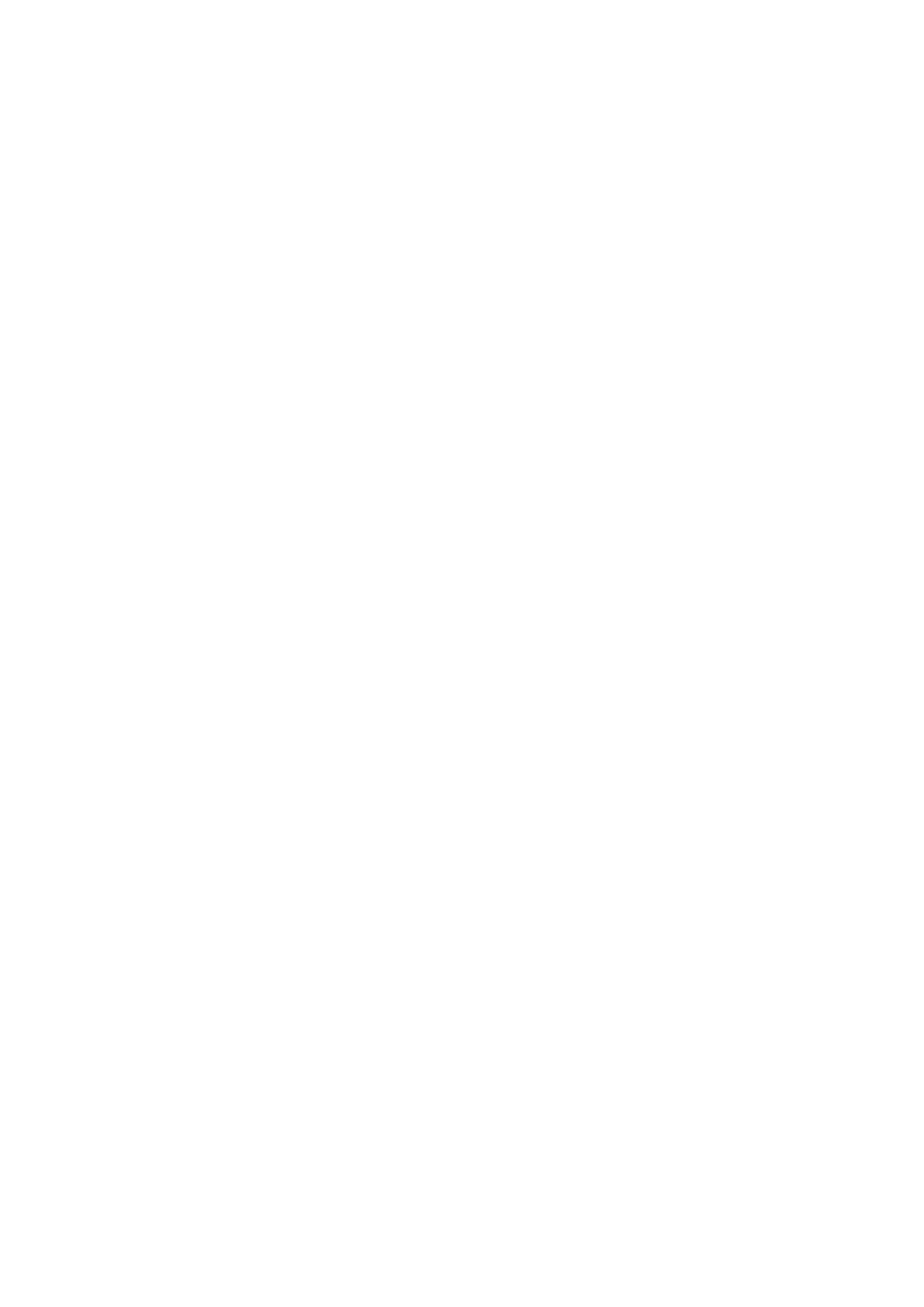## 'TARGETED'

This monograph outlines the impacts of the events of September 11, 2001 in the United States of America on community relations in New South Wales. This research focuses on data collected by a telephone Hotline established by the Community Relations Commission For a multicultural New South Wales (CRC) within hours of the attack on the World Trade Centre in New York. The data includes several hundred reports of violence, harassment, prejudice and discrimination targeting Muslim and Arab Australians, and impacting on communities mistakenly identified as Arab and/or Muslim, such as Australian Sikhs. The analysis provides a snapshot of community relations in crisis in the days immediately following the New York attacks and in the leadup to the 'war on terror'. The upsurge in public expressions of racism and prejudice at that time created a pervasive and ongoing climate of fear in which targeted communities continue to feel insecure, unwelcome and 'under siege'.

#### **Background**

Cultural and religious diversity is a key feature of Sydney and the state of New South Wales. According to a recent report (State Chamber of Commerce (New South Wales) 2005: 9), Sydney has the seventh highest proportion of foreign-born residents of any city in the world today. Data from the 2001 national census revealed that nearly 30 per cent of Sydney's population of four million were first generation migrants and another 28 per cent of the population were second generation migrants. Migrants have come to NSW from over 180 countries. Sydney's largest migrant groups are those born in the UK, China, New Zealand, Vietnam, Lebanon, Italy, Hong Kong, India, Greece, Korea, Fiji and South Africa. Most – nearly three out of four – of those people with religious affiliations living in Sydney are members of some Christian denomination. Only 2.6 per cent of Sydney's people claimed that they were members of the Islamic faith in 2001. However, while these numbers are small, it should be noted that Sydney is home to around 80 per cent of Lebanese-born Australians while the majority of Arab and Muslim Australians live in Sydney.

This diversity underlies the impact of international events such as those of September 11, 2001 on community relations in NSW. During Australia's involvement in the First Gulf War in 1990-91, Arab and Muslim Australians were subject to racial vilification, abuse and physical attacks (HREOC 1991). A report by the Committee on Discrimination Against Arab Australians (1992) documented racist incidents against Arabs and Muslims in Australia for the period November 1990 to July 1991. Many families reported harassment at their homes and in streets, shopping centres and schools. Many women wearing the hijab reported harassment by passing cars and in parking lots. Physical violence was also widespread, with reports of Arab Australians being spat at and assaulted, including women who had their hijab pulled or torn. In one incident, a car was deliberately run into and damaged, while in another an Arab Australian man died of a heart attack after being racially harassed by a group of teenagers (Hage 1992).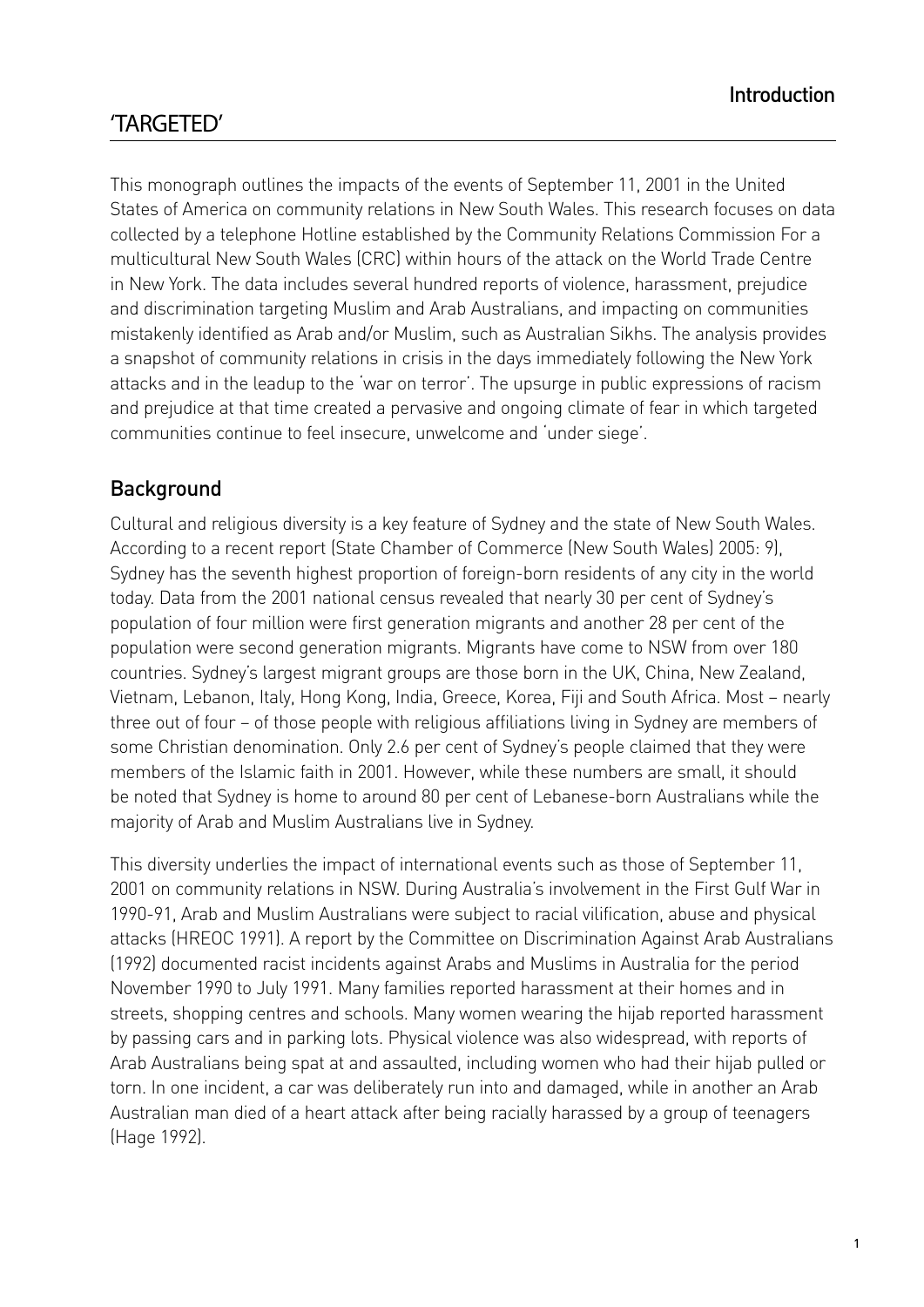In 2001, Arab and Muslim communities in Australia were subject to increasing expressions of racism and abuse well before the events of September 11, 2001. Intense media attention and public debate around a series of group sexual assaults in Sydney and asylum seekers arriving in Australia by boat framed these issues in terms of an assumed 'threat' posed by Arab and/or Muslim and/ or Middle Eastern communities and cultures (ADB 2003, Manning 2004, Poynting et al 2004). Public discourse positioned Muslims and Arabs as violent, barbaric and less than human (Poynting et al 2004, Hage 2002).

In this context, the events of September 11, 2001 had a profound impact on community relations in NSW and Australia. These impacts were documented in consultations on eliminating prejudice against Arab and Muslim Australians conducted by the Human Rights and Equal Opportunity Commission (HREOC) in 2003 (HREOC 2004). The Isma consultations included group discussions with 1423 Arab and Muslim Australians and found that the majority of Australian Muslims consulted had experienced escalating prejudice because of their race or religion as a result of the events in New York and the Bali bombings in 2002. The Isma report also found evidence of increased reporting to community organisations of discrimination, vilification and prejudice:

> The Australian Arabic Council recorded a twenty-fold rise in reports of discrimination and vilification of Arab Australians in the month after 11 September 2001. The Muslim Women's Association of South Australia received a 'significant number of reported incidents, specifically of discrimination and harassment against Muslims', most involving offensive verbal abuse of women. The Al Zahra Muslim Women's Association in Sydney also reported a 'phenomenal' increase in both discrimination and vilification reports.

International research documents similar patterns of increased racism and prejudice against Arabs and Muslims in the USA (Bakalian and Bozorgmehr, nd) and the EU (EUMC).

Existing research clearly indicates that the increased experiences of racism and prejudice against Muslim and Arab Australians after September 11, 2001 produced a climate of intense fear and insecurity among targeted communities. The HREOC report (2004: 4) found that 'the biggest impacts are a substantial increase in fear, a growing sense of alienation from the wider community and an increasing distrust of authority'. Consultations consistently reveal reports of individuals and families afraid to leave their homes, afraid to dress as they choose, fearful of neighbours or colleagues and scared of further violence or abuse (Poynting 2002, Poynting and Noble 2004). The experience of living in fear serves to rob people subjected to racism of a feeling of being 'at home' (Noble 2005) and diminishes the exercise of citizenship and possibilities for participation in social and political life (Poynting and Noble 2004, Dunn 2003, Humphrey 2003).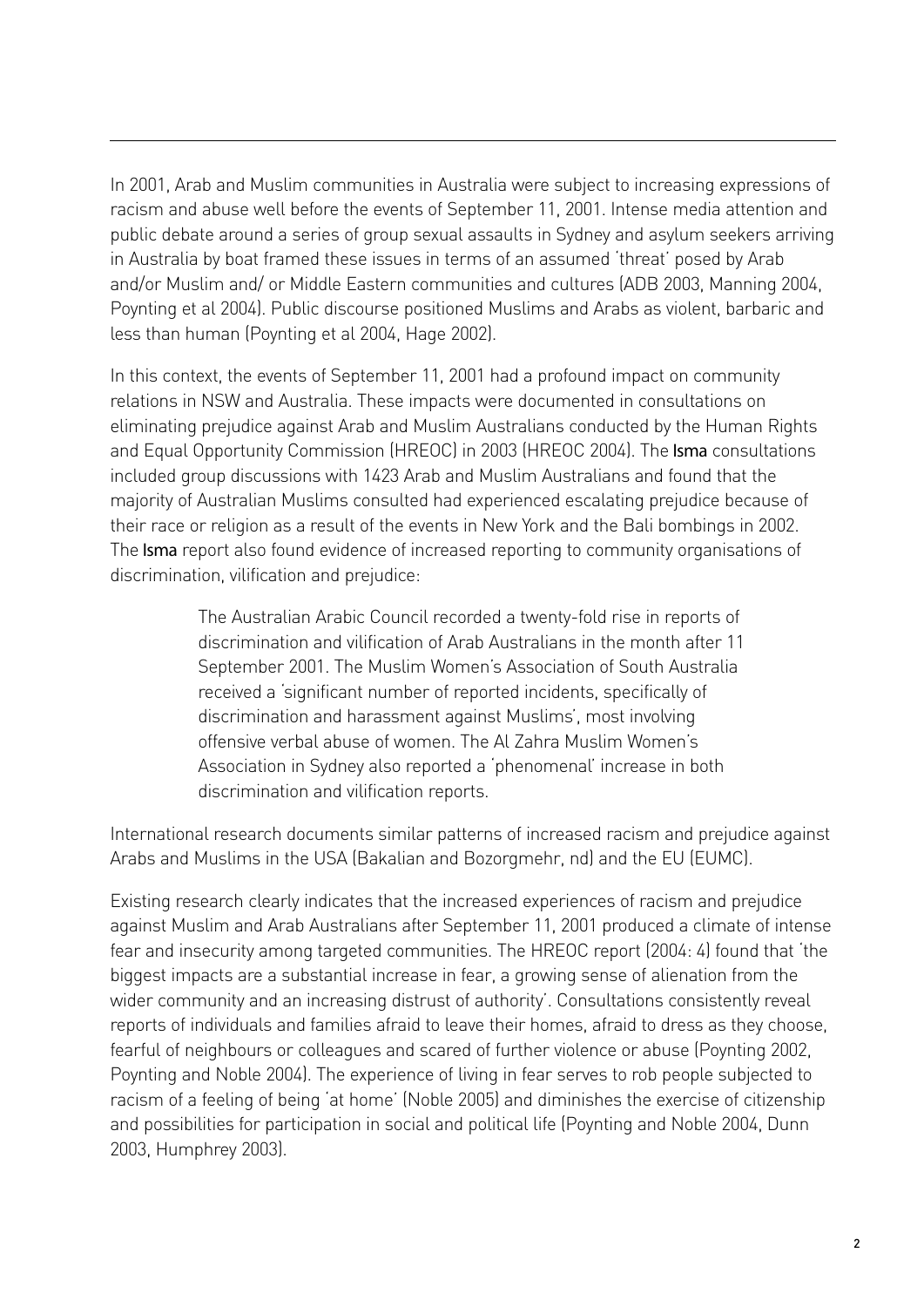The research presented in this monograph both confirms and extends this picture, documenting widespread fear and specific incidents of prejudice and racism. Analysing data gathered immediately after the events of September 11, 2001, the monograph reveals details of violence, discrimination and abuse experienced at a moment of acute crisis in community relations

in NSW.

#### The CRC Hotline

On 13 September, 2001 the CRC established a bilingual telephone Hotline to assist community members experiencing problems resulting from the terrorist attacks in the United States. Initially a 24-hour Arabic-speaking hotline was set up and from 14 November 2001 a Punjabi language line was open from 5pm to 9pm. In October 2002 in response to the Bali bombings and throughout the lead up to and outbreak of hostilities in Iraq, community members again had the capacity to report incidents of abuse, insult or discrimination to the Commission via the following mechanisms:

- Hotline (1800 80 41 41) this was monitored by Commission staff during business hours, and by bilingual (English/Arabic) counsellors between 5.00 pm and 9.00pm, Monday to Friday. All calls not answered within 15 seconds were diverted to a message bank.
- Language-specific message bank following the escalation of hostilities in Iraq, the Commission established three additional hotlines (Arabic, Turkish and Indonesian) to facilitate individual reporting incidents of abuse, insult or discrimination.
- Email an email address (help@crc.nsw.gov.au) was also established to enable the recording of complaints.

The Commission had the ability to increase the capacity of the telephone lines if warranted by any escalation in tensions as well as the capacity to hire extra bilingual counsellors to staff the phones on a 24-hour basis if needed. There was a marked decrease in calls once hostilities in Iraq abated. This led to the decommissioning of the language specific hotlines on 19 May 2003. The 1800 80 41 41 hotline and help@crc.nsw.gov.au are both monitored by Commission staff on a daily basis and remain as permanent features at the Commission.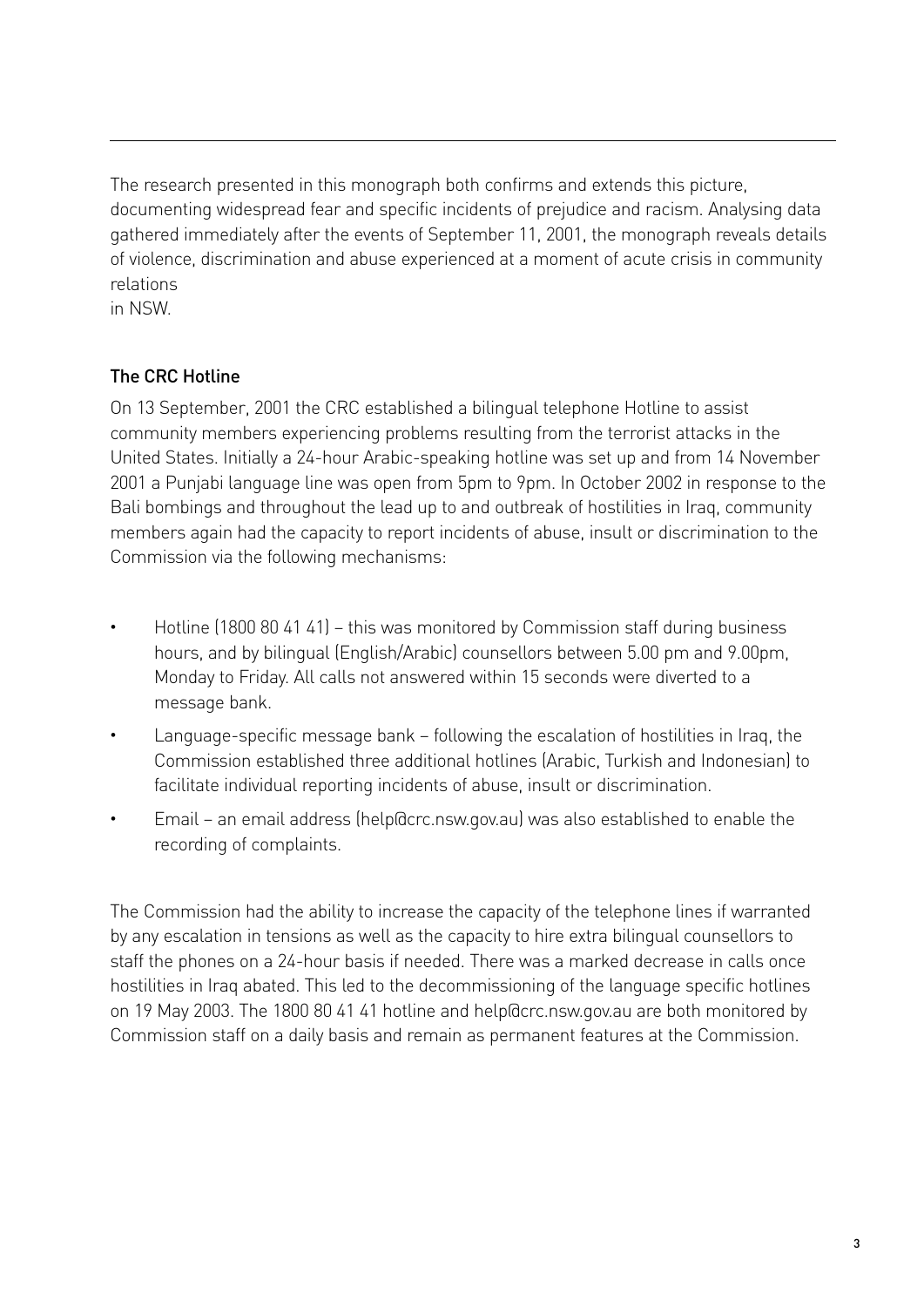#### Conducting the research

The analysis presented here is based on an examination of CRC Hotline log sheets and consultations with affected communities. In conducting the research, UTS Shopfront researchers:

- prepared quantitative and qualitative (discourse) analyses of the data collected by the CRC Hotline
- conducted interviews with former Hotline staffers
- canvassed existing and ongoing research on experiences of prejudice and discrimination in Australia, particularly among Arab and Muslim Australians
- conducted interviews with representatives of communities that have been underrepresented in previous research, such as Sikh, Indonesian and South Asian communities and
- conducted interviews and consultations with community organisations and community workers involved in projects responding to the climate of increased fear and hostility.

In addition to the statistical analysis of incidents reported to the CRC Hotline, the feelings and opinions reported by callers were analysed. Through discourse analysis 147 calls were identified that recorded the feelings or emotional responses of callers. Discourse analysis involved close reading of the telephone log sheets which were transcribed and entered in to an electronic data table. This data was grouped under categories including: feelings, subject responses, naming and events. Analysis of this data identified commonalities and patterns across the calls logged by the Hotline. Data was also analysed for 'coda'. Coda are generic comments made by the caller about the state of the world such as: 'I couldn't believe it happened to me'. Codas place the caller's complaint in a broader context and show how the caller understands their experience in relation to the world. Of the 248 calls, 73 coda were identified. Both coda and feelings indicate the ways in which a crisis in community relations can have far-reaching effects.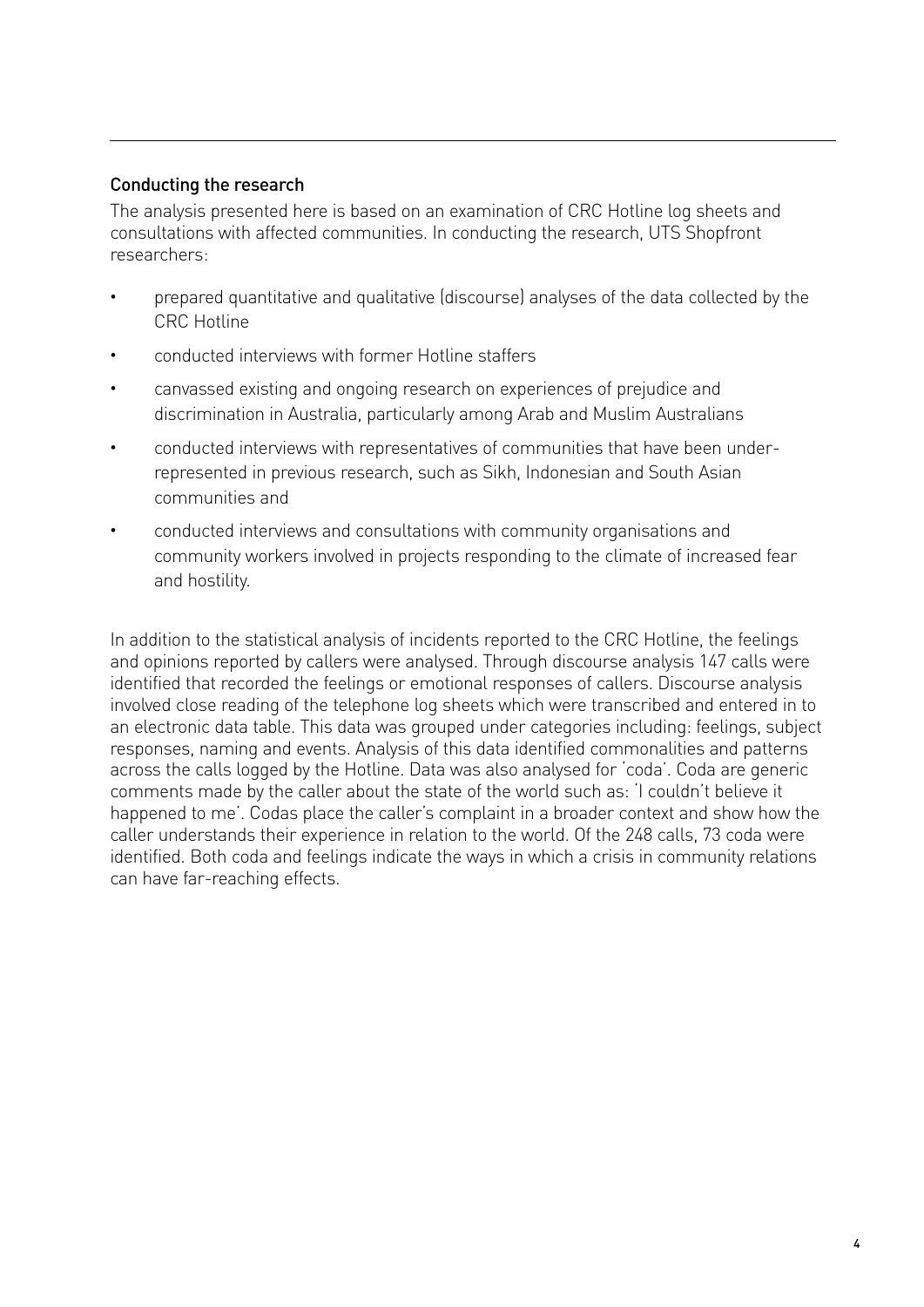#### Format of the Monograph

The monograph quotes extensively from the log sheets completed by staff on the bilingual CRC Hotlines in order to highlight the detail of experiences of racism and prejudice as reported at the time. The log sheets were transcribed retaining the translations, terminology, spelling, abbreviations and punctuation used by Hotline staffers.

Chapter One provides an overview of incidents of assault, abuse and harassment targeting Muslim, Arab and Sikh Australians with examples of reported incidents drawn from the Hotline transcripts. Chapter two outlines the wider impacts on targeted communities, including impacts on feelings, belonging and security. The third chapter presents the findings on broad public attitudes, including support for affected communities and antiracism measures as well as considerable evidence of racism and prejudice. Chapter three also details individual responses to racially motivated incidents. The conclusion links these findings to the body of existing research, arguing that the experiences of racism and prejudice reported to the CRC Hotline continue to have far-reaching effects. The incidents detailed in this report are a part of general trends in community relations and public discourse which have contributed to profound feelings of insecurity and exclusion leading to a diminished experience of citizenship among communities under scrutiny during the 'war on terror'.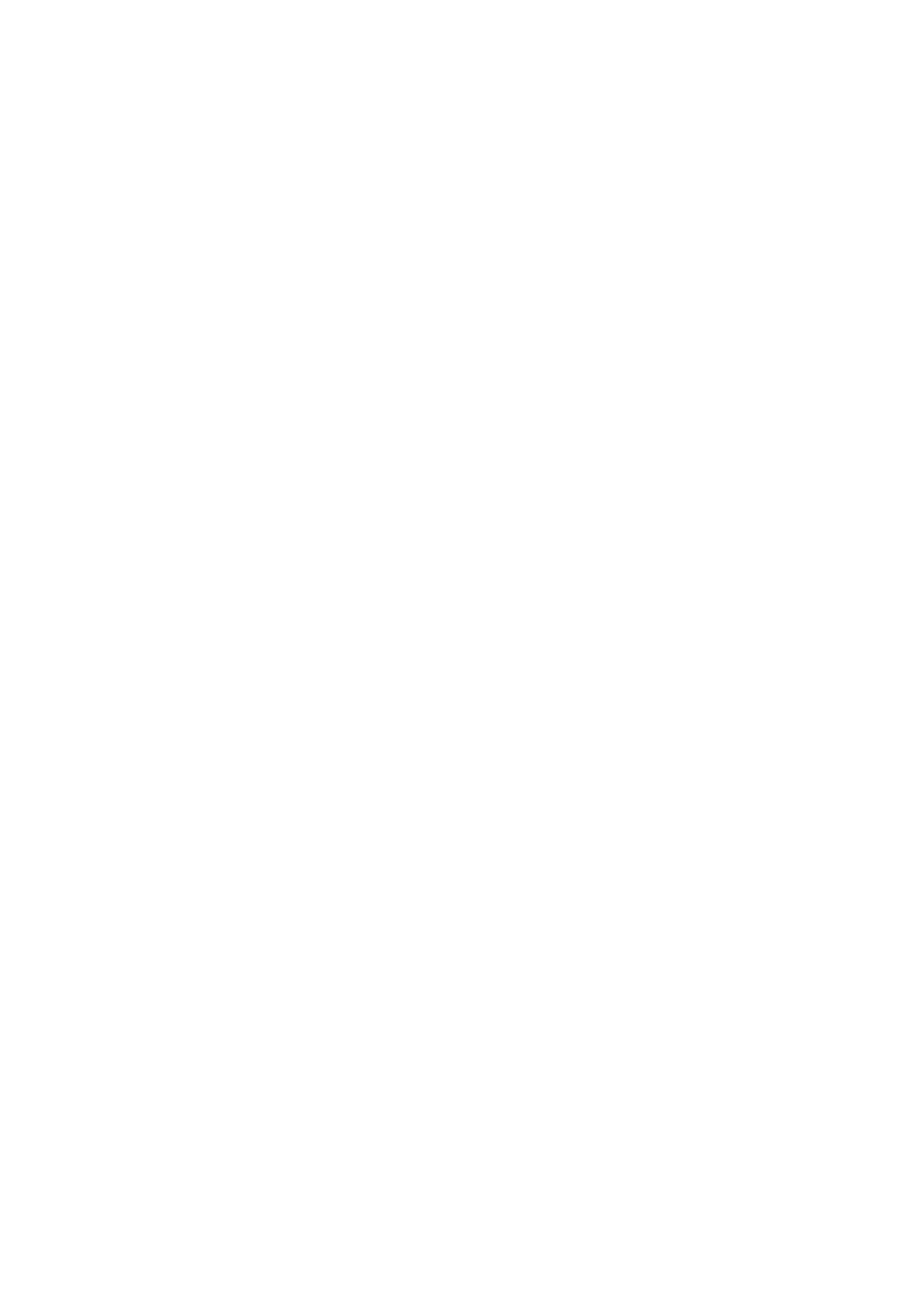#### Incidents reported to the CRCHotline, September – November 2001

During the two-month period from 12 September, 2001 to 11 November, 2001, 248 incidents were logged by the CRC Hotline. This group of calls is analysed in the first section of this chapter. In addition, there were 129 general complaint calls that did not refer to a specific incident. This second group of calls is analysed in Section Two.

#### Overview of Reported Incidents

#### Categories of Incident

Table 1 is a multiple response table. This means that some reports are counted under more than one category of incident. Physical assaults often occurred in conjunction with verbal abuse and threats, all described within the one phonecall. For example:

> Blacktown Train Station – man threw a punch at caller and perpetrator said he wished he had a knife. Man went to block punch and grocery bag split and all groceries fell out. Man is a Sikh and an American – wears traditional dress.

The 248 reports involved a total of 320 incidents. For the purposes of analysis and clarity reference is made to the number of incidents (320) when discussing categories of incidents (Tables 1, 6, 7, 8, and 9) and to the number of reports (248) for all other statistics.

Seven categories of attack or assault have been analysed: physical; sexual; verbal; threat; discrimination or harassment; damage to property; and media attack. The most commonly reported incident was of verbal assault (139 or 43.4% of incidents) followed by racial discrimination or harassment (56 or 17.5% of incidents); physical assault (42 or 13.2% of incidents); media attacks (33 or 10.3% of incidents); and threats (33 or 10.3% of incidents).

|                                        | Physical<br>assault | Sexual assault | Verbal assault | <b>Threat</b> | Racial<br>discrimination<br>or harassment | Damage to<br>property | Media attack |
|----------------------------------------|---------------------|----------------|----------------|---------------|-------------------------------------------|-----------------------|--------------|
| Public space                           | 30                  |                | 65             | 11            | 23                                        | $\mathbf{2}$          |              |
| Public transport                       |                     |                | 6              |               |                                           |                       |              |
| School /<br>educational<br>institution | 3                   |                | 15             | 5             | 17                                        |                       |              |
| Work                                   |                     |                | 11             | 3             | 8                                         |                       |              |
| Residence /<br>neighbourhood           | 5                   |                | 25             | 9             | $\overline{2}$                            | 9                     |              |
| House of worship                       |                     |                | 1              | $\mathbf{2}$  |                                           | 4                     |              |
| Media                                  |                     |                | $\overline{2}$ |               |                                           |                       | 33           |
| Mobile phone                           |                     |                | 3              |               |                                           |                       |              |
| <b>Shops</b>                           | 4                   |                | 10             |               | 6                                         |                       |              |
| Not specified                          |                     |                | 1              |               |                                           |                       |              |
|                                        |                     |                |                |               |                                           |                       |              |
| Total                                  | 42                  |                | 139            | 33            | 56                                        | 16                    | 33           |
| Percentage                             | 13.2%               | 0.3%           | 43.4%          | 10.3%         | 17.5%                                     | 5%                    | 10.3%        |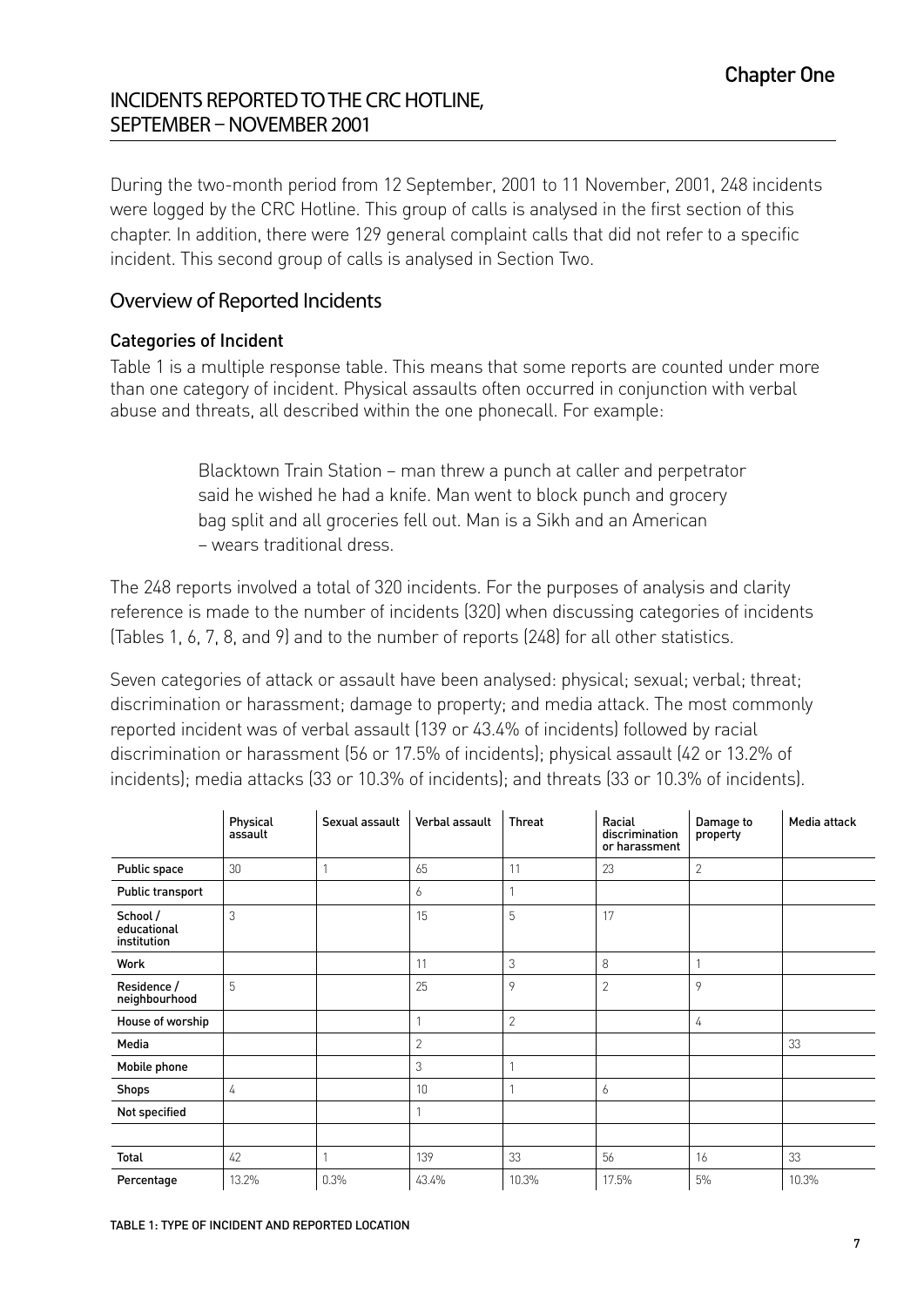#### Gender and age of victims

Incidents were reported affecting children, women, men, young people and the elderly. In some incidents age and gender were not applicable, as in damage to property, or were not stated by the caller.

|                | Frequency | Percentage |
|----------------|-----------|------------|
| Female         | 125       | 50.4%      |
| Male           | 110       | 44.4%      |
| No response    | O         | 2.4%       |
| Not applicable | ┍         | 2.8%       |
| <b>Total</b>   | 248       | 100%       |

#### Table 2: Gender of victim

Half of all victims were female and 44.4%, were male. For seven calls, gender was not applicable, meaning the attack was against a house of worship or other property without an identifiable victim. Where an attack involved damage to the property of an individual person, then their gender was recorded and the attack listed as 'damage to property'. Six people did not give their gender.

Seven in ten victims were adults. Again, in some cases the age of the victim was inapplicable, for example where the attack was against a house of worship or a nursing home. This occurred in seven or 2.8% of cases. In 11, or 4.4% of cases, the caller did not give his or her age bracket.

|                | Frequency    | Percentage |
|----------------|--------------|------------|
| Child          | 13           | 5.3%       |
| Adolescent     | 22           | 8.9%       |
| Adult          | 181          | 73.0%      |
| Elderly        | 14           | 5.6%       |
| No response    | 11           | 4.4%       |
| Not applicable | $\mathbf{r}$ | 2.8%       |
| Total          | 248          | 100%       |

Table 3: Age of victim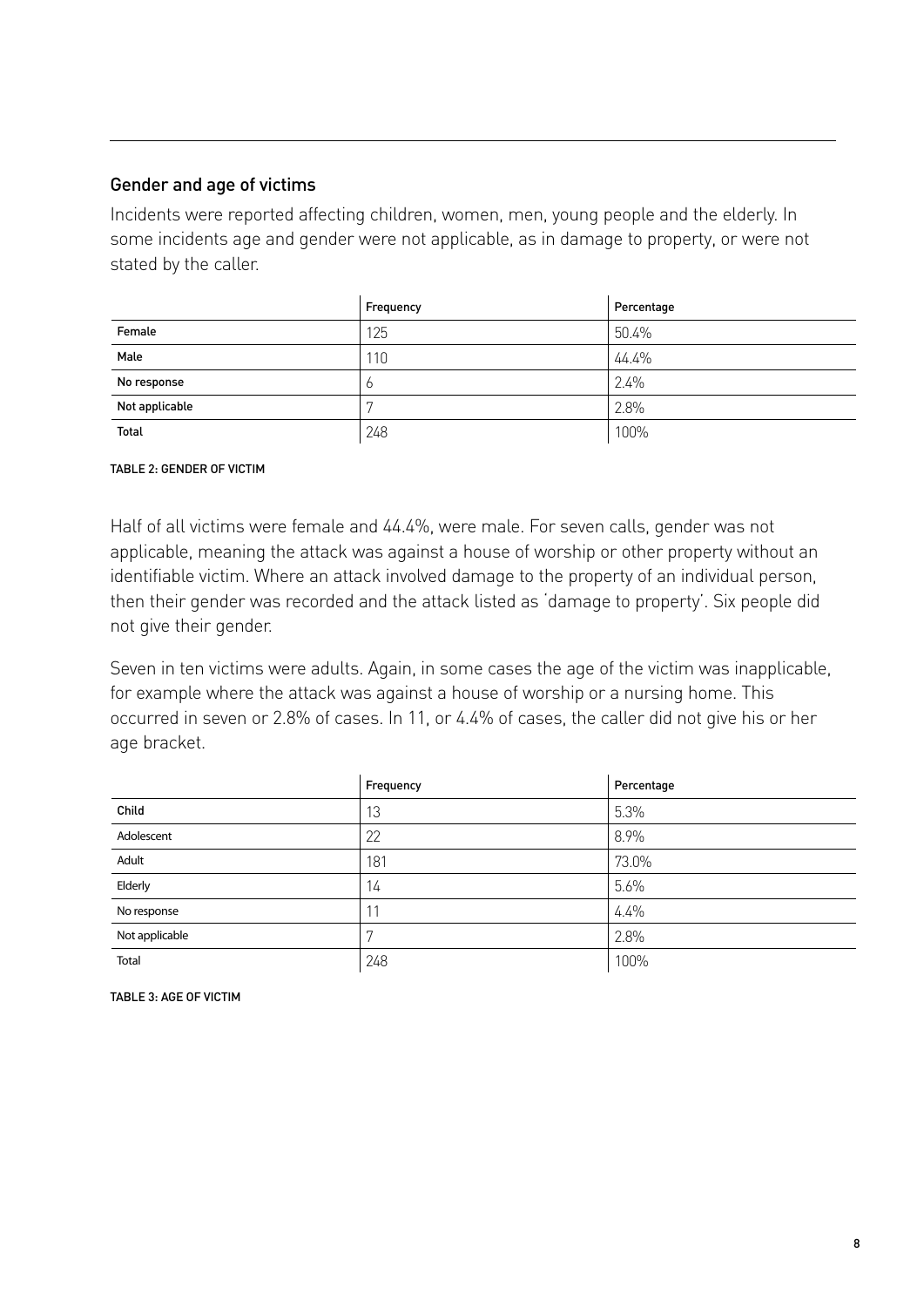#### Religion and ethnicity

The collection of data regarding religion, 'race' and ethnicity by the CRC Hotline was inconsistent. For the purposes of data analysis we have been able to produce only general findings based on this incomplete data.

The data indicates that 74 or 29.8% of the victims were identified as Muslim while 174 or 70.2% were not. The two largest language groups to use the hotline were Arabic – 130 or 52.4% of calls – and English, with 86 or 34.7% of calls. Next came Punjabi – 7 or 2.8% of calls. Other languages were listed in only one or two calls each.

Through analysis of the content of the Hotline log sheets it was possible to further clarify the religion of callers. Religion has been inferred from descriptions made by the caller (wearing scarf, veil, hijab) or the reported abuses (where the subject has been abused as a Muslim) recorded in call details. Using this methodology the religion of 130 callers was identified. Of these, the overwhelming majority – 89 – were Muslim; 37 were Sikh; one Jewish; one Hindu and one Christian. In addition, one caller was identified simply as religious. The religion of 118 callers was not identified.

#### Location of incidents

The CRC Hotline call record included a list of six possible locations where an incident may have occurred: in a public space; on public transport; in a school or educational institution; at work; in a residence or neighbourhood (at home, in the neighbourhood of home, or in a community organisation/environment); or 'other'.

Almost half (47.2%) of all events occurred in a public space, including in or near shops and shopping centres and on the road or while driving. The next most common location reported to the CRC Hotline was in the victim's residence or neighbourhood (15.3%), followed by incidents in the media (13.7%).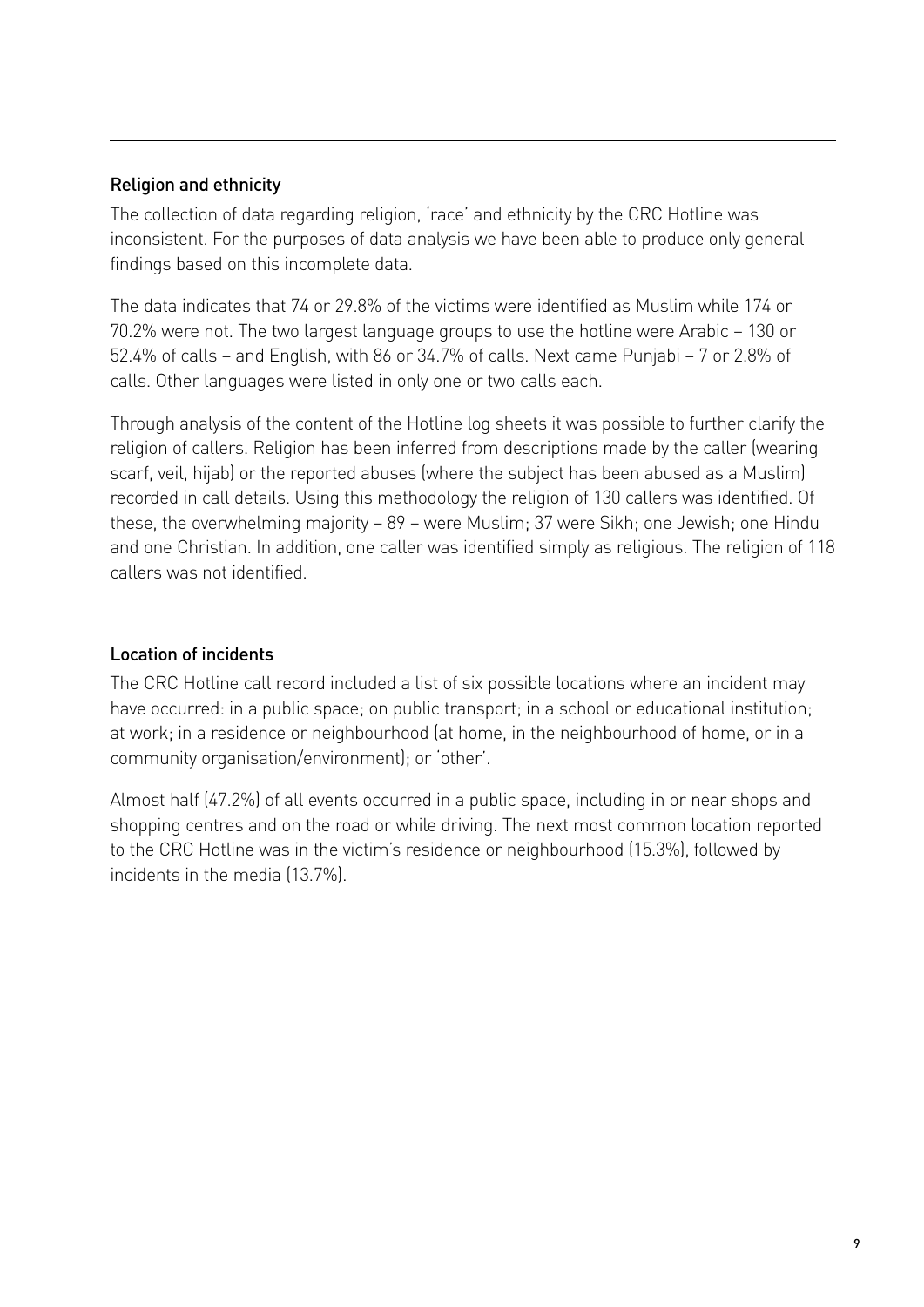| Location                          | Number of reports | Percentage of reports |
|-----------------------------------|-------------------|-----------------------|
| Public space                      | 117               | 47.2%                 |
| Public transport                  | 6                 | 2.4%                  |
| School or educational institution | 27                | 10.9%                 |
| Work                              | 16                | 6.5%                  |
| Residence or neighbourhood        | 38                | 15.3%                 |
| House of worship                  | 6                 | 2.4%                  |
| Media                             | 34                | 13.7%                 |
| Mobile phone                      | 3                 | 1.2%                  |
| Not specified                     |                   | 0.4%                  |
| Total                             | 248               | 100%                  |

#### Table 4: Location of incidents

The frequency of events was highest in the suburb of Lakemba, where eleven reports were recorded. Next highest were Liverpool and Parramatta with eight reports each. Bankstown and Rockdale each reported seven reports. Bathurst, Blacktown, and Revesby had six reports each. The CBD and Hurstville had five reports each. Campbelltown, Guildford, Kogarah and Lidcombe had four reports each. Auburn, Chester Hill, Granville, Homebush, Hornsby, Mt Druitt, Penshurst, Punchbowl, Randwick, Riverwood, Sefton and Strathfield each recorded three reports.

#### Date of calls reporting incidents

The highest number of calls, 41, was received on 13 September 2001, followed by 32 calls on 14 September 2001. During the first week of operation (12 – 18 September, 2001) the Hotline logged 147 calls reporting incidents. Two hundred and five calls reporting incidents were logged during September 2001 (12 – 30 September) while 36 calls reporting incidents were received during October 2001 and two calls were logged between November 1 and November 11, 2001. The date of call is unclear in five cases. The majority of all calls reported an incident on the day of the incident or within three days of the incident.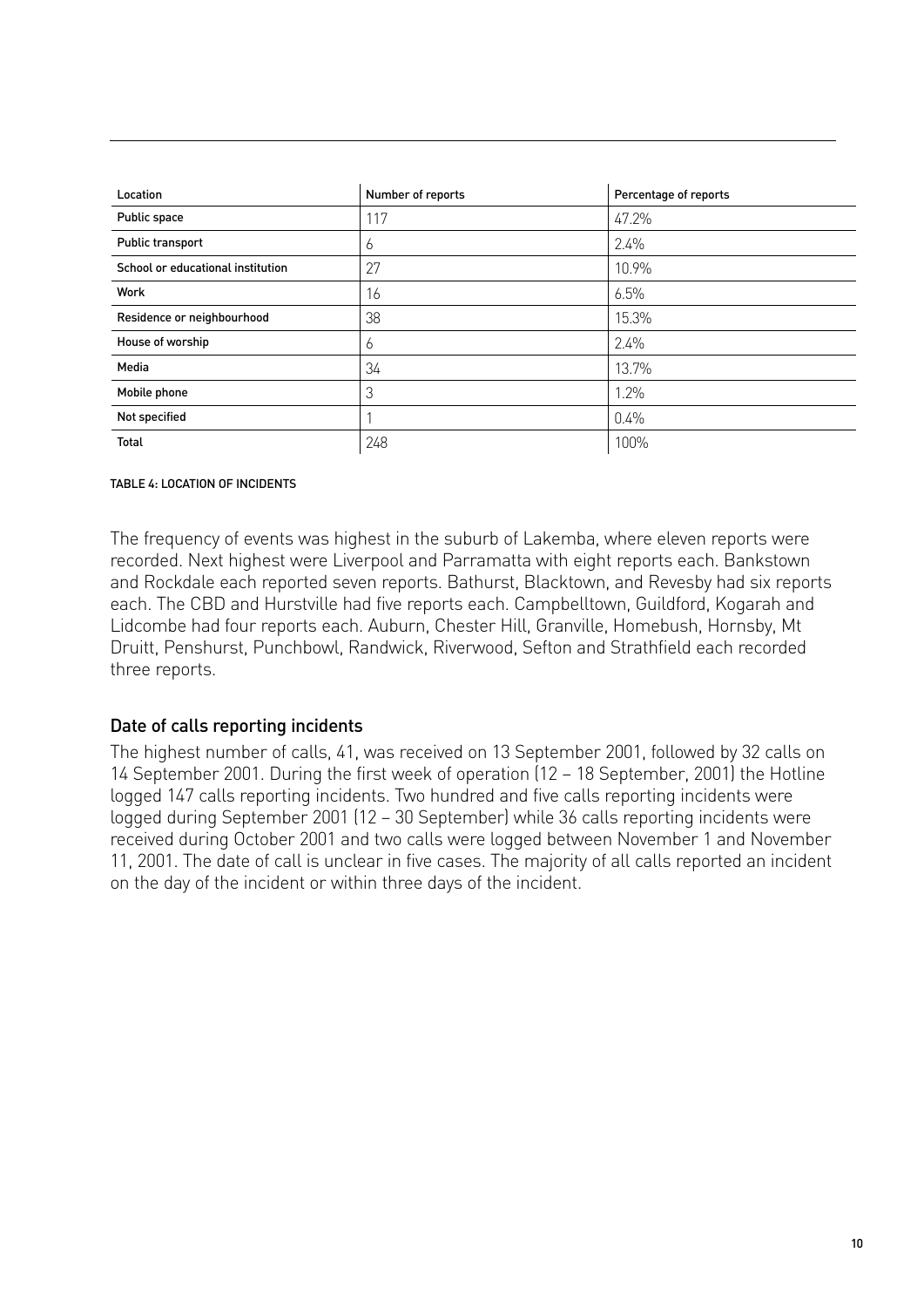



#### Types of Incidents reported to the CRC Hotline

#### Physical assault

Callers to the CRC Hotline reported 42 incidents of physical assault (13.2% of all incidents). Most physical assaults occurred in a public space. Most reported physical assaults were against females (66.7%). Incidents of physical assault were reported against all age groups: children (7.2%), adolescents (14.3%), adults (61.9%) and elderly people (16.7%).

|                                   | Number of incidents of physical assault | Percentage |
|-----------------------------------|-----------------------------------------|------------|
| Public space                      | 30                                      | 71.4%      |
| Shops                             | 4                                       | 9.5%       |
| Public transport                  |                                         |            |
| School or educational institution | 3                                       | 7.2%       |
| Work                              |                                         |            |
| Residence or neighbourhood        | 5                                       | 11.9%      |
| House of worship                  |                                         |            |
| Media                             |                                         |            |
| Mobile phone                      |                                         |            |
| <b>Total</b>                      | 42                                      | 100%       |

TABLE 6: LOCATION OF INCIDENTS OF PHYSICAL ASSAULT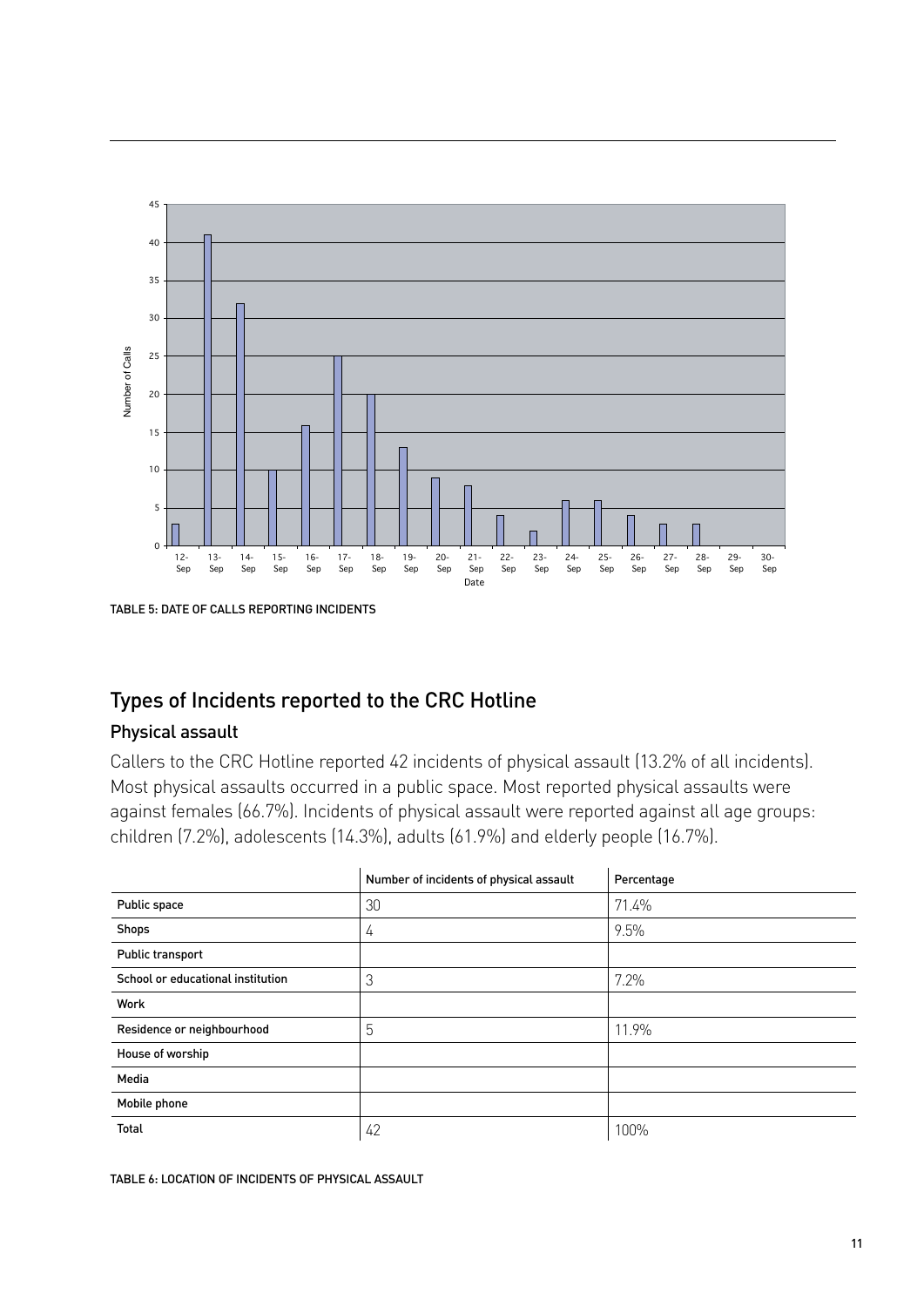The following excerpts from some of the Hotline call records indicate the nature and severity of the physical assaults. There were a number of calls reporting physical attacks on women wearing the hijab, including incidents in which the attackers ripped off the hijab.

> 2 guys ripped her scarf off, bashed her up. Friend of woman, witnessed the attack. Had not yet contacted the police. (female attacked can not speak English well). Nationality of victim – Iraqi.

Callers reported being kicked to the ground, being beaten with sticks, having their hair pulled and being spat on. Callers reported injuries to themselves and to family members, including cuts, bruises, a broken arm and broken ribs.

> 3 days ago approached by a tall Australian boy demanding she takes her scarf off. She obviously did not respond to this so the Australian boy physically abused her, by pushing her on to the ground. She now is suffering from back pain.

> Fight at school involving 6-7 people (school children). Started in classroom, carried on in playground. 6-7 ganged up on 12 year old boy. Caller (mother) was highly stressed, low trembling voice, crying. Caller claims teacher in playground ignored fight. The victim came out all bruised. Her son is Arabic Muslim. Attackers Anglo-Saxon descent.

#### Verbal assault

Verbal assault was the most commonly reported type of incident (139 or 43.4% of incidents). This is the one category of assault that was reported in every location. More than half of all verbal assaults took place in a public space. Verbal assaults were reported against all age groups: adults (78.4%), adolescents (10.1%), children (4.3%) and the elderly (4.3%). More than half (63.2%) of all verbal assaults were against females.

|                                          | Number of incidents<br>Verbal assault | Percentage |
|------------------------------------------|---------------------------------------|------------|
| Public space                             | 65                                    | 46.8%      |
| <b>Shops</b>                             | 10                                    | 7.2%       |
| <b>Public Transport</b>                  | 6                                     | 4.3%       |
| <b>School or Educational Institution</b> | 15                                    | 10.8%      |
| Work                                     | 11                                    | 7.9%       |
| Residence or neighbourhood               | 25                                    | 18%        |
| House of worship                         |                                       | 0.7%       |
| Media                                    | $\overline{2}$                        | 1.4%       |
| <b>Mobile Phone</b>                      | 3                                     | 2.2%       |
| No response                              |                                       | 0.7%       |
| <b>Total</b>                             | 139                                   | 100%       |

Table 7: Location of incidents verbal assault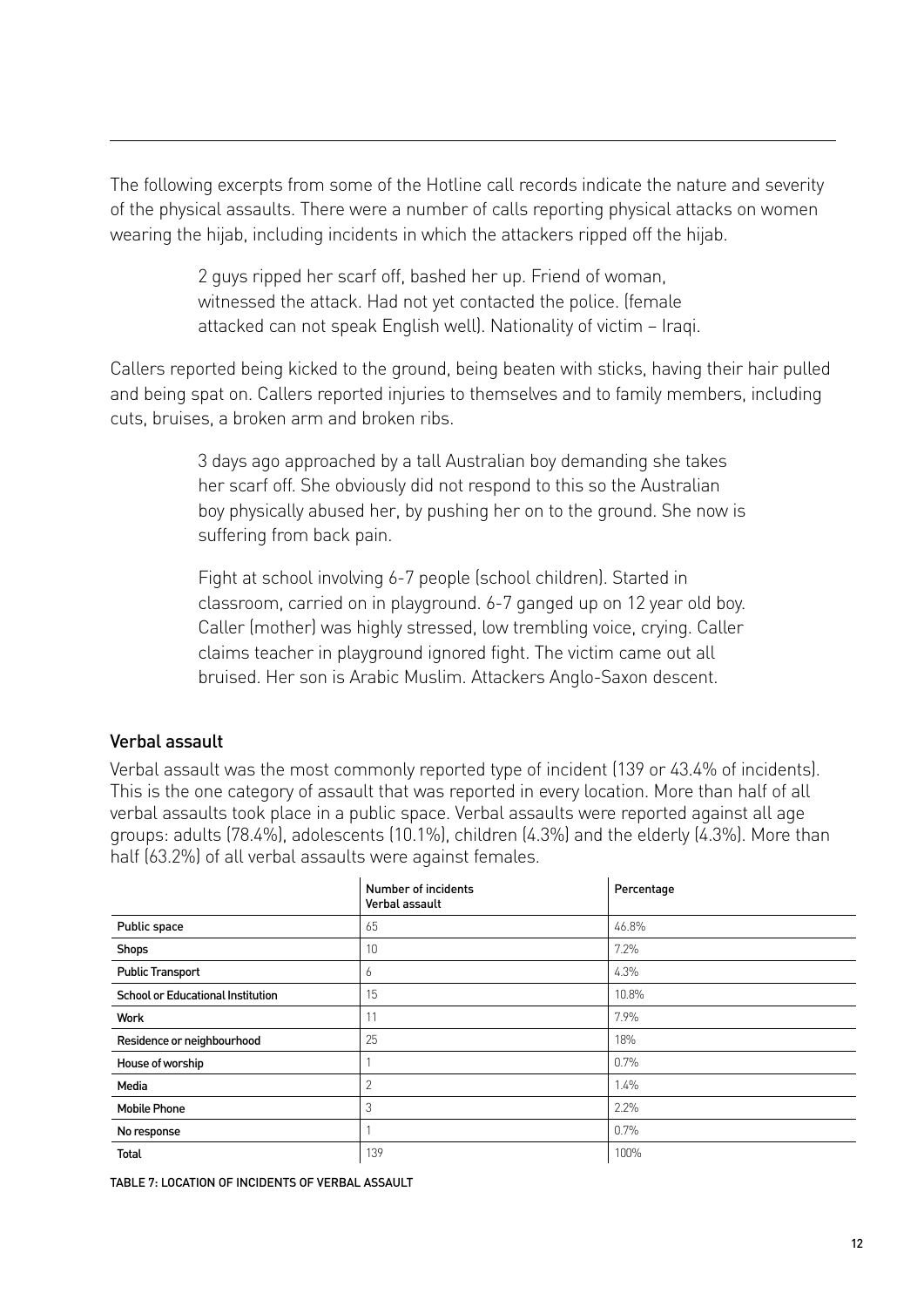Callers to the CRC Hotline reported verbal abuse including being called 'dirty Arabs' by a neighbour and 'Osama bin Laden' by passengers on a train. Callers were sworn at while in their cars, on the street and in shopping centres.

> Caller wears hijab, went to buy some clothes for her children. While parking her car, someone approached her and attacked verbally by saying to her 'you Muslim, you are terrorist, go back to your bloody country, we do not want you in Australia'. Caller was very angry and frightened.

Elderly lady crossing road … Man in vehicle stops and screams: 'Go back to your own country, you Osama bin Laden'. Old Lady left feeling very frightened – approached nearest shops for security – they contacted the Hotline immediately.

The victim said at work, his colleagues have been making jokes like: 'What have you been doing on your weekends – raping?? Learning how to fly planes?? He says he tried to use these opportunities to educate and open people's minds.

Caller was in her van, she is 8 months pregnant. Then suddenly, someone on her left started swearing at her; spitting and yelling 'f… you wogs'. He had his fingers out the window. Caller was scared he would crash. She was wearing a headscarf. Everyone there seemed stunned. She started panicking as his car was really close to hers.

A caller reported that her child was afraid to go to school after being verbally assaulted. Callers to the Hotline were described as 'distressed and crying' and many told of the pain caused by verbal assaults.

Caller is a Kurd. He has a disability. He lost one eye as a result of torture and is on crutches. He was verbally abused in a shop. The manager yelled and shouted and shook his fingers, telling him to get out of the shop. Caller said to manager 'if you want to hit me, hit me but don't abuse me because I can forget the physical violence, but not the verbal violence'. Caller was tortured in Iraq and this experience triggered memories of the torture.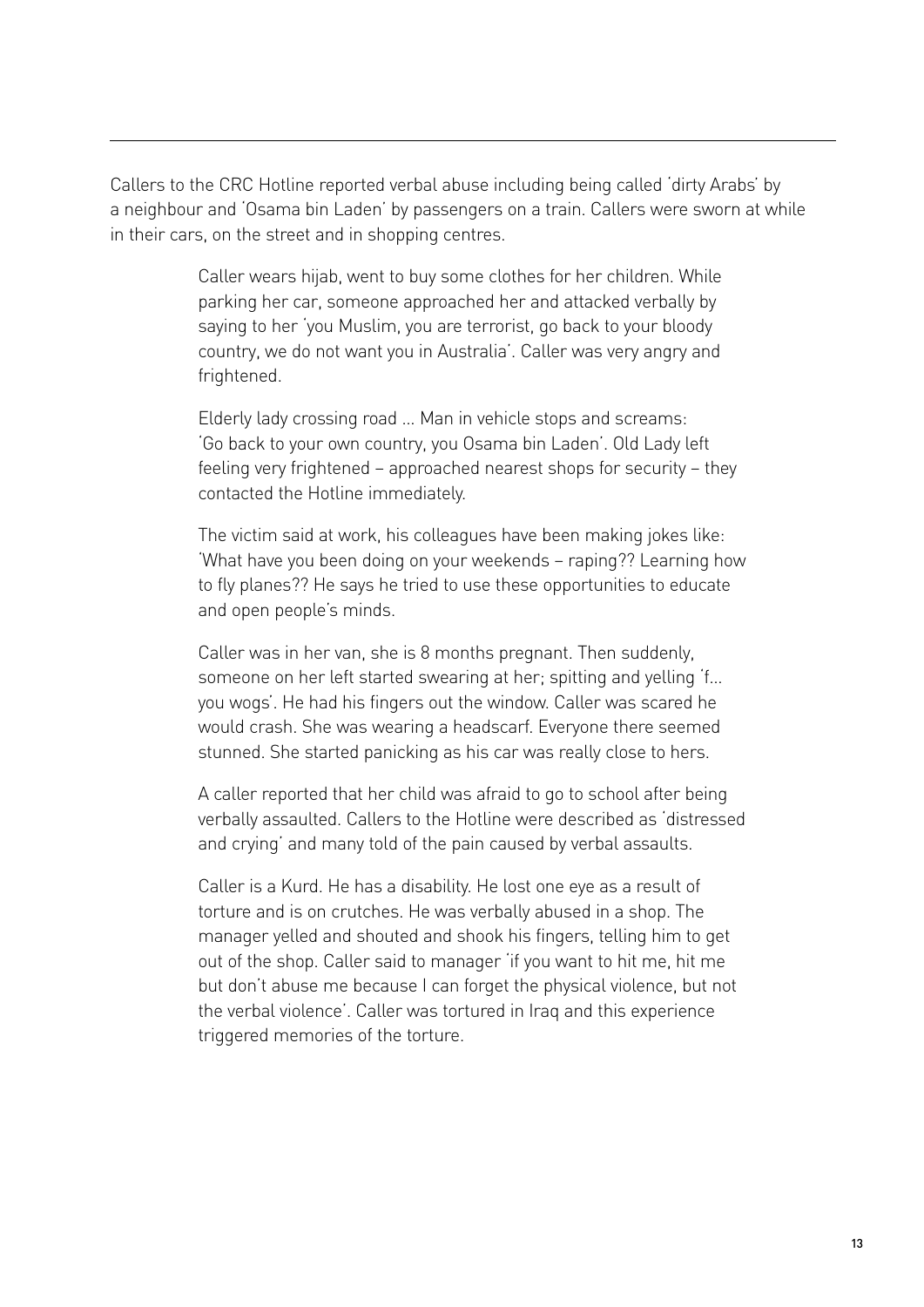#### Sexual assault

One sexual assault was reported to the CRC Hotline, involving a young (adolescent) Muslim woman who was assaulted in a public space.

> Man menaced her into a corner. Pushed her against a wall in George Street Sydney. Said that he had threatened her with sexual attacks. Tried to kiss her. His comments/threats were directed to her as a Muslim woman. Was not able to tell her family because her family would stop her from leaving the house. Was a young Muslim woman wearing hijab.

#### **Threat**

Thirty-three incidents of threat were reported to the CRC Hotline during the sample period. The most common location for threats to occur was in a public space. The majority of threats (63.6%) were against females. Threats were reported against all age groups: adults (69.7%), adolescents (18.2%), children (6.1%) and the elderly (3%).

|                                   | Number of incidents of threat | Percentage |
|-----------------------------------|-------------------------------|------------|
| Public space                      | 11                            | 33.3%      |
| <b>Shops</b>                      |                               | 3.0%       |
| Public transport                  |                               | 3.0%       |
| School or educational institution | 5                             | 15.2%      |
| Work                              | 3                             | 9.1%       |
| Residence or neighbourhood        | 9                             | 27.3%      |
| House of worship                  | $\overline{2}$                | 6.1%       |
| Media                             |                               |            |
| Mobile phone                      |                               | 3.0%       |
| <b>Total</b>                      | 33                            | 100%       |

TABLE 8: LOCATION OF INCIDENTS OF THREAT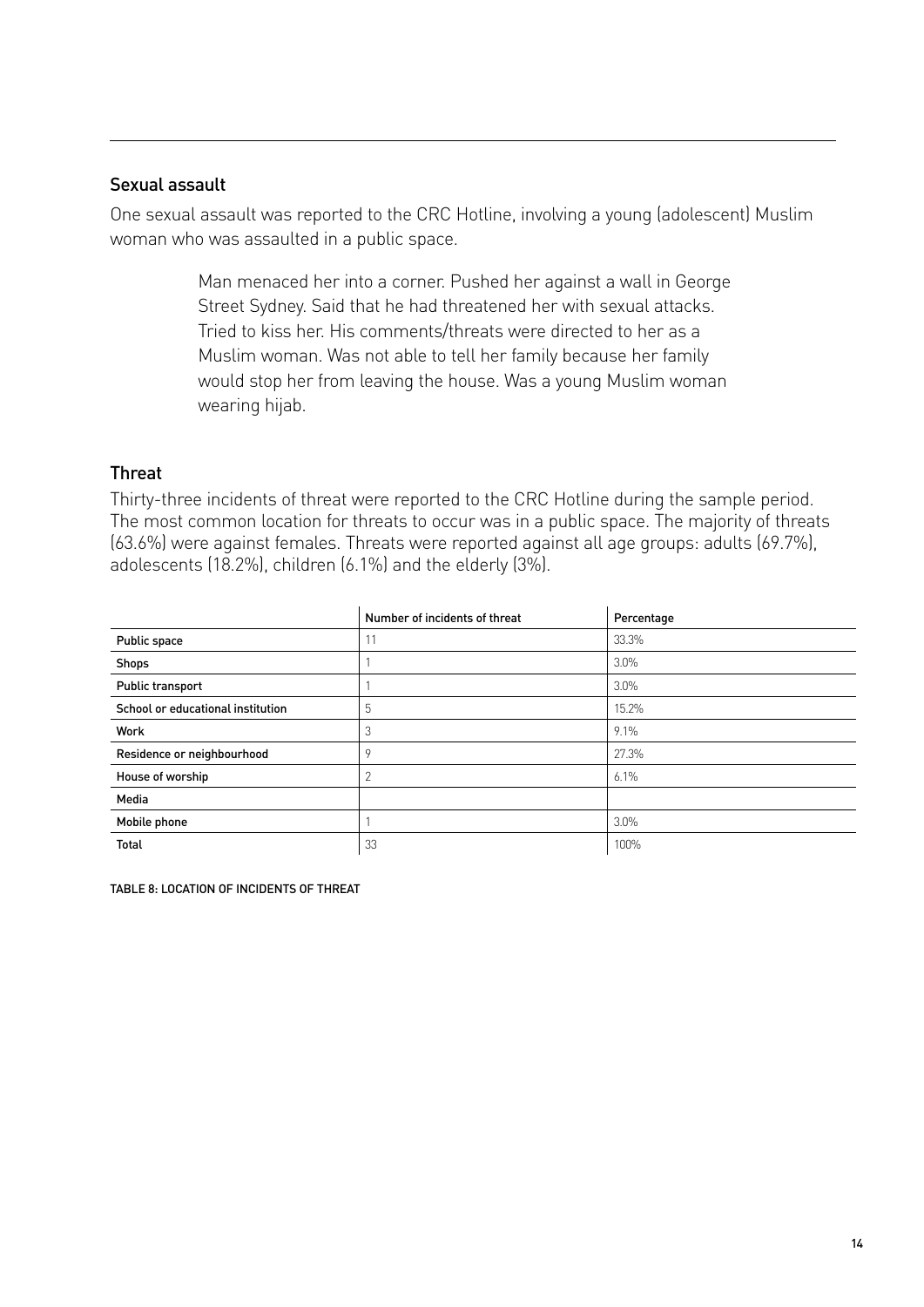Callers to the CRC Hotline reported incidents of threat directed at individuals, at communities and organisations and at houses of worship. Threats were communicated verbally, in letters, over the phone or through menacing gestures. Most callers reported threats of physical violence.

> Caller reported that at least two of her clients have been threatened and assaulted verbally. A female client was threatened with being run over by a car. She has since been afraid to go out and afraid to report it.

Received a threat letter in the mailbox. It had Osama Bin Laden's photo and swear words. The letter said 'Arabs must die '. Lives by herself and doesn't feel secure. Lives in a housing commission. Thinks she was targeted because she is an Arab person.

Community Council received threat to throw bombs at Muslim shops and mosques.

#### Discrimination or harassment

Fifty-six incidents of discrimination or harassment were reported to the CRC Hotline between September and November 2001 (17.5% of all incidents). Most incidents of discrimination or harassment occurred in a public space. Males (55.4%) were more likely than females (42.9%) to suffer discrimination or harassment. Racial discrimination or harassment was reported against all age groups: adults (64.3%), adolescents (23.2%), children (8.9%) and the elderly (3.6%).

|                                   | Number of incidents of<br>discrimination or harassment | Percentage |
|-----------------------------------|--------------------------------------------------------|------------|
| Public space                      | 23                                                     | 41.1%      |
| Shops                             | Ó                                                      | 10.7%      |
| Public transport                  |                                                        |            |
| School or educational institution | 17                                                     | 30.4%      |
| Work                              | 8                                                      | 14.2%      |
| Residence or neighbourhood        | $\overline{2}$                                         | 3.6%       |
| House of worship                  |                                                        |            |
| Media                             |                                                        |            |
| Mobile phone                      |                                                        |            |
| <b>Total</b>                      | 56                                                     | 100%       |

TABLE 9: LOCATION OF INCIDENTS OF DISCRIMINATION AND HARASSMENT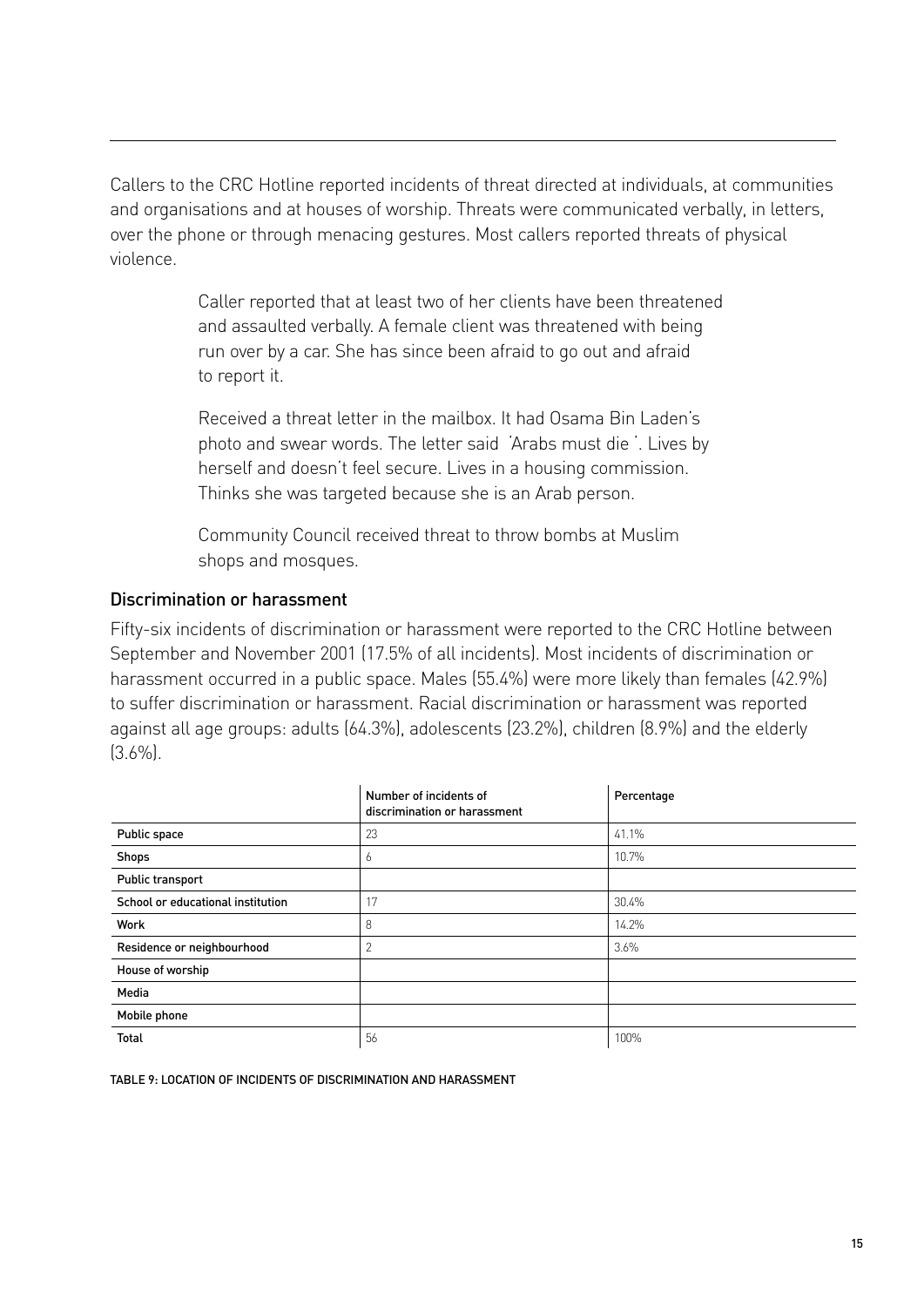Several callers reported harassment and discrimination at work, including being 'told to put his Koran in the bin' and being refused time or space to pray.

> Has been trying to open a prayer room for one month – was rejected and told to go pray in the garden. 40% of the students are Muslim. Admin finally agreed to a prayer room in the college, but in the last days since the US incident – the tensions between the admin/security staff have tried to prevent him from accessing the room. They have refused to publicise the room as a prayer room even though there has been several requests; they are hostile and in the last days it has been difficult. The guard told him 'religion is the cause of all the wars in the world'.

Another caller was 'told to stop praying at work'. Callers also experienced discrimination when looking for work.

> Caller said that one of her clients attended a job interview last week. During the interview he was asked about his cultural background. When he said he was Lebanese the interview came to a quick end, and the interviewer/s left without even shaking the hand of the applicant. Caller fears that more discrimination is in store for the innocent.

Callers also reported harassment from students and teachers in school.

Students were in class, the topic was brought up by the teacher, she said to the caller 'did you know the one responsible for the attacks in the US, his name is Mohamed, and so is yours. I'll call the police and have them take you away'. When student said that he was going to tell the principal, she began to laugh and said tell her. Young person felt embarrassed and described feeling depressed as he was put down in front of his school mates.

Others reported harassment in the neighbourhood such as waking up to find 'for sale' signs on both their cars or disputes with co-tenants.

> Caller shares a house. Woman has continued to harass me since Sept 11. Accused me of theft – of being a terrorist. I have been there for six month. And since September 11 she has threatened to call police to tell them that I am a terrorist. I am scared. I went to leave but she won't give me my bond money. She has also harassed the other man in the house. She also wants me to go to church with her and she always gives me Christian literature to read.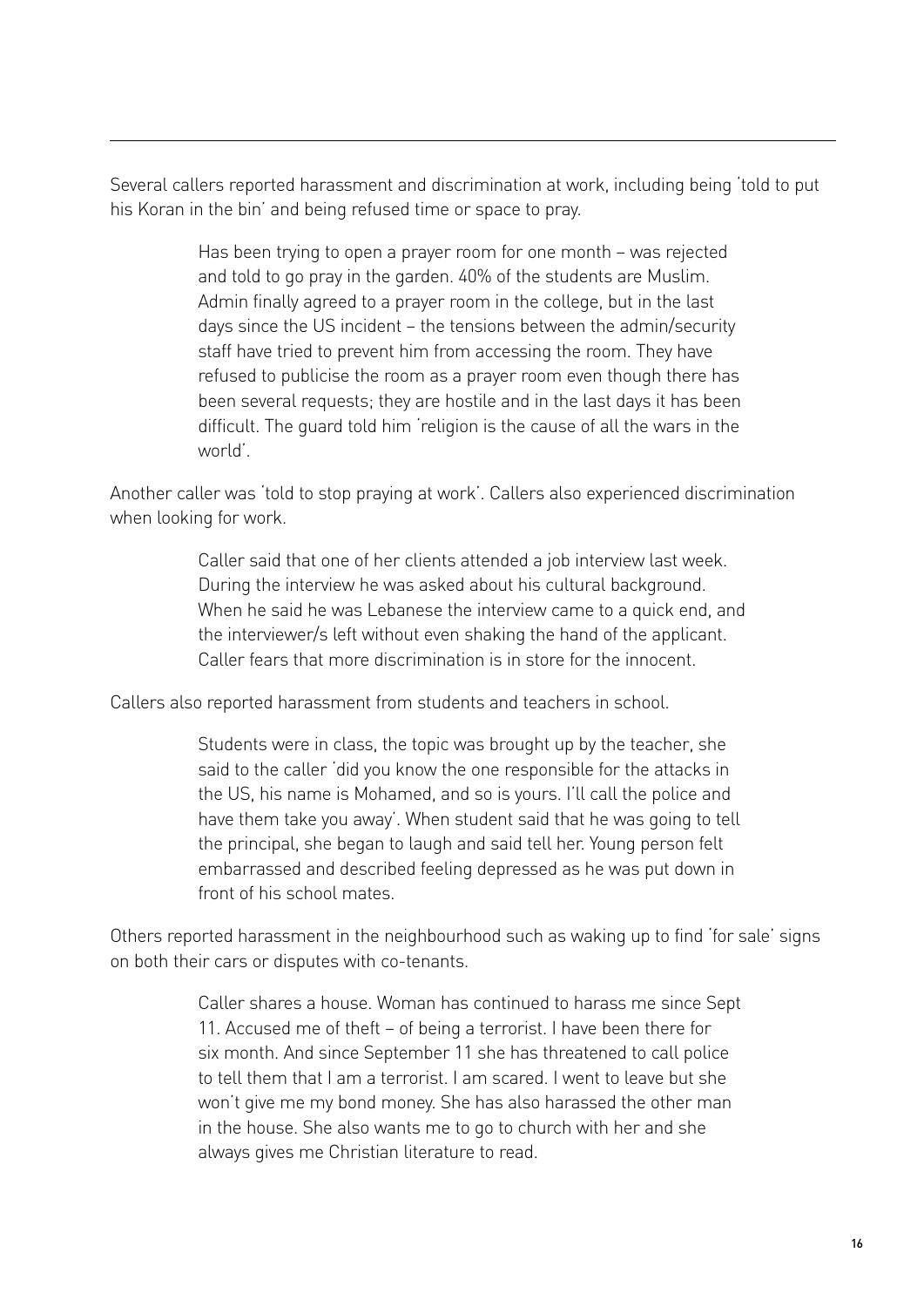#### Damage to property

Sixteen incidents of damage to property were reported to the CRC Hotline between September and November 2001 (6.5% of all incidents). Damage to property was reported against family homes (56.3%), places of worship (25%) and in public spaces (12.5%).

Callers reported attacks on property including arson. In some instances physical assault and damage to property were combined.

> A Caring Centre was fire bombed on 4th October, late at night. 4 young people in balaclavas threw several Molotov cocktails into the hostel, burning an older woman confined to a chair and a staff member who helped her.

Homes and cars were attacked with rocks and eggs.

On Sunday the 21st October, Caller was in his home with his wife having just put his daughter to bed. Then he heard a loud explosion. He went to investigate and found his windows smashed in and an egg smashed against the wall.

Callers also reported graffiti.

Caller reported that she had noticed several graffitied houses. Outside one house, graffiti sign reading 'Arabs out'; outside another, on road sign, 'Leb Scum', outside another 'Muslim terrorists/rapist pigs'.

#### Media attacks

Thirty-three incidents of media 'assaults' were reported to the CRC Hotline during September – November 2001 (10.3% of all incidents). Media attacks were primarily reported by members of the Sikh community. Media comments are the one category of incident in which male callers (72.7%) predominate.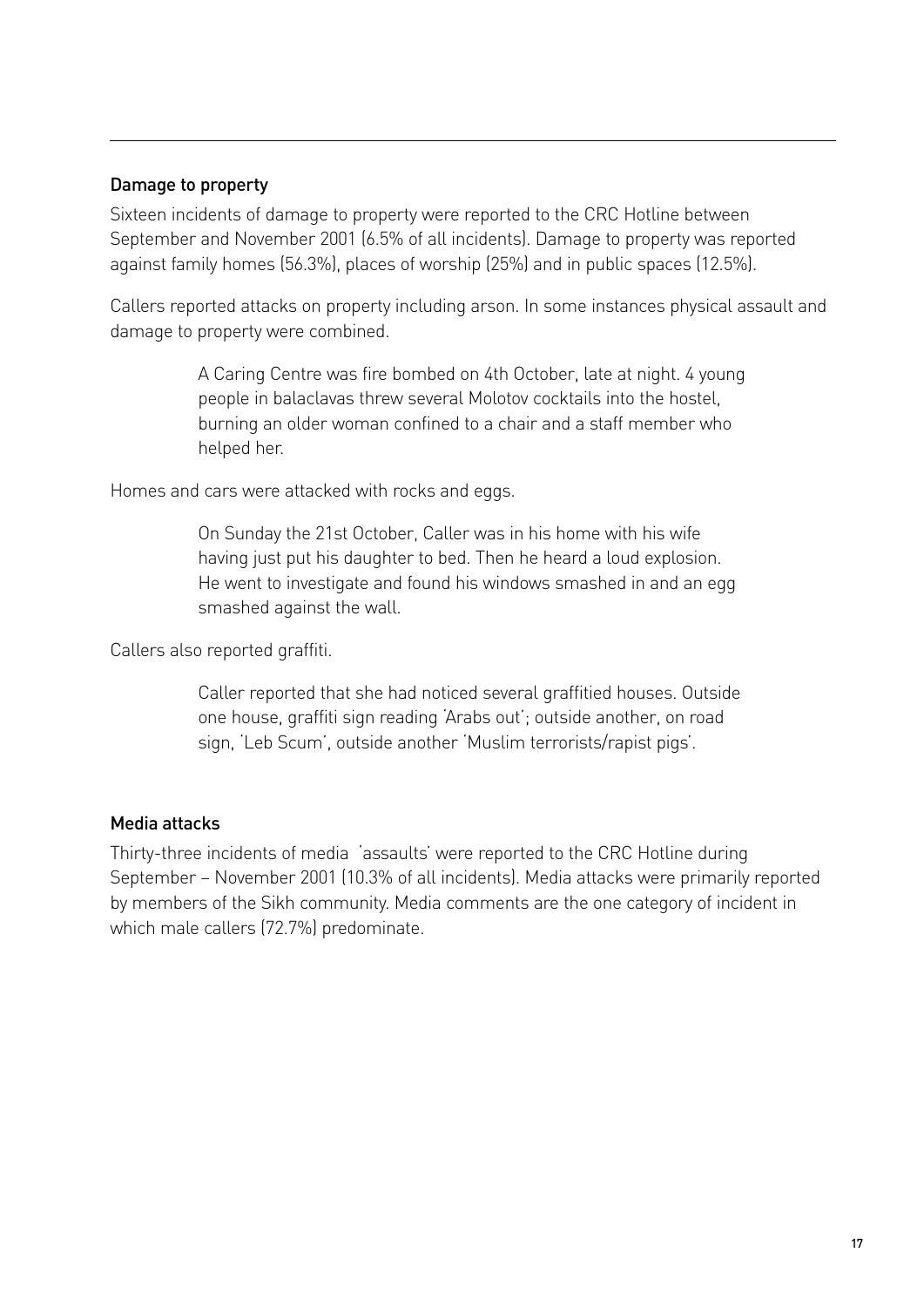On 13 September, 2001 The Daily Telegraph published a front-page photograph of a man arrested in the United States in conjunction with the attacks on the World Trade Centre. The headline was 'First Arrest' and the man pictured wore the turban and beard required by the Sikh religion. On 13 September and in the days following, Australian Sikhs rang the CRC Hotline to report both the newspaper coverage and incidents of abuse and assault associated with it.

> Complaining about photo of a Sikh. 13th September Daily Tele afternoon edition. Nothing inside that says why he was on the cover. Didn't feel good about the photo. Upset about it. 'Not good without evidence to publish this photo'. Concerned about the impact it will have on her community. Didn't know how to explain it to her children.

Member of the Sikh community has been getting verbal abuse his community has been threatened as trouble makers. Everybody has been telling him to go back home 'Arab ' mistaken for an Arab as a result of a Daily Telegraph afternoon edition.

Callers also reported incidents of vilification and irresponsible comment on talkback radio.

Female host taking calls from the public: A Muslim woman phones and says that she had her headscarf/hijab ripped off in a racial attack… female radio host tells caller that her call is not appropriate and hang up on her. Listener deeply offended.

Caller is concerned about media tendencies to 'blow things up'. Particularly concerned about talk back host who doesn't present balanced views and continuously puts callers to air who express racist tendencies etc: Monday 20/9 3.10am – allowed Mary to express her hatred towards Muslims. Monday 17/9 2.50am Allowed a caller to say that Muslims are hiding guns under Mosque floor.

In addition to the 33 calls reporting specific media incidents, many callers referred to the media as a contributing factor in other incidents. These comments are analysed in the following chapters of this report.

Chapter Two details the wider impacts of September 11, 2001 on community relations in New South Wales, including the impacts on feelings and belonging and the impacts on targeted communities.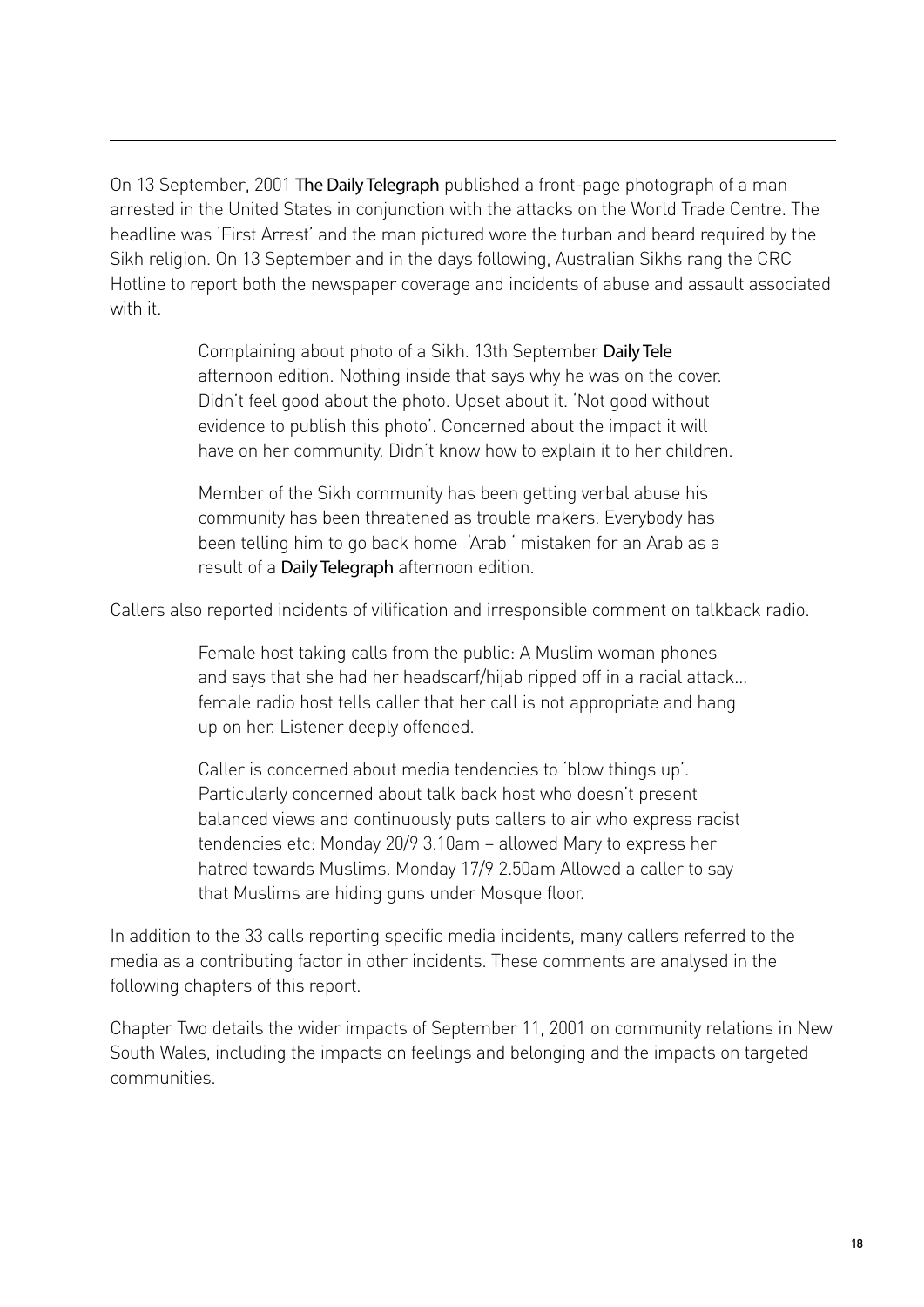#### Wider impacts of September 11, 2001 on community relations

In this chapter the CRC Hotline data and comments from community consultations are further analysed in order to understand and outline the wider impacts of September 11, 2001 on community relations, focusing on more generalised effects and the impact on attitudes and interactions between individuals and communities. Firstly, the impact of the event and the reactions to it on feelings and belonging of Australian Arab, Muslim and Sikh communities is considered. The most common impact was fear coupled with feelings of insecurity or isolation, although the increased tensions also created an interest in anti-racism activities and opportunities for dialogue between communities and religions.

#### Impacts on feelings and belonging Fear for family and for self

Fear and distress were the most common affect following September 11, 2001. A significant number of callers expressed fear for both themselves and their family members, such as 'it was awful, scary', 'feel very afraid to get out of their home', 'family are scared' and 'children are very upset and parents are fearful'. Hotline log sheets describe callers as 'crying', 'distressed', 'doesn't feel safe' and 'feels helpless'. Fear was reported in relation to all types of incidents. The fear of physical and verbal abuse sometimes manifested itself as a fear of reporting or a fear of leaving home. For example:

> After being verbally assaulted on street 'Caller ran out of the way in total fear and got home'. Does not want to report any of this to police. Distressed about her entire situation in Australia and her living conditions.

Caller was frightened, too afraid to discuss it with anyone. Did not want to give names or take it to police

Caller was very scared. Caller has been staying indoors with her kids for the past few days. Caller has been in Australia for 20 years, first time this has ever happened

Person is worried and very worried about his wife and children to the extent of not letting his wife leave the house on her own.

Community members also feared further attacks and expressed concern about how the community would cope with attacks.

- Caller is fearful there will be more attacks on her daughter and young people. She is worried about her daughter's safety getting to and from school. She is concerned Muslim young people do not respond with violence.
- Fearful there will be more attacks on Muslim young people.
- I'm afraid of what will happen to my children at school.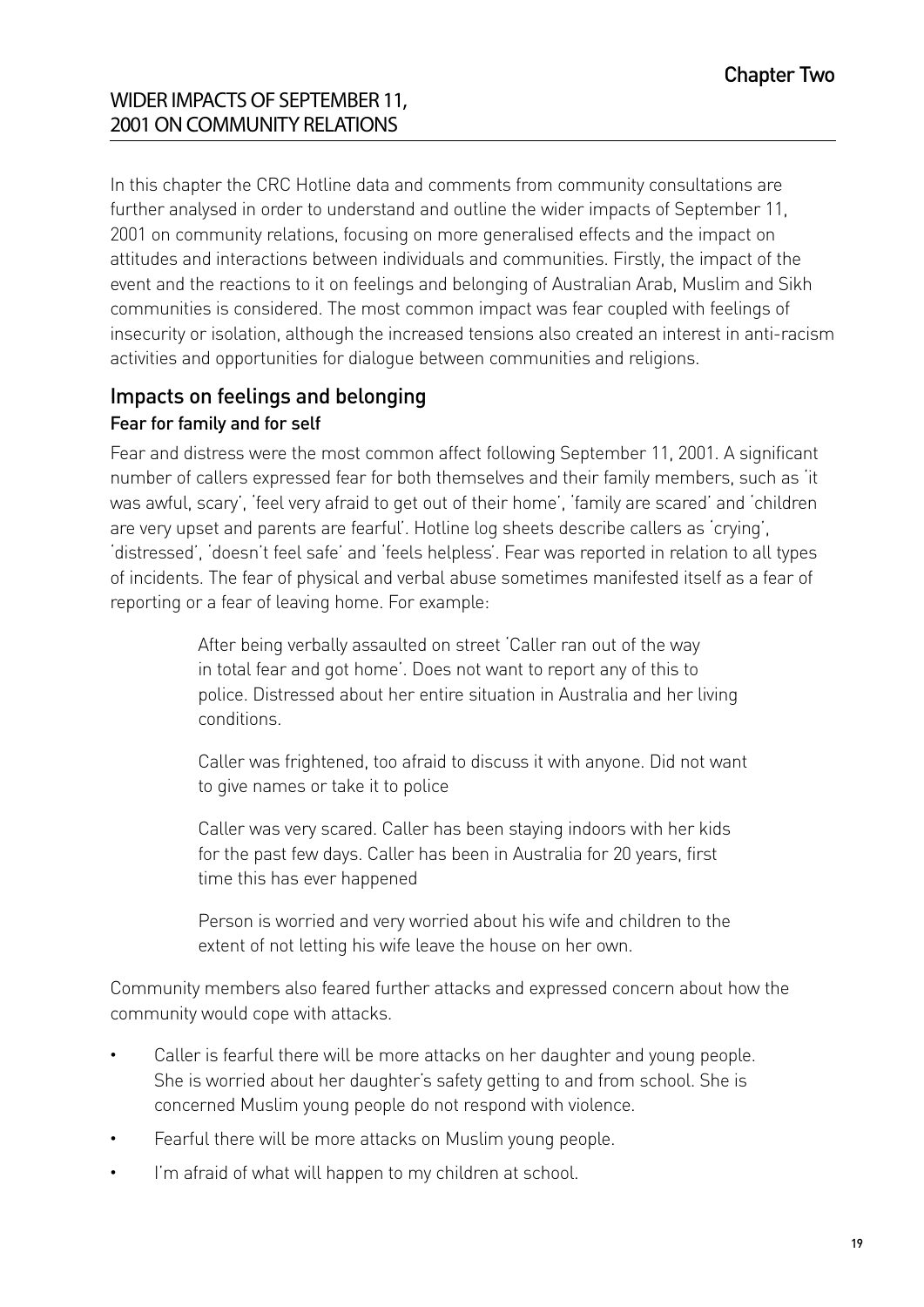#### Targeted communities: 'It's not our fault'

A significant number of calls expressed frustration, anger and disbelief at particular communities being blamed for the events of September 11, 2001. Comments ranged from anger that the caller no longer felt safe to disbelief at the racism callers were experiencing. Examples include:

- Angry about the fact can't feel safe in her own country.
- Sick of hostile racist treatment.
- Community is vulnerable, under attack and unprotected.

Callers also expressed disbelief or incomprehension about the reported incident.

- 'What do I have to do with it?'
- Depressed and ashamed and never thought I would be in a situation like that [wrongly targeted by police as criminal].
- Fears for family. Doesn't understand the reasoning underlying the attacks on ordinary/innocent Australian Muslims. 'We don't deserve this'.

Members of the Sikh community reported that they were mistakenly targeted as Arabs or Muslims.

- Sikh distressed about being targeted and stated no community in Australia should be targeted.
- Most Indians are not Muslims and therefore should not be targeted.

#### Concerned callers

As well as incidents reported to the CRC, the Hotline also received calls reporting more general complaints or concerns. Four callers to the Hotline reported fear and distress which had impacted on their movements and their wellbeing.

> Caller is a Muslim woman with hijab. Caller just wanted to let us know that she is feeling very scared, she has NOT left her home for the past 4 days, except to drop her children off at school. Caller said that this has been caused by the focus and blame being placed on the Muslim community. She also reported hearing stories of women who have been verbally and physically abused. Caller was very distressed and feared for her children safety.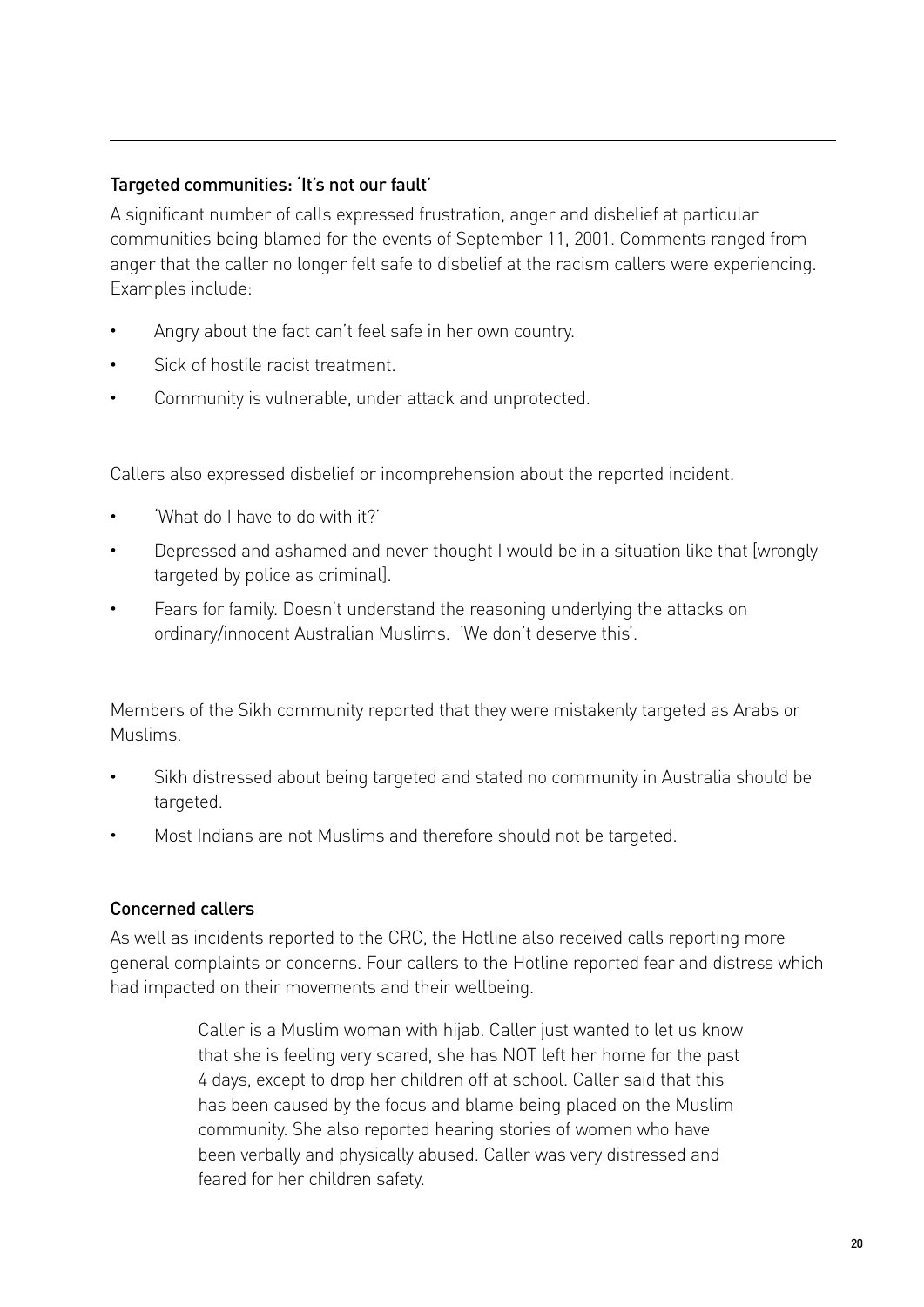Nine callers rang offering a general comment on the impacts of September 11, 2001, such as 'complains about the media as being the main encouragement to the incidents that is happening' and 'people are lighting candles for the dead in America – that's beautiful BUT what about the people who are dying in Iraq EVERYDAY and in other parts of the world???'

The Hotline also received reports of six serious incidents which were not in New South Wales, including a call about a physical assault in Brisbane, discrimination at work in Brisbane, police harassment in Victoria and denial of service in Melbourne.

#### 'Looks' and visibility

The feelings of a significant number of callers reflected the perception that they were 'looked at' with disgust, or as criminals. For example:

- Caller has been in Australia for 43 years. 'I can't change the way I look. 'It almost came to physical blows'.
- Anywhere she is going people are looking at her like she is a criminal.

This research demonstrates a strong link between visible markers of 'difference' such as wearing the hijab or a turban and experiences of prejudice and assault. An analysis of the ways in which the subjects of assaults were described or named supports these findings, indicating that attitudes of prejudice and hatred often focus on visible signs of ethnicity, culture or religion that is 'different' to what is assumed to be a white, 'Anglo' Australian 'mainstream'. Callers reported being told to 'take that thing off your head', referring to the hijab; others described being identified by 'Islamic objects', a turban, beard or 'headpiece'. Hijab were referred to as 'that f ing thing' and a Sikh man reported being harassed by a security guard for wearing a small ceremonial sword in a shopping centre. Of the forty miscellaneous calls which demonstrated public attitudes of racism and hostility towards Arab and Muslim Australians, one in five referred specifically to markers of visibility including clothing (referring to the hijab or a 'tea towel' or 'thing' worn on the head), to the lights of a mosque or to Arabic writing on shopfronts.

#### Discrimination and rising racism

Some callers named the events reported as discrimination, while others complained of rising levels of racism. For example:

- Feels discriminated against because of hijab.
- Voice concern at rising level of racism. The Australia we once knew will never be the same.
- It's been happening for a while but it's increased since September 11.
- There is tension between Muslim and Christian communities.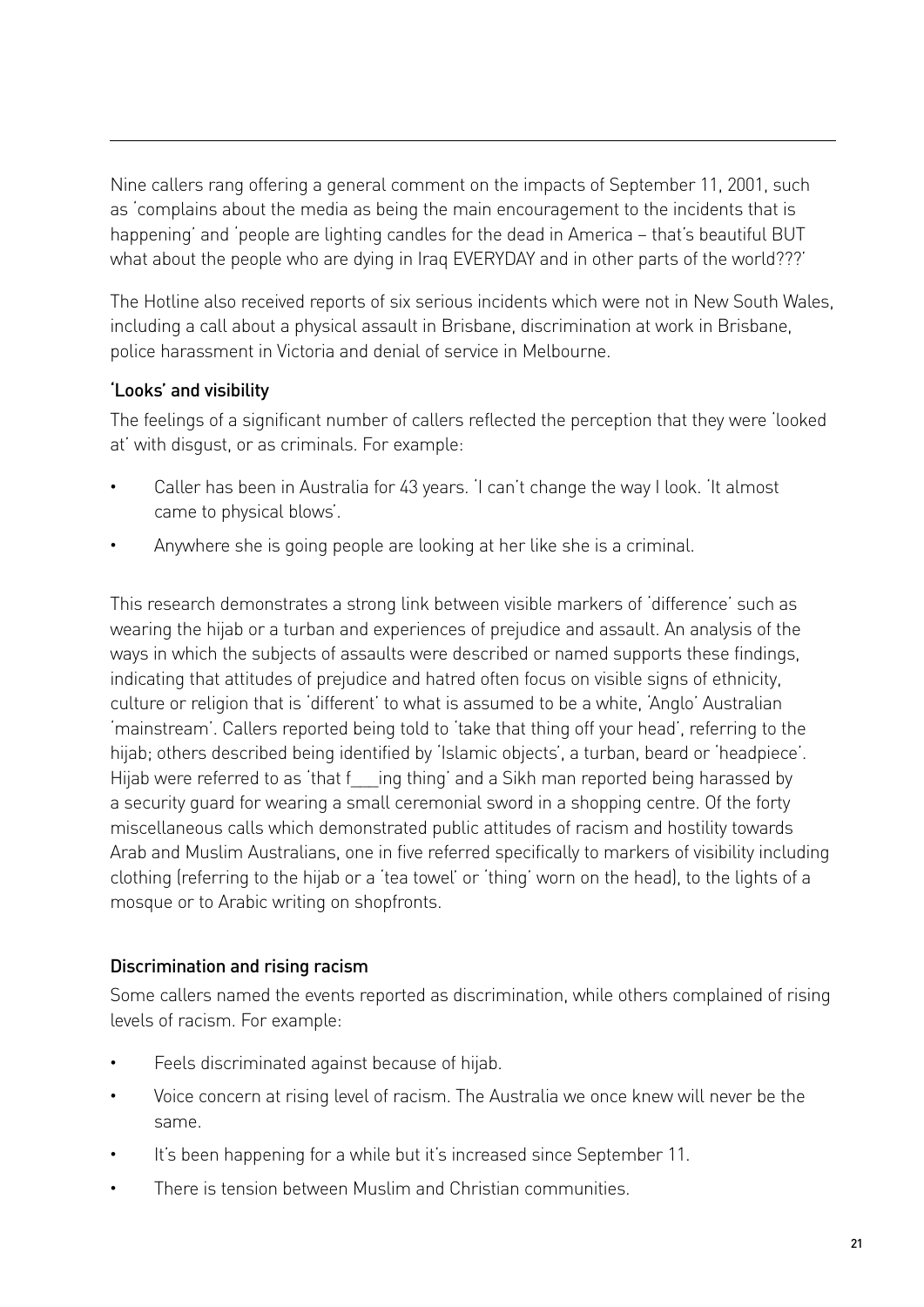Callers also described the incidents as 'a racist attack' and named perpetrators as 'prejudiced' or 'racist'.

Reports of incidents included dozens of examples of abusive, offensive and obscene language. Callers were told 'Muslims are dirty' and 'you're rubbish', another was called a 'dirty Arab', still others were called 'bloody wogs', 'Leb scum', 'rapist pigs' and 'fucking Muslim bitch'. Insults and threats were also directed at specific communities, such as 'fuck all you Middle Eastern pricks', 'Arabs must die' and 'we will wipe you out'.

Some callers expressed concern that responses to allegations of racist behaviour were inadequate. Other callers commented that although events were not explicitly racist they could see no other reason for the incident other than the issue of race.

- Dissatisfied with employer's response to racism in the workplace and wants employers to understand the problem.
- It was a racist attack and police didn't acknowledge this.
- There can be no other reason for the dispute than the issue of race.

Some callers felt dissatisfied with police responses to allegations of racial vilification and violence in particular. Other incidents were not reported to police because of negative perceptions about the police. For example:

> Subjects of incident chose not to go to police because they believe it is pointless – have a negative perception of the police and don't have confidence that anything will be done to assist.

#### Belonging

Discourse analysis of the ways in which the subjects of assaults were described or named indicates that both perpetrators of racist incidents and callers to the CRC Hotline described Arab and Muslim Australians in terms which inferred that they do not 'belong' or are not welcome in Australia. Of the forty miscellaneous calls which expressed concern or abuse against Muslim and Arab Australians, almost half (18) mention Australia or 'Australians' as white, 'Anglo', Christian or English-speaking. This is contrasted to the perceived 'threat' of 'Muslims' (17 mentions), Arabs or Arabic (11), Lebanese (7), and 'Middle Eastern' communities or cultures (5). Callers were told to 'go home, you animal', 'to go back where I came from and learn English' or to 'your own country' and 'we do not want you'. These comments assume that 'Australia' is monocultural and that Arab and Australian and Muslim and Australian are mutually exclusive categories. They also assume the speakers' right to determine who does and does not 'belong' in Australia. These assumptions did indeed impact on the sense of belonging expressed by callers to the CRC Hotline. One caller explained that she 'can't feel safe in her own country'. Another lamented for 'the Australia we once knew'. Yet another wanted to defend 'ordinary, innocent Australian Muslims'.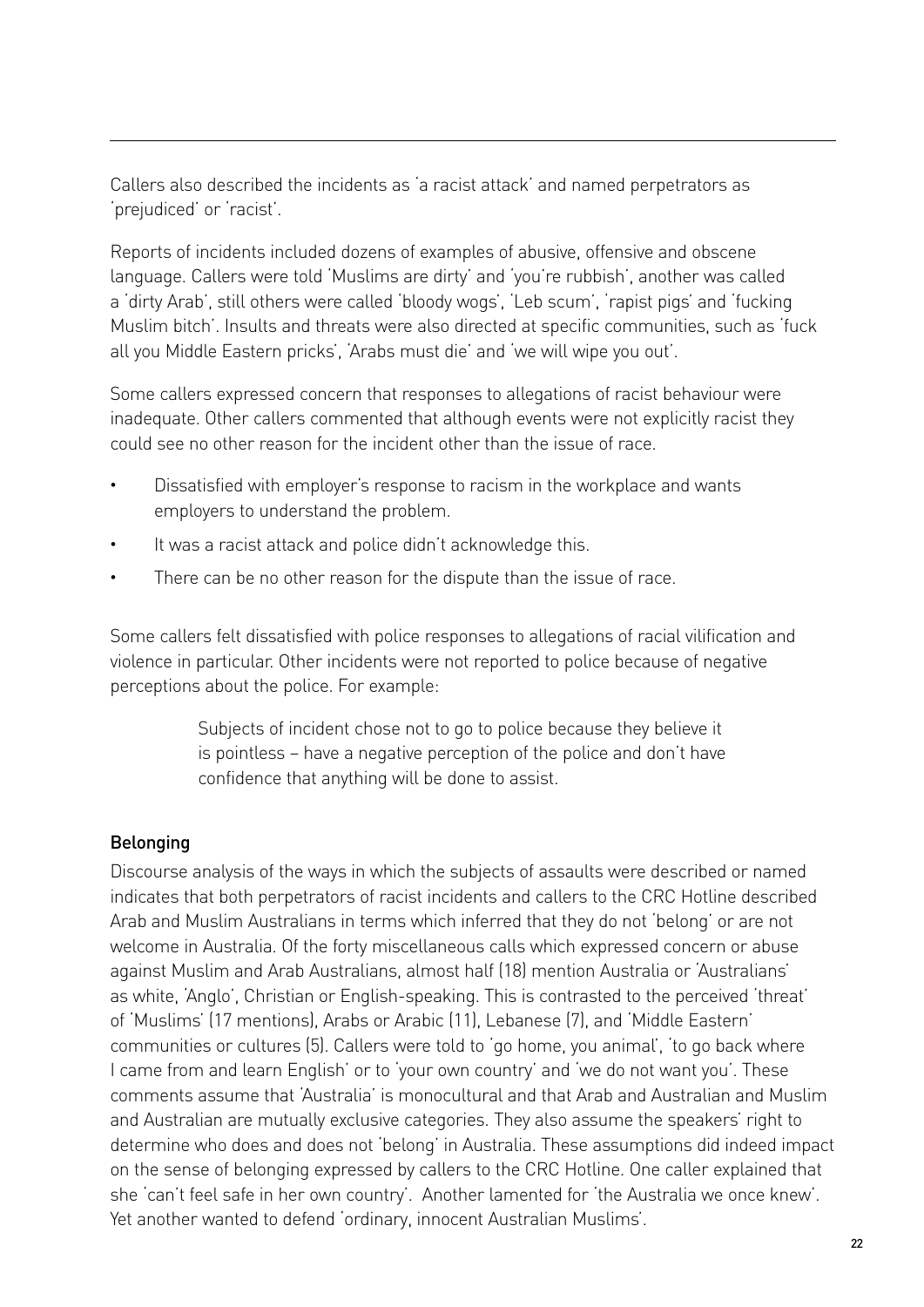#### Anger and frustration at the media

The analysis identified significant anger at the media in both the feelings expressed by callers and in their general comments. One caller 'felt irate with the media'. Another was 'angry about what he [was] hearing on 2GB and 2UE'. Other examples include:

- Wife is scared to go out. Complained about media and unconditional support for what is happening.
- The media are inciting people to racial violence and something has to be done about that.
- Fed up at reports that constantly blame the Arabic community for the incident in the USA.
- Media tends to blow things up and allow racist views to be expressed..

In community consultations, interviewees also expressed anger at the media and at politicians for inflaming prejudice and fear against targeted communities.

> This fear was induced fear. It was induced by the media and the politicians, the politicians themselves were inciting this, were actually inflaming it, creating an environment of mistrust. It was a media induced thing and it was inflamed to some extent by comments from political leaders.

## Impacts of September 11, 2001 on targeted communities

#### Communities 'under siege'

The rise in incidents motivated by racism or prejudice impacted on the communities targeted as well as individuals involved in specific incidents. Interviewees described Muslim, Arab and Sikh communities in New South Wales as 'under siege, under attack', 'threatened', 'under the spotlight' and 'targeted', creating a 'climate of fear'. The events of September 11, 2001 and the subsequent 'war on terror' also impacted on 'Afghan women', on 'Arab young people', 'the Lebanese community', 'Bangladeshi women', 'Indonesians' and 'refugees'. The racialised nature of incidents robbed members of targeted communities of a sense of security and belonging.

> A common impact is a feeling of dislocation. When people are told to go home simply because they are Arab, they think 'where do we belong'? Even though they have been here for years, they have no sense of belonging.

This sense of alienation affected young people in particular.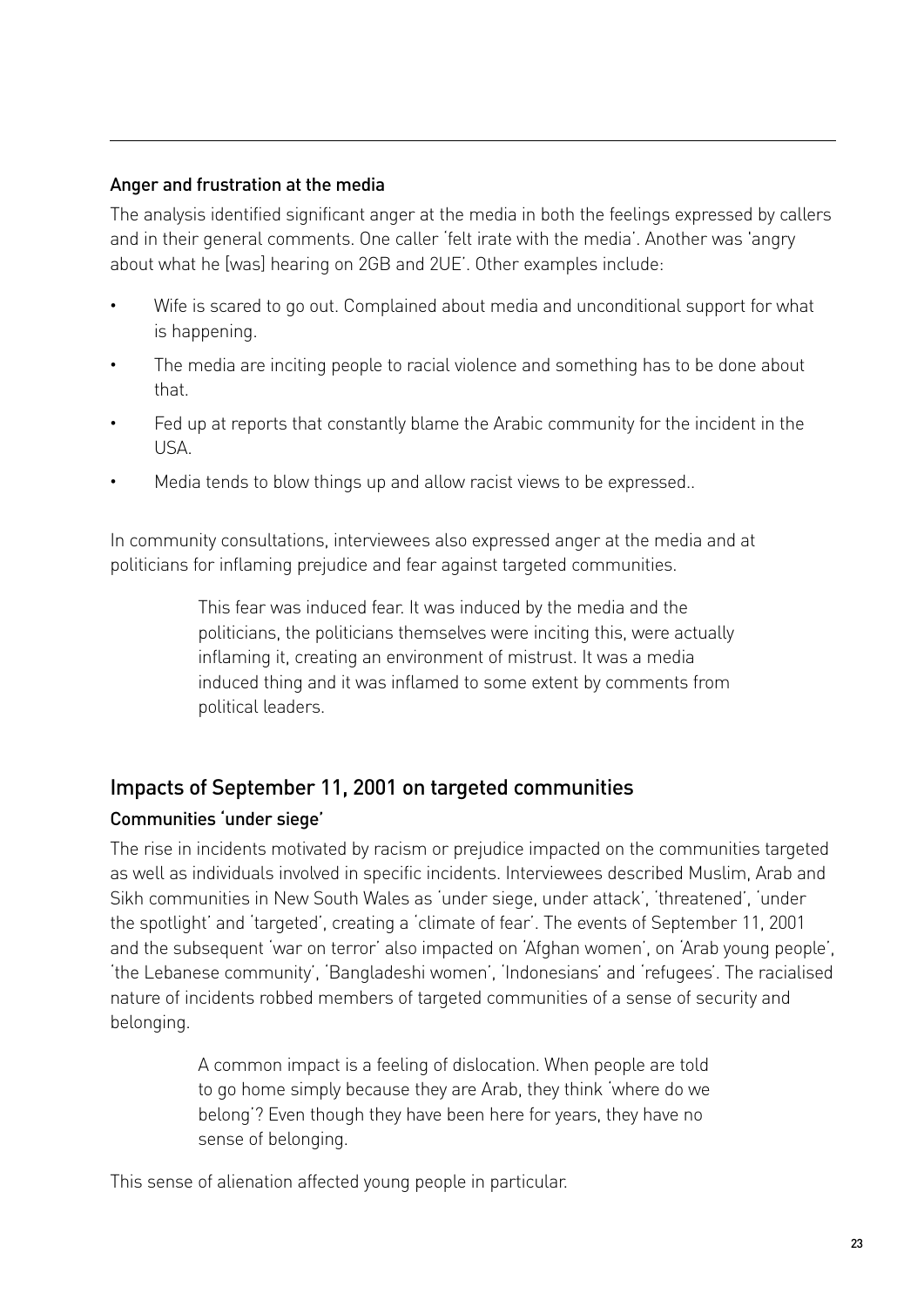Kids feel that their life chances and daily treatment have been severely marred by September 11. People see Arab and think terrorist. I spoke to one young man, with a job, married, doing all the right things. He said 'I don't believe in heaven or hell, we are living in hell'.

September 11 had a really long-term effect on those kids in terms of their own self-esteem and the way that they knew that they were perceived by society.

Impacts were felt to be strongest among people who are in some way visibly 'different' to Anglo-Celtic Australians.

> Yeah we were the people who hid the bombs underneath our scarves and if we went within 10 metres of the harbour bridge we were going to cause some sort of dilemma for them.

I know Sri Lankan women, Bangladeshi women who were attacked because they wear non-western dress. There was no discernment: most people couldn't tell the hijab from the turban, a Muslim from a Sikh and that shouldn't surprise anyone because I think people are very ignorant of the diversity within the community.

Some members of targeted communities felt compelled to hide visible markers of their identity, in particular Muslim women and Sikh men.

> Women were scared to practice their religion, took off their scarves. Women question whether to wear the scarf, in terms of employment is it worth it?

People have been cutting their hair and removing the turban. It is very sad. It will happen until there is a supportive and empowering atmosphere for Sikhs. Cutting the hair is sacrilege. It is against the Code of Conduct, it is the Sikh identity.

Interviewees also reported that the increased sense of threat and fear had particularly affected people with previous experiences of trauma.

> In the St George area many Arab-Australians are from South Lebanon, they have experienced war and trauma. Feeling persecuted brought back traumatic memories, brought back the trauma.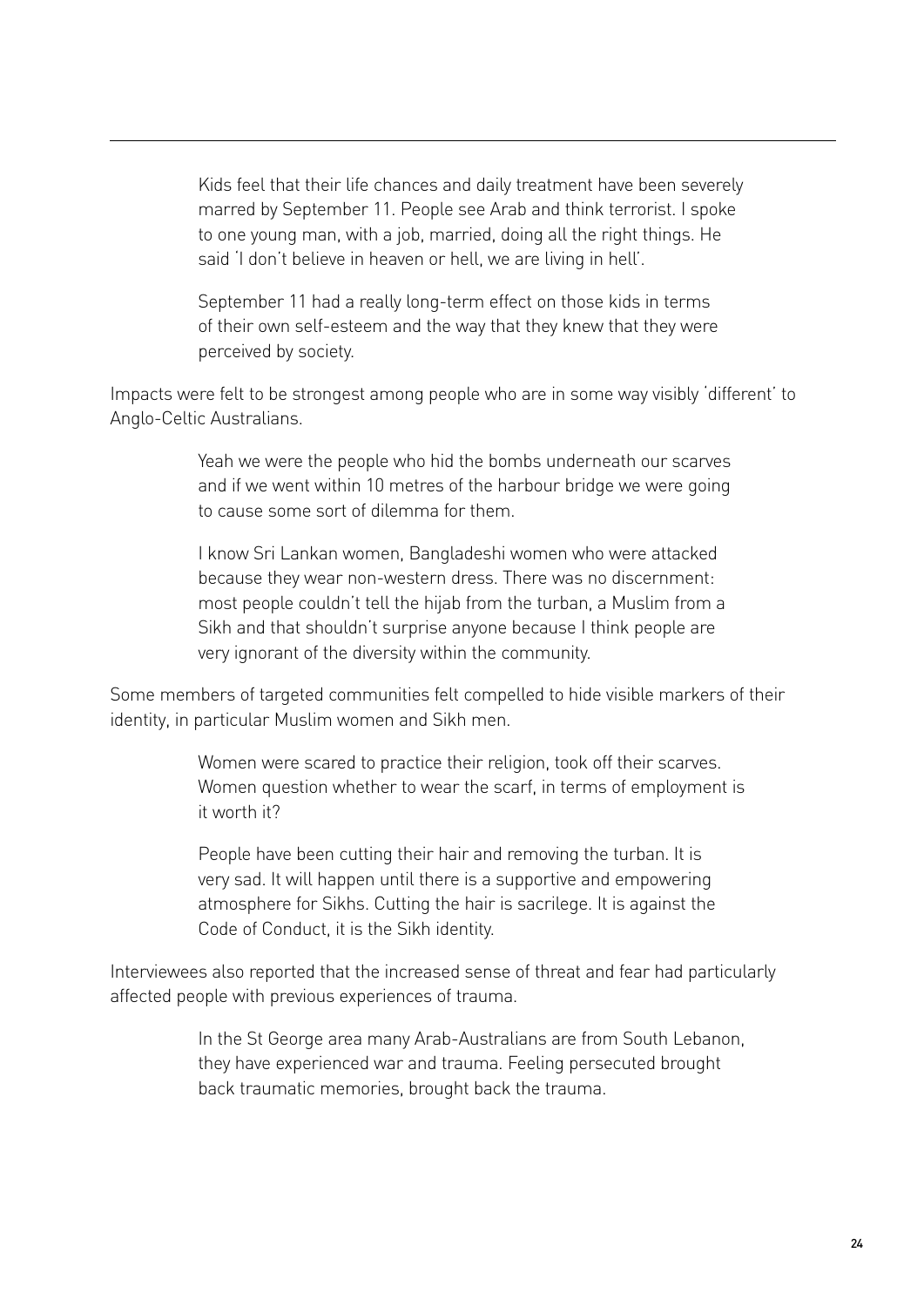Many interviewees explained that Arab and Muslim communities in Australia had previously experienced racism and discrimination, and that September 11, 2001 exacerbated that trend.

> Racism in accessing employment, the issue of distorted media coverage and representation – these are the issues that communities have to constantly deal with. September 11 confronted those issues head on. The lack of education, the lack of understanding, the ignorance of things Islamic came to the forefront which ultimately meant that the community at the grassroots level had to bear the brunt of the increase of racism in the attacks directed at women, children on buses, mosques being torched.

The need to respond to racism and to the demand for anti-racism education also impacted on community organisations.

> Racism generates a lot of work for the communities affected – everyone wants a piece of you, everyone wants you to come and visit. You are under attack and also bombarded with requests.

Two representatives of non-Arab Muslim communities felt that the impacts on their communities had been limited.

> The main impact was feeling sorry. Many Pakistanis were killed – it was a very sad incident. There were a couple of incidents after September 11 but actually not a great impact.

#### Impacts on Sikh communities in NSW

While these findings are broadly consistent with previous research on Arab and Muslim communities in Australia, and the HREOC Isma project in particular, there is little research that documents the experiences of Sikhs in Australia after September 11, 2001. Research accruing from this study demonstrates that newspaper reporting in the days immediately after the event had a significant impact on Sikh communities in New South Wales. In the data collected by the CRC Hotline general comments reflected Sikh community anger about the Daily Telegraph's reportage and accompanying photo of a Sikh man arrested in the United States as the first September 11 suspect (see page 17). Callers reiterated that the Sikh community is innocent and deserves an apology.

- Daily Telegraph photo of 1st arrest could cause lots of threats.
- People in Sikh community are really scared, fear retribution attacks.
- The Sikh community should not have to go through this media coverage.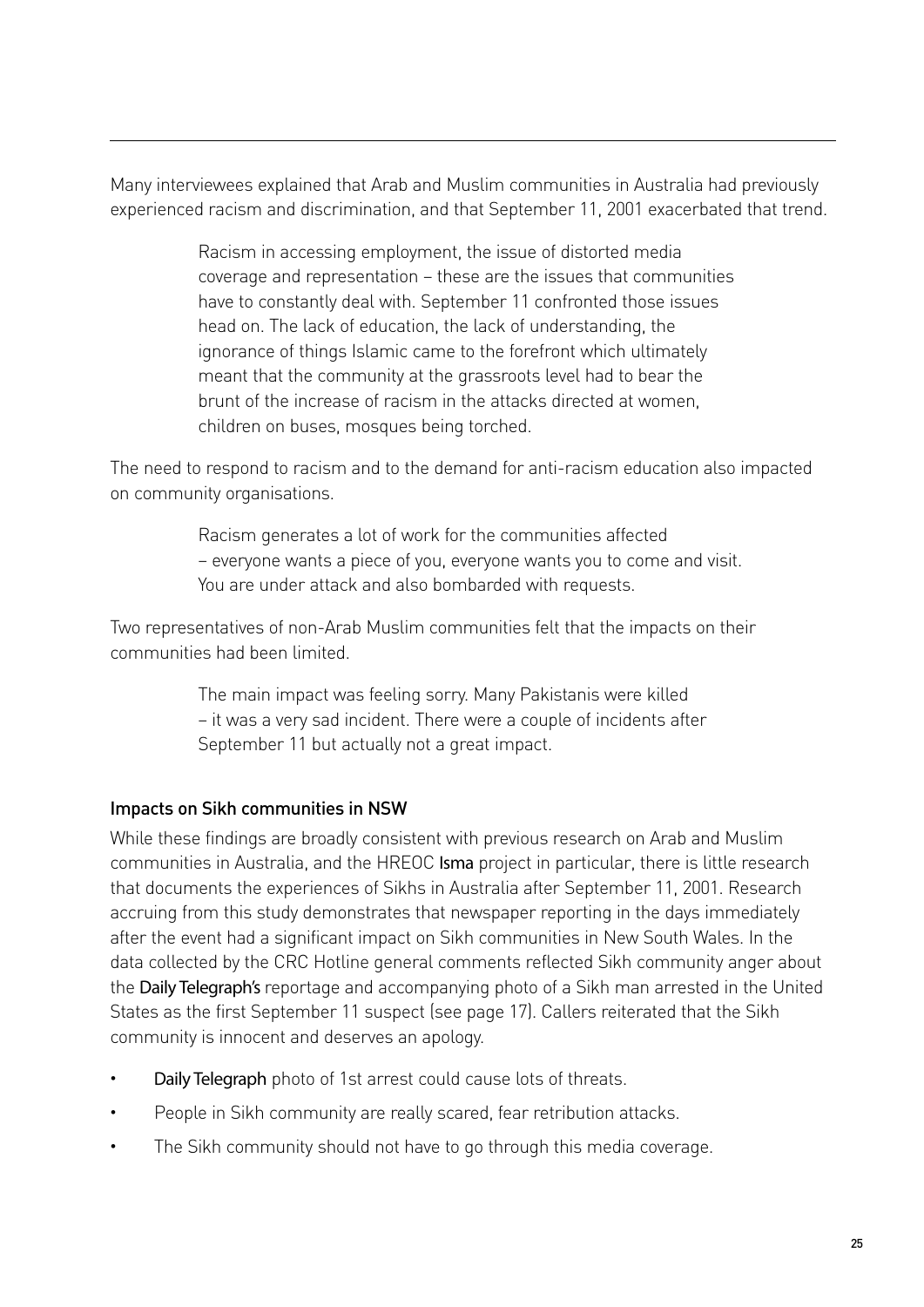The consultations with Sikh community organisations indicate that there were many subsequent racially motivated incidents.

> Sikhs were mistaken for Muslims (Al Qaeda) and faced racial abuse, discrimination, children having a hard time in schools. My son was called Osama in school. Sikh cab drivers were abused.

The photo of the first arrest coloured the perceptions of the Australian community against anyone who keeps beard and wears a turban. Anyone who wears a beard and turban became associated with terrorist organisations (ie Al-Qaeda).

Sikh restaurant owners had people stop visiting their restaurants, people threw eggs and tomatoes at Sikh homes, there were incidents of road rage and people screaming at Sikhs on the footpath. It happened to me, a few times at Central station, irrespective of my western dress or carrying a business briefcase (obviously it was due to the fact that I keep my beard and wear turban).

These events have also impacted on Sikh children. They wear turbans but don't know how to respond when other children bully them. There has been (and is) a lot of pressure on them; it has made a significant impact on their self-confidence, which is shattered resulting in poor school performance and social / sporting skills.

People threw beer bottles, stones and broke the glass at the Sikh place of worship. People screamed past in cars yelling obscene words and strong language against members of the Sikh community who were visiting the Gurdwara for a religious service.

Being targeted 'came as a shock' to members of Sikh communities, 'you are in the middle of something that you are not even a part of'. While consultations with Arab and Muslim communities often placed the impacts of September 11, 2001 in the context of ongoing hostility and prejudice, the impacts on Sikhs in New South Wales were more unexpected.

Chapter Three details responses to increased racism and prejudice after September 11, 2001, including public attitudes registered by the CRC Hotline and individual reponses to the reported incidents.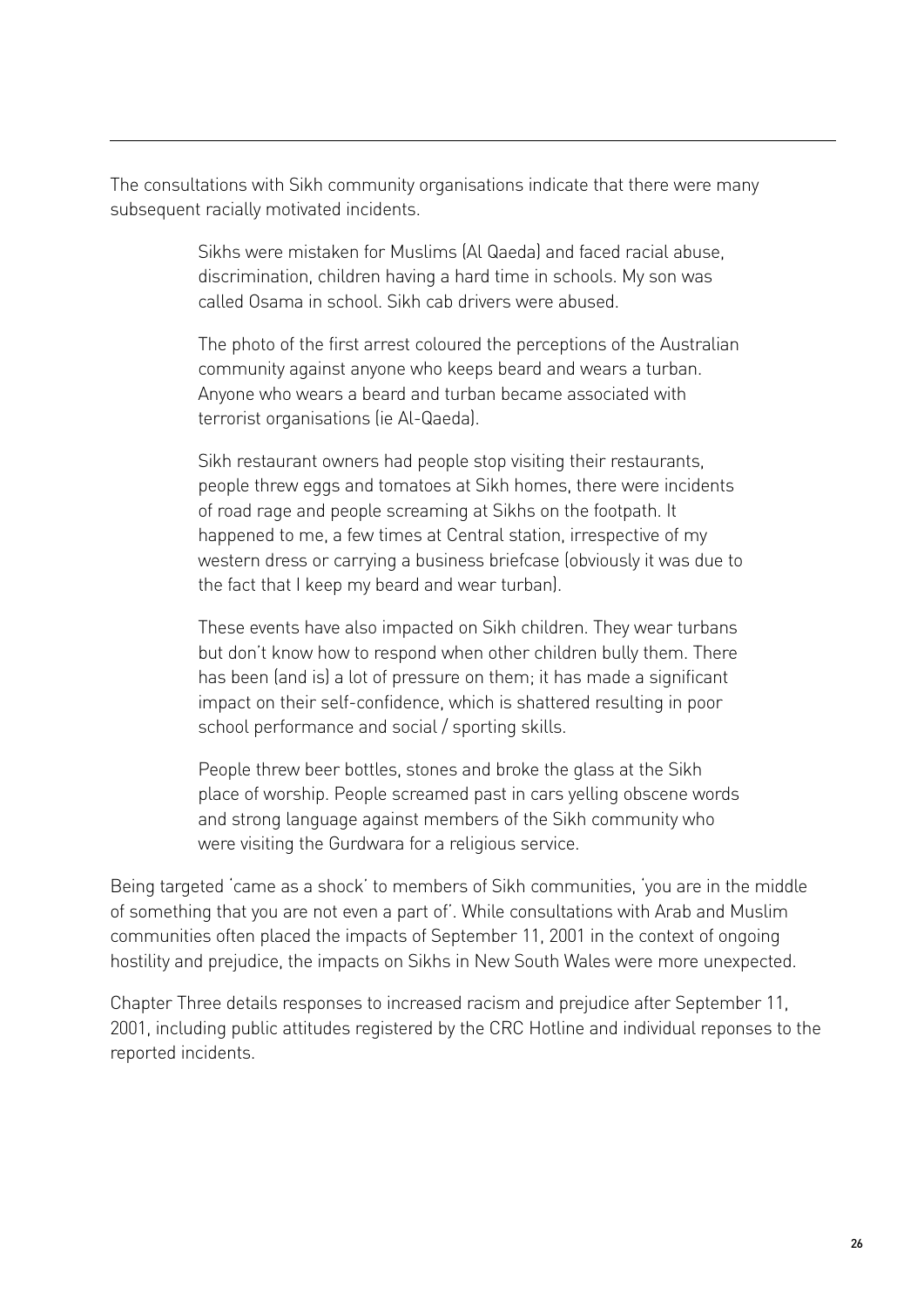#### Public attitudes after September 11, 2001

An analysis of the 'miscellaneous' calls logged by the CRC Hotline provides an indication of broad public attitudes in the days and weeks following September 11, 2001. These include both supportive attitudes, expressed by callers interested in or supportive of the CRC Hotline and targeted communities, and attitudes of prejudice, hatred and concern directed at the Hotline and at Muslim and Arab Australians.

#### Supportive attitudes

The CRC recorded six calls that expressed support for the Hotline and/or for affected communities. For example:

- Feels distressed by what is happening. Feels concerned. Wants to express support towards this CRC initiative.
- School teacher called to express her outrage over the way in which Arab and Muslim Australians have been targeted in response to the terrorist attack in the US.
- Caller knows no Muslims and would like to get to know some have a cup of tea. She says they're being demonised and nobody knows any.

In addition, 38 calls enquired about the Hotline and its functions, indicating an interest in antiracism measures in response to the events of September 11, 2001. Many callers rang in order to provide support for friends or clients:

- People asked her about the phone number and service availability.
- Caller has several Arab friends both Muslim and non Muslim who had recently informed her that they are being racially taunted / abused in workplaces and in public spaces. She undertook to find out if they can get assistance anywhere and called this line.
- Staff from organisation phoned wanting to confirm Hotline number (as the centre wants to distribute the number amongst clients). Some clients have indicated that they have been racially vilified in the street.

Most of these enquiries were to confirm the availability of the Hotline. These calls indicate substantial support for services assisting individuals and communities experiencing racism.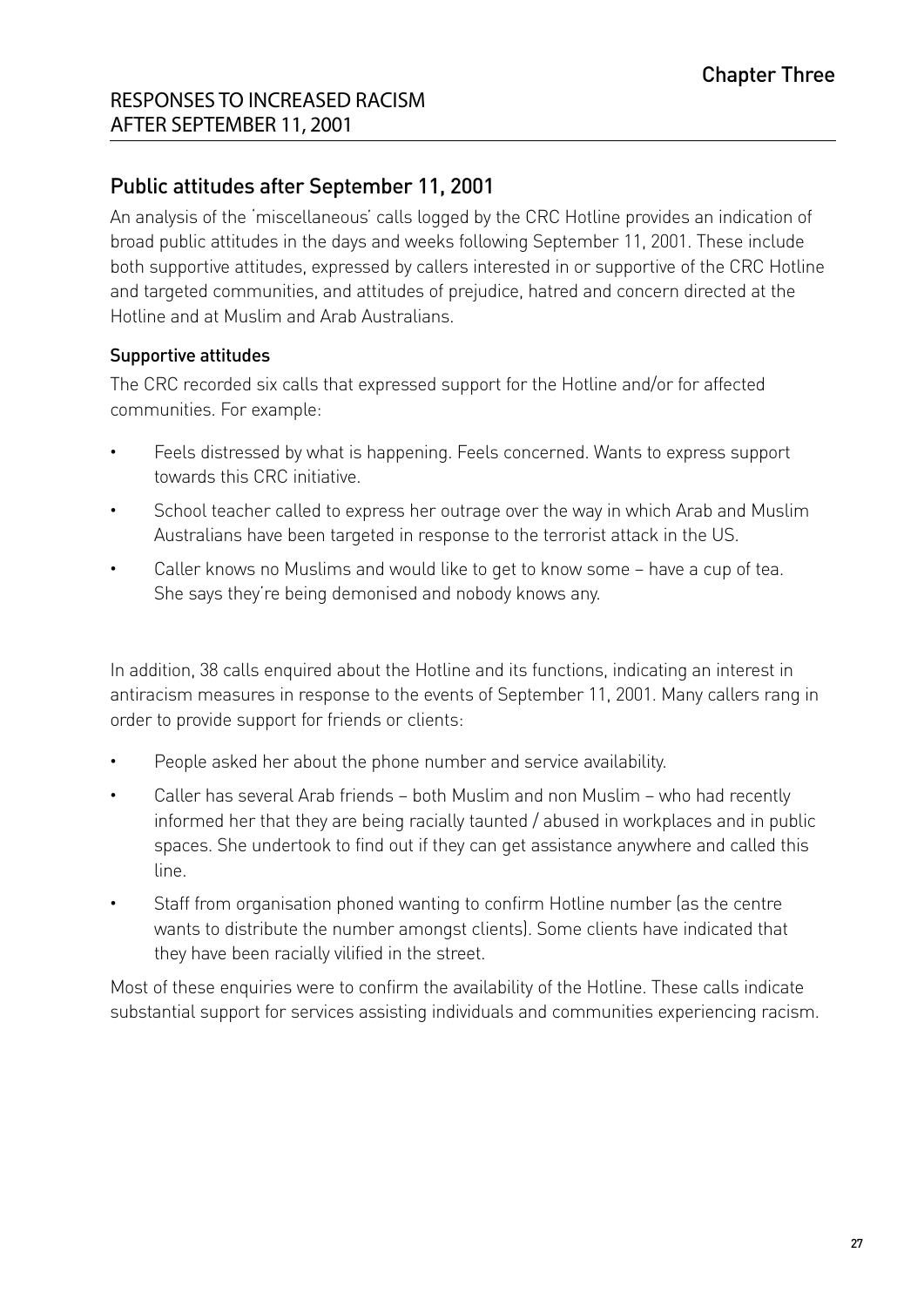#### Concerns about the Hotline and Muslim and Arab communities

In addition to enquiries and general support for the Hotline and for communities affected by racism, the CRC also logged 31 calls which complained about the Hotline and/or about Arab and Muslim communities in Australia.

> Caller says that Muslims are not the victims. All NON-Muslims are in fact the victims because Muslims are the cause of discrimination. They're 'eye sores', there are too many of them, and they make others feel uncomfortable. Why do they go around displaying they're Muslim? Other groups don't do that. And if you say anything to them, they scream. They have 'Allahu Akbar' stickers in their shopfront windows. There's too many of them on the street. I give them bad looks with my eyes.

Callers also expressed fear about Muslims in Australia:

Anglo woman called and said that she heard a Muslim from work saying she thought the incident in the US was deserved by the US. She said she doesn't feel safe. Feels fearful of Muslim people. 'People need to respect it's a Christian country'. 'What about the racism against Australians.' 'Scared I might be abused for wearing a cross'.

Caller is very frightened to deal with Muslim culture and the Muslim people. Referred to the Islamic Council, will make an effort to visit one of the mosques and get more information so he can be familiar about the culture.

Others wanted to complain about the Hotline itself, describing it as 'discrimination' or 'racism'.

> Australian, abusing Muslims/Arabs. Thinks it's ridiculous to open up this line especially for them and blames the Arab/Muslim population for crime in Australia. Wanted to press a complaint against this Hotline and its service to help ' the troublemakers'.

> Expressing concern that he believes this Hotline is 'reverse racism'. 'Where was the CRC when Australian women were being racially and sexually assaulted? No Hotline was set up for them because they are Australian.' 'Hotlines should be open to all Australians, not just certain sections of the community'. 'You must be living in a hole if you don't know that Middle Eastern men target Australian women.'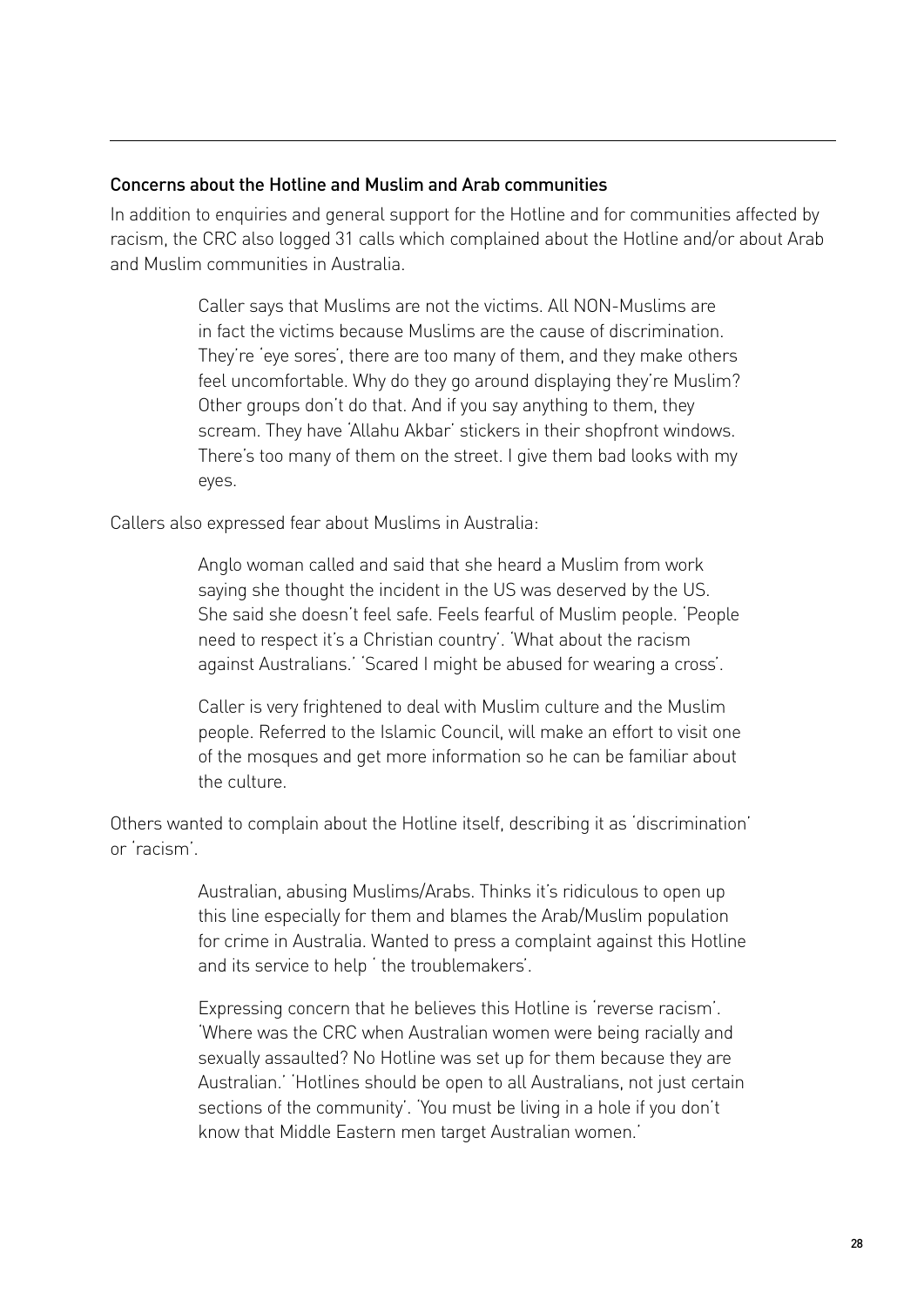Caller asked operator to explain why the Hotline had been set up and by whom? Just saw the Leader newspaper - saw CRC's advertisement. Is concerned. This is an English speaking and Christian country. Why has a Hotline like this been set up for only certain communities? This country has lost the plot: we should have 1 flag, 1 leader. We're one people, one country. Caller saw some Arabic writing on a shopfront window – she thinks this is racism.

Some callers also asked 'why there wasn't a Christian line, because its racist to have a Muslim line and that this racist thing is getting out of hand. She said that it's the white people who are feeling oppressed now'. Another caller felt she was discriminated against as people in her neighbourhood speak Arabic and Cantonese among themselves rather than English.

These comments indicate a significant level of prejudice against Muslim Australians in particular, as well as fear and misunderstanding of Islam and of Arab cultures. Complaints about the CRC Hotline also indicate a lack of understanding of the experiences and the extent of racism in Australia coupled with confusion about discrimination and anti-discrimination measures.

Half of the callers complaining about the Hotline explicitly mentioned advertisements or discussions of the Hotline in the news media as the trigger for their call (four radio, ten local newspaper) and of those which did not, at least half could be assumed to be responding to media coverage and promotion of the Hotline.

#### Abusive calls

The Hotline also logged nine abusive calls. These calls included vicious insults and threats against Arab and Muslim communities in Australia. For example:

- You dirty filthy scum, I hope you die. You are not Australian. I don't care if you were born here or how long you've lived here you are not Australian, Australia is a country. You filthy scum. I hope you fucking die. Take your stupid clothes off and that stupid shit off your head. You're an Australian, be an Australian. They all have sex with their own children. They have sex with pigs and animals. You filthy, dirty, Afghanistan scum.
- F Lebo F C- Arabs I hope U all can die.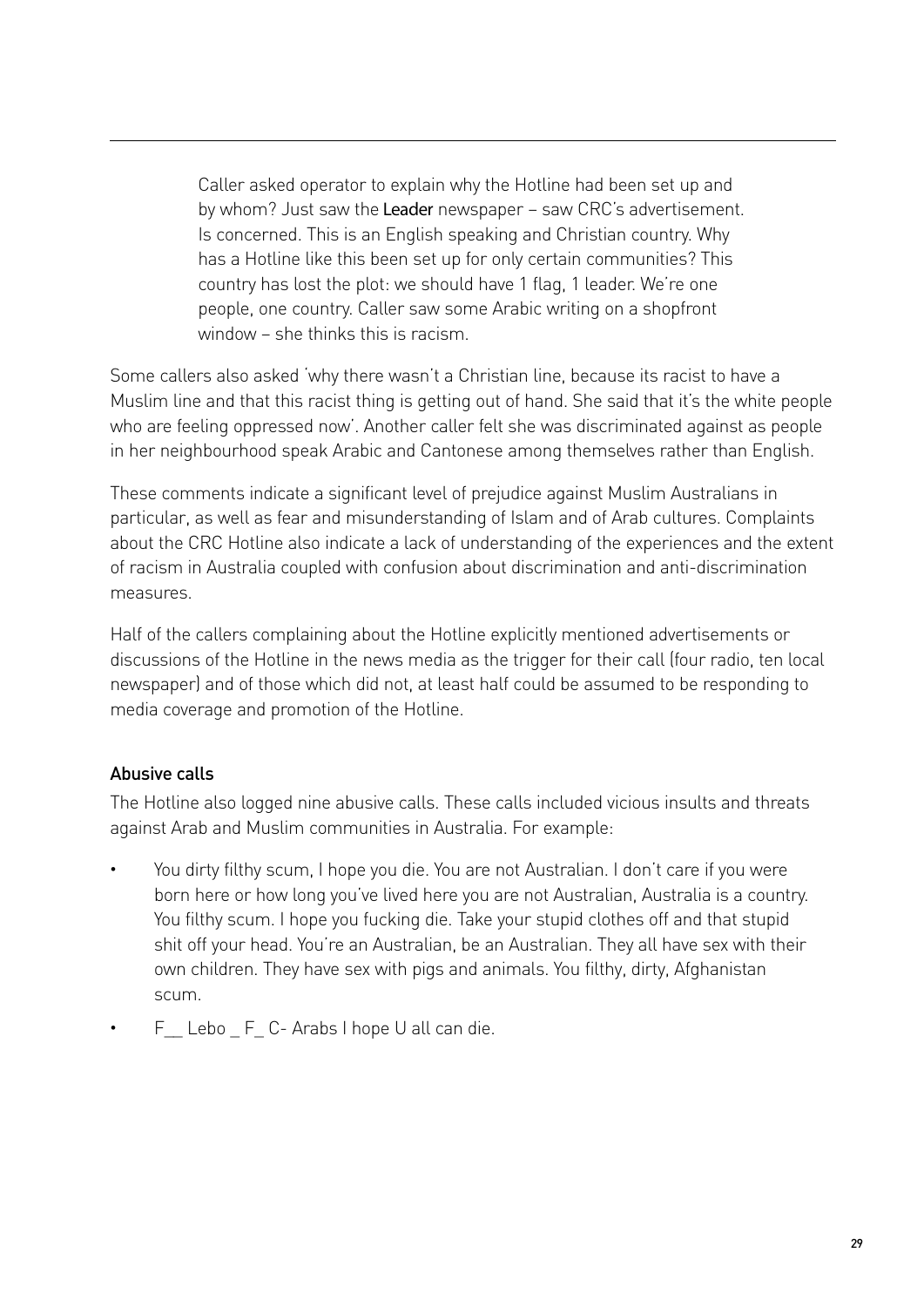#### Individual responses to racially motivated incidents

This section provides an overview of the responses and activities of individuals involved in specific incidents reported to the CRC Hotline. The analysis emphasises that people subjected to racism and discrimination are not passive victims, but rather engage in a range of activities to address prejudice and assaults.

Subjects of the incident who contacted the CRC were responding to the events they experienced by calling the Hotline. Callers were often not the subject of the incident but calling to report incidents on behalf of someone else or because they believed the incident impacted on the community. Incident reports by community workers who contacted the CRC on behalf of community members suggest the subjects of incidents were sometimes too frightened to report the incident.

#### Immediate responses

Some callers did not respond to incidents of racist abuse or assault or if they did their response was not recorded. 'Shock' at what was happening was repeatedly cited as a reason for not responding at the time of the incident. Callers sometimes took active steps to protect themselves such as 'approached nearest shops for security', 'attempted to speak to train guard' and 'lied about religion'. Sometimes this involved leaving the site of the incident: One caller who 'left site of incident, advised to take off veil but won't do this'. If the incident occurred in cars, callers sometimes recorded or attempted to record the number plate of the perpetrator's vehicle.

 Some callers responded to racist abuse by challenging the views of the perpetrator or requesting someone else speak to the perpetrator. For example:

- replied to comment that wearing hijab in Australia was rude by saying 'its not rude but normal'.
- 2 subjects of incident tried to calm down perpetrators talking about peaceful resolutions.
- caller confronted colleague reported incident to acting manager.
- twice asked security quard what was wrong.
- caller confronted perpetrator.
- caller approached manager about racist abuse in workplace. Contacted GP due to high blood pressure.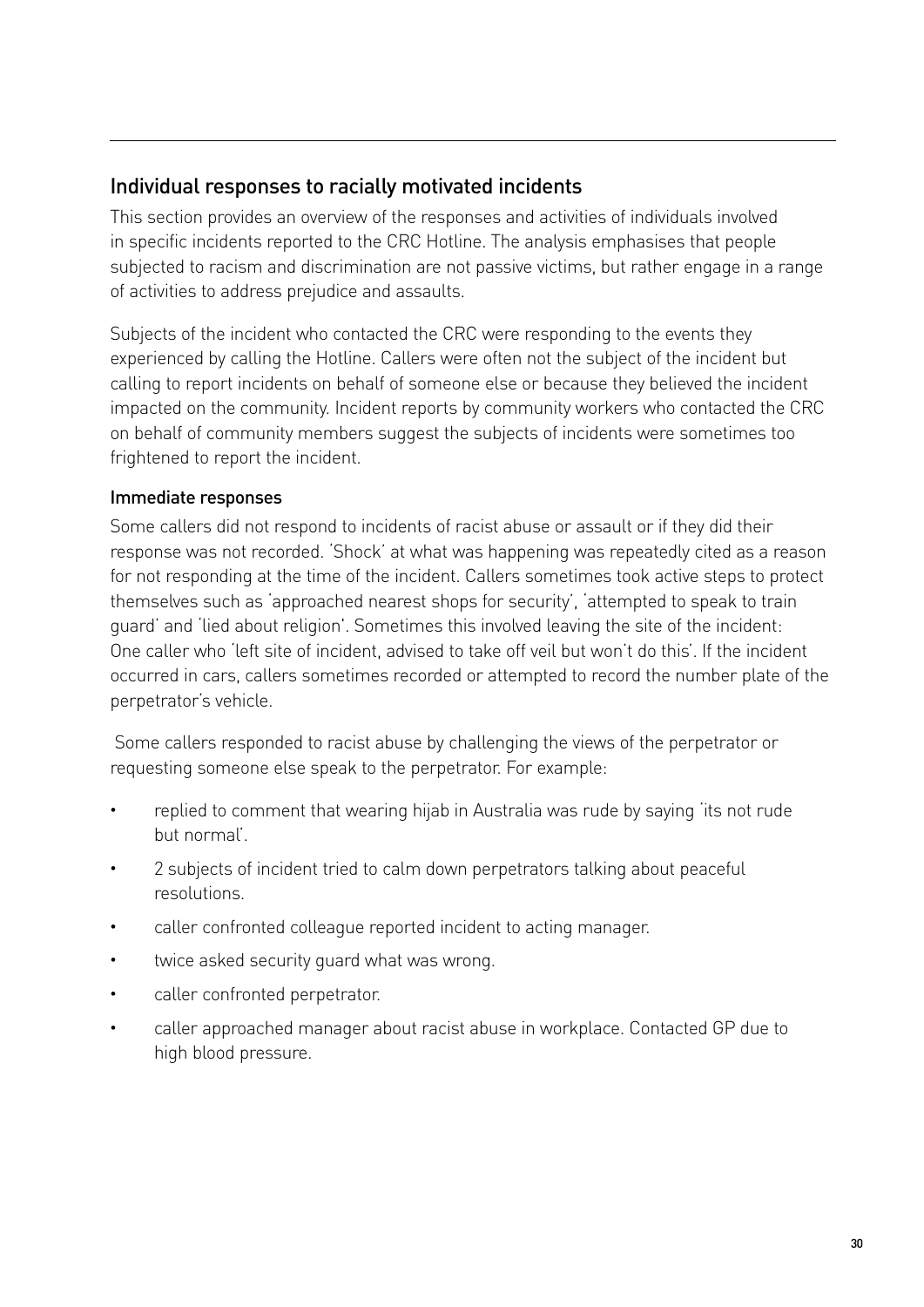Other callers felt the best response was no response:

- girl ignored [racist abuse] kept walking.
- said nothing to fuel abusive caller.
- did not retaliate to abuse from passing cars/people. Didn't report incident to police. Left camp site.
- did not retaliate when attacked, left house and went for a walk with a caretaker.
- didn't report incident just kept walking.

Some callers became the subject of racist incidents through intervening to protect the original target, including a caller who 'attempted to help an elderly woman being bashed by men and was injured herself' and another who 'tried to protect husband during physical/ verbal assault'.

#### Contacted police

Contacting police was a common form of response to incidents reported to the CRC, and almost 13% of callers had contacted the police prior to ringing the CRC Hotline (32 calls). Contacting police was often part of a response which included a number of actions. For example, a caller 'told her husband they spoke to the manager in the hospital, filled in a complaint form. Contacted police.' However, it should be noted that callers were sometimes reluctant to contact police or dissatisfied with the police responses. Contacting police was not always useful, for example: 'when referred to police caller stated she had contacted police but was informed they could do nothing to protect her'. Sometimes police contact was initiated to make a complaint about police behaviour, such as a caller who 'contacted police (re complaint about police behaviour)' and another caller who ' reported incident [complaint about police] to police but dissatisfied with response – feels more should be done'.

#### Contacted other agencies or support services

Many callers who contacted the CRC Hotline had previously contacted other government departments, legal services, community organisations or support services. Callers had contacted the NSW Department of Community Services, the NSW Department of Education and Training, a trade union, the Ethnic Communities Council, lawyers and a barrister, health and counselling services and Arabic and Muslim community organisations.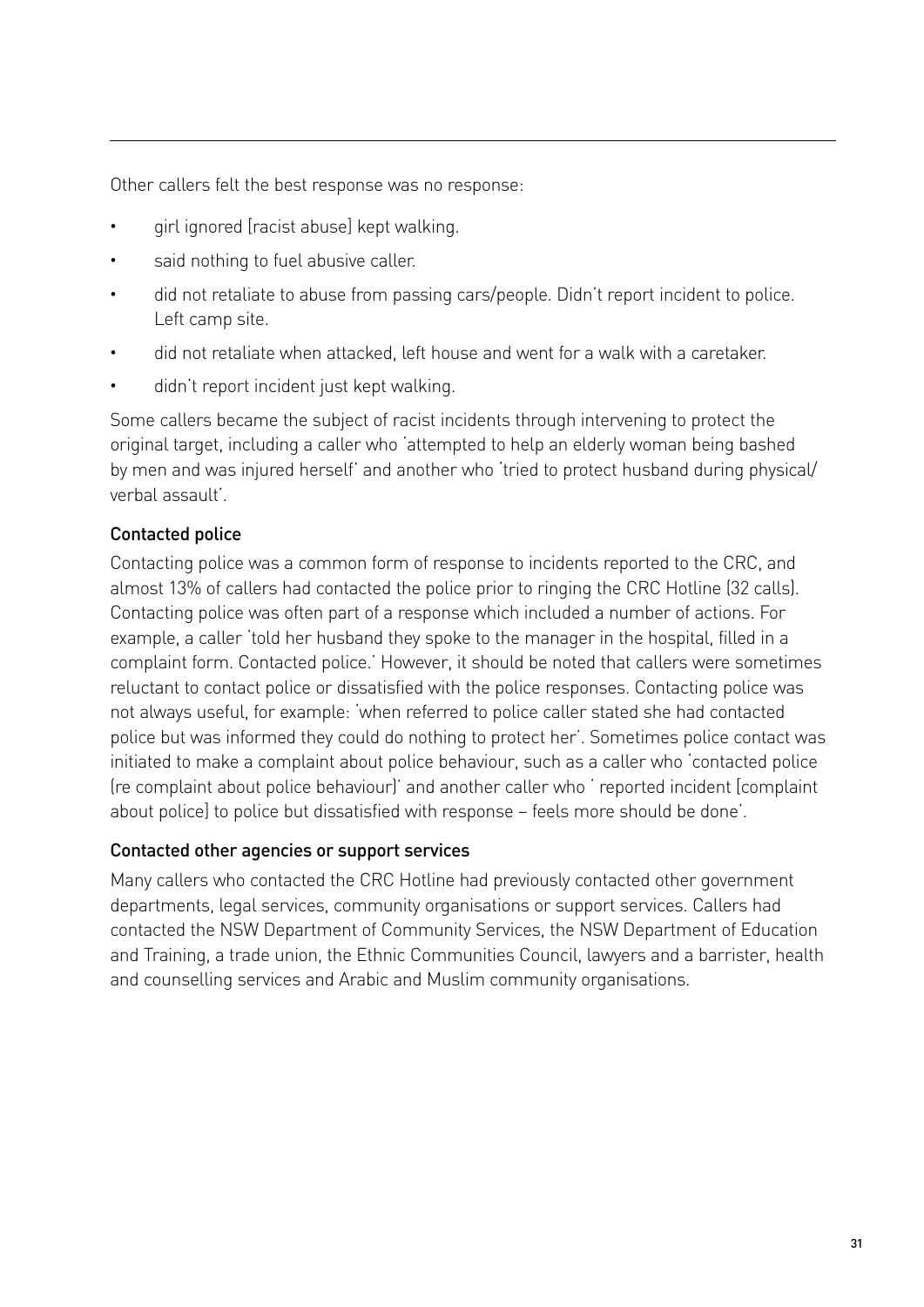Responses often took the form of complaints to school authorities by students (or parents of students) suffering abuse. For example:

- subject of racist comment said he would tell the principal. Has a meeting with the principal which he will attend with father. Father wants an apology in front of class.
- contacted deputy principal; awaiting principals reply.
- told other students not to swear at Muslims and Islam.

Although callers were often unaware of the result of their complaints, one caller reported a positive outcome of 'Anti-racism awareness being taken up at college where incident occurred'.

#### Requested action

Ten callers requested direct action by the CRC. Requests for action included:

- wants CRC to present Muslim men on the media to defend Islam and Muslims from such abuse.
- provided CRC with mobile ph no of alleged abuser and requested action otherwise would take matter into own hands.
- requested CRC follow up matter with police.
- wants CRC to speak directly to the manager regarding racist harassment in the workplace.

Callers were often specific about the action required but non-specific about what organisation, agency or person should initiate the action. For example:

- wants someone to call the radio station to stop them broadcasting such nonsense.
- School has reported threats to police. Someone needs to assure the parents that they are safe, someone needs to go to the school.
- Should be a meeting that gathers Muslim young people together and briefs them what to do in case of attack.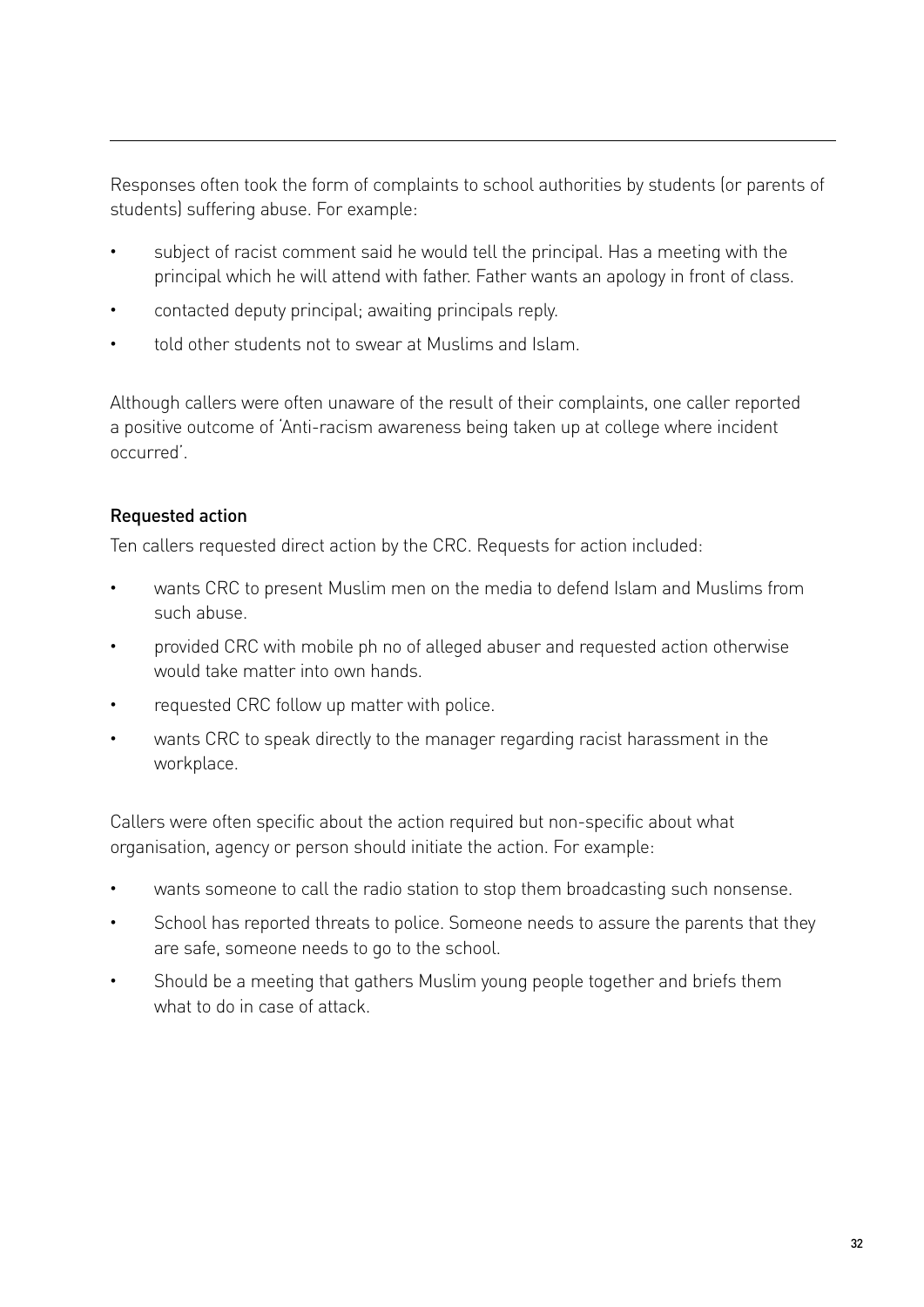#### Media related responses

Although there were a large number of complaints which mentioned the media, subject responses suggest that callers rarely actively engaged the media. Only one caller was recorded as saying 'she would like to voice her opinion in media', although another caller 'contacted radio' and another 'threatened to call talkback radio or police about alleged offensive behaviour'.

#### Other Responses

Some callers resolved to take further action in response to the incident(s). Following CRC contact, five callers expressly decided to contact police and three callers decided to contact other agencies including the Anti-Discrimination Board and a real estate agent. Other callers had already resolved to take further action, such as distributing the Hotline number. While the feelings recorded show the emotional response to the incidents, the fear created by the incidents sometimes resulted in callers changing their daily behaviour, and five callers had not left the house because of fear or worry.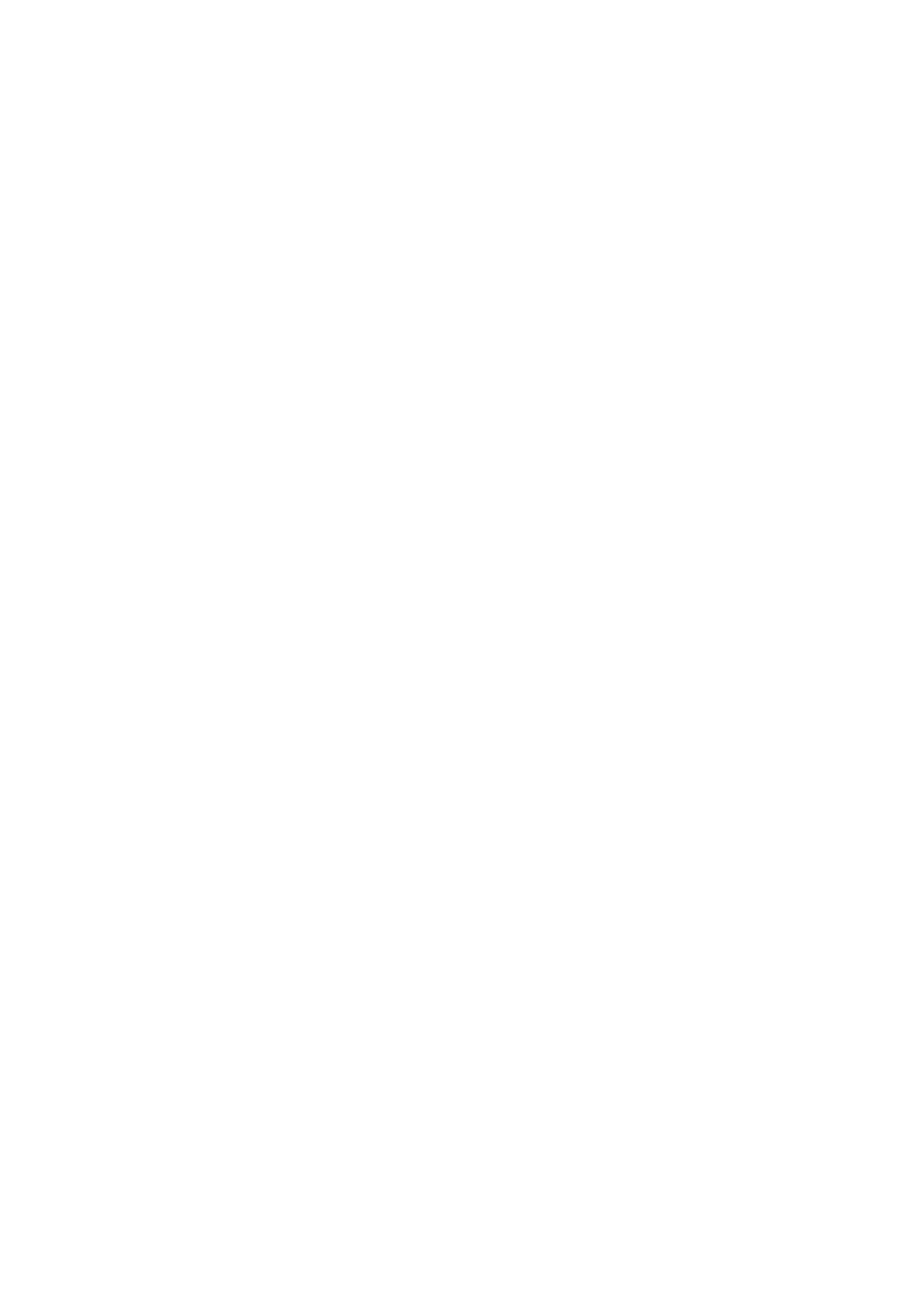## Fear, belonging and citizenship

This monograph has provided a snapshot of the crisis in community relations in New South Wales following the attacks on the World Trade Centre in New York on September 11, 2001. The Hotline established by the CRC received reports of assaults, vilification, threats, discrimination and harassment targeting Muslim, Arab and Sikh Australians in particular. Callers to the Hotline reported being punched, pushed to the ground and having the hijab ripped off; others reported a firebombing and having windows smashed and eggs thrown at their home. Callers also reported being denied prayer facilities at work and vilification in the media. These incidents produced a widespread and enduring climate of fear and insecurity among the targeted communities.

This snapshot raises important issues beyond the reported incidents. Callers to the CRC Hotline consistently reported fear as a direct and ongoing impact of the incidents described. Callers were 'very scared', 'in total fear' and often reported fear of reporting the incident or fear of leaving their home. One caller was 'distressed about her entire situation in Australia and her living conditions'. The prevalence of feelings of fear and concern echoes existing research on the impacts of September 11, 2001 on Arab and Muslim Australians (HREOC 2004, Poynting and Noble 2004) and highlights the profound impacts of specific incidents. In addition to individuals and families who found themselves living in fear, targeted communities were described as 'under siege', and community organisations reported being overwhelmed by the need for both community work and for anti-racism education and advocacy. The impact of specific incidents and the climate of intense fear were particularly acute for people with previous experience of trauma - including refugees.

This research has shown that targeted communities have every reason to feel afraid and insecure. The CRC Hotline recorded significant evidence of hostility towards Muslim and Arab Australians and a lack of understanding of experiences of racism and the rationale for anti-racism measures. Callers rang to say, 'You dirty filthy scum, I hope you die' and 'there are too many of them [Muslims]'. Callers cited shop signs in Arabic and the Hotline itself as evidence of discrimination in which 'all NON-Muslims are in fact the victims'. In the majority of incidents and hostile comments recorded by the Hotline, Muslim and Arab Australians were described or treated as a problem, a threat and above all as not 'belonging' in Australia. Callers were told 'you Muslim, you are a terrorist, go back to your country, we do not want you in Australia' and to 'go home, you animal'. These practices serve to exclude targeted communities from the category of 'Australian' and from the experience of social belonging. Arab and Muslim Australians have been robbed of experiences of 'comfort' and of being 'at home' in Australia (Noble 2005), at least in part by being dehumanised or not recognised as 'fully human' (Poynting et al 2004, Poynting and Noble 2004).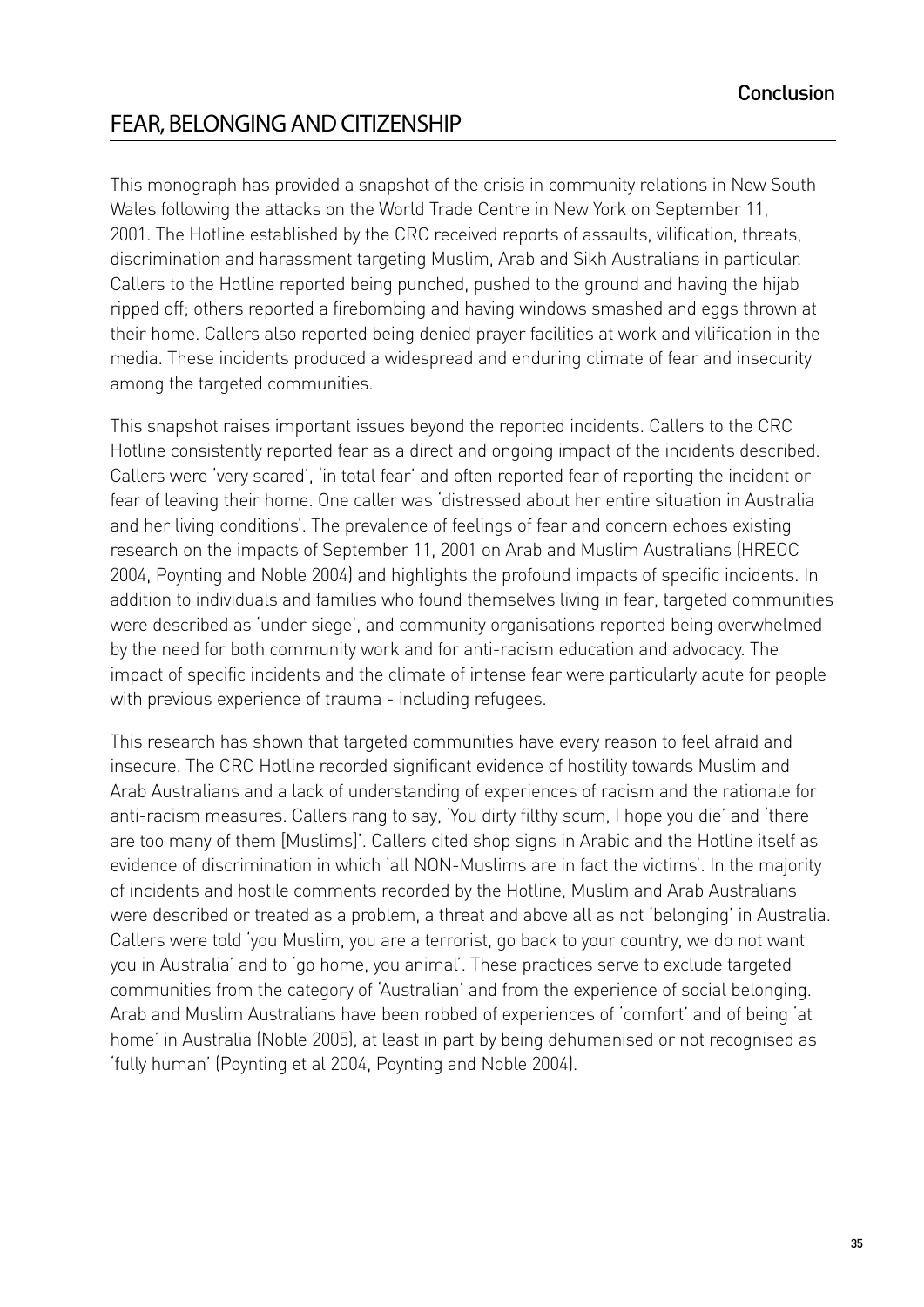Research on racism after September 11, 2001 suggests that exclusion from belonging produces differentiated citizenship as 'a pervasive landscape of fear and incivility fundamentally alters the social opportunities for Australian Arabs and Muslims to function as citizens' (Poynting and Noble 2004: 19). Callers to the CRC Hotline described many ways in which their freedom of movement was impacted, such as 'caller has been staying indoors with her kids for the past few days'. Members of targeted communities also felt restricted in their choice of dress - 'women were too scared to practice their religion, took off their scarves' and 'people have been cutting their hair and removing the turban'. Callers also experienced key institutions such as schools and the police as complicit in or indifferent to racist incidents. The media in particular were identified as a source of vilification and abuse. These reports suggest pervasive experiences of exclusion from freedoms and participation which many Australians take for granted.

This monograph highlights two key concerns within the overall context of differentiated citizenship and precarious belonging produced by incidents targeting Muslim and Arab communities. Firstly, community consultants and callers to the Hotline have stated that racially-motivated incidents have been underreported. Existing research in this area has also found consistent patterns of underreporting, often due to a distrust of state authorities and institutions among communities experiencing racism (HREOC 2004, Poynting and Noble 2004). The experience of the CRC Hotline demonstrates the importance of detailed data collection on experiences of racism and prejudice, including recording information on feelings and the wider impact of specific incidents.

Secondly, the prevalence of complaints about various forms of media in both calls and in consultations indicates that media reporting is seen as one of the most important factors in community relations. Media – including newspapers and talkback radio – emerge from this monograph as a central social institution contributing to experiences of fear and exclusion among targeted communities. This report demonstrates that communities living in fear are unable to enjoy a sense of belonging or to fully exercise the rights and freedoms of citizenship.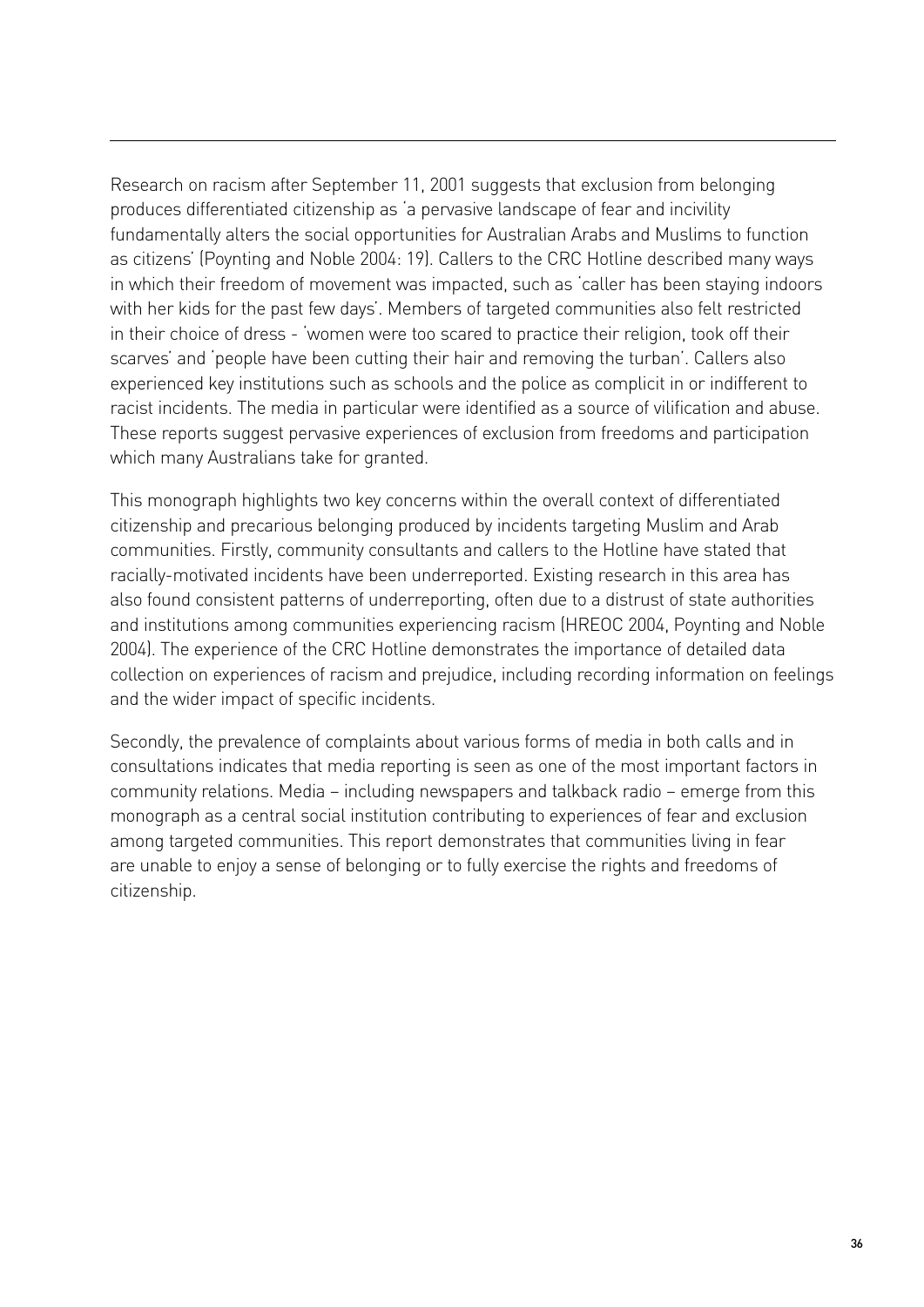### BIBLIOGRAPHY

Anti-Discrimination Board of New South Wales (ADB) (2003), Race for the Headlines: racism and media discourse Report for the Anti-Discrimination Board of New South Wales, available online at: http://www.lawlink.nsw.gov.au/adb.nsf/pages/raceheadlines.

Bakalian, Anny and Mehdi Bozorgmehr (nd) 'Discriminatory Reactions to September 11, 2001 Terrorism,' in Encyclopedia of Racism in the United States, (ed) Pyong Gap Min, Greenwood Press, Westport CT.

Committee on Discrimination against Arab Australians (1992), The Gulf in Australia: Racism, Arab and Muslim Australian's and the War Against Iraq Vol.2, CliftonHill, Victoria and Burwood, NSW.

Dunn, Kevin 2003, 'Racism in Australia: findings of a survey on racist attitudes and experiences of racism' in The Challenges of Immigration and Integration in the European Union and Australia National Europe Centre Paper no 77, paper presented to conference entitled The Challenges of Immigration and Integration in the European Union and Australia 18 – 20 February 2003, University of Sydney.

European Monitoring Centre on Racism and Xenophobia (2002) Summary Report on Islamophobia in the EU after 11 September 2001, Christopher Allen and Jorgen S Nielsen, Centre for the Study of Islam and Christian-Muslim Relations, Department of Theology, The University of Birmingham.

Hage, Ghassan (1992), 'Racism, Multiculturalism and the Gulf War', Arena No. 96 pp 8 - 13.

Hage, Ghassan (2002), 'Postscript: Arab-Australian belonging after "September 11" in Arab-Australians Today G Hage (ed), Melbourne University Press, Melbourne pp 241 - 248.

(HREOC) Human Rights and Equal Opportunity Commission (1991) Racist Violence: Report of the National Inquiry into Racist Violence in Australia, Australian Government Publishing Service, Canberra.

HREOC, (2004) Isma-Listen: National consultations on eliminating prejudice against Arab and Muslim Australians, Human Rights and Equal Opportunity Commission, Sydney.

Humphrey, Michael (2003), 'Australian Islam, the New Global Terrorism and the Limits of Citizenship' paper presented at the 'Islam and the West: The Impact of September 11' conference sponsored by Monash University and the University of Western Australia, 15 – 16 August 2003, Melbourne

Manning, Peter, (2004), Dog Whistle Politics and Journalism: Reporting Arabic and Muslim people in Sydney newspapers, The Australian centre for Independent Journalism, University of Technology Sydney.